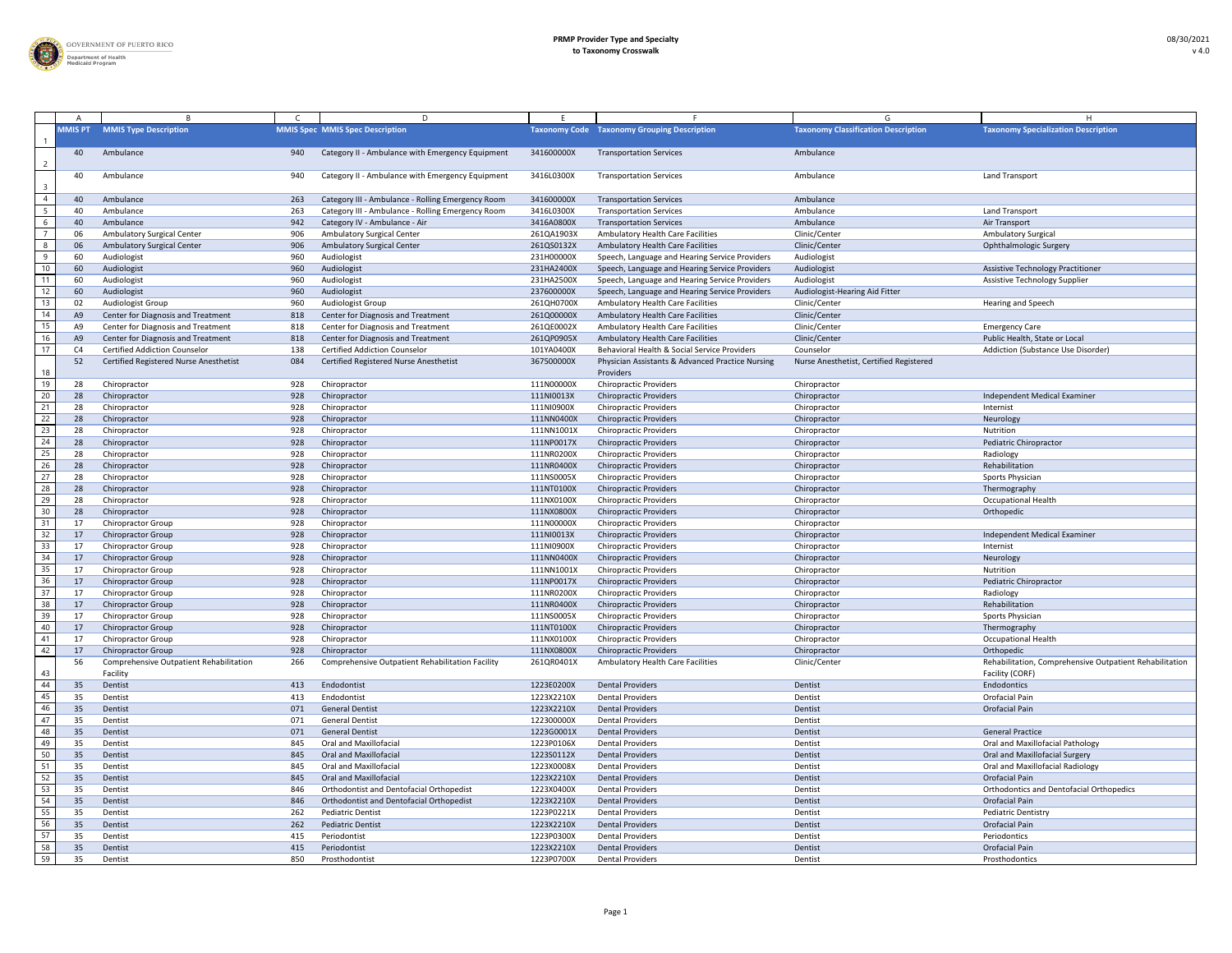

|                 |                  |                                                |     | D.                                                  |            |                                                    |                                              |                                                 |
|-----------------|------------------|------------------------------------------------|-----|-----------------------------------------------------|------------|----------------------------------------------------|----------------------------------------------|-------------------------------------------------|
|                 | <b>MMIS PT</b>   | <b>MMIS Type Description</b>                   |     | <b>MMIS Spec MMIS Spec Description</b>              |            | <b>Taxonomy Code</b> Taxonomy Grouping Description | <b>Taxonomy Classification Description</b>   | <b>Taxonomy Specialization Description</b>      |
| 60              | 35               | Dentist                                        | 850 | Prosthodontist                                      | 1223X2210X | <b>Dental Providers</b>                            | Dentist                                      | Orofacial Pain                                  |
| 61              |                  | <b>Dentist Group</b>                           | 413 | Endodontist                                         | 1223E0200X | <b>Dental Providers</b>                            | Dentist                                      | Endodontics                                     |
| 62              |                  | <b>Dentist Group</b>                           | 413 | Endodontist                                         | 1223X2210X | <b>Dental Providers</b>                            | Dentist                                      | Orofacial Pain                                  |
| 63              |                  | <b>Dentist Group</b>                           | 071 | <b>General Dentist</b>                              | 1223X2210X | <b>Dental Providers</b>                            | Dentist                                      | Orofacial Pain                                  |
| 64              |                  | <b>Dentist Group</b>                           | 071 | <b>General Dentist</b>                              | 122300000X | <b>Dental Providers</b>                            | Dentist                                      |                                                 |
| 65              |                  | <b>Dentist Group</b>                           | 071 | <b>General Dentist</b>                              | 1223G0001X | <b>Dental Providers</b>                            | Dentist                                      | <b>General Practice</b>                         |
| 66              |                  | <b>Dentist Group</b>                           | 845 | <b>Oral and Maxillofacial</b>                       | 1223P0106X | <b>Dental Providers</b>                            | Dentist                                      | Oral and Maxillofacial Pathology                |
| 67              |                  | <b>Dentist Group</b>                           | 845 | <b>Oral and Maxillofacial</b>                       | 1223S0112X | <b>Dental Providers</b>                            | Dentist                                      | Oral and Maxillofacial Surgery                  |
| 68              |                  | <b>Dentist Group</b>                           | 845 | <b>Oral and Maxillofacial</b>                       | 1223X0008X | <b>Dental Providers</b>                            | Dentist                                      | <b>Oral and Maxillofacial Radiology</b>         |
| 69              |                  | <b>Dentist Group</b>                           | 845 | <b>Oral and Maxillofacial</b>                       | 1223X2210X | <b>Dental Providers</b>                            | Dentist                                      | Orofacial Pain                                  |
| 70              |                  | <b>Dentist Group</b>                           | 846 | Orthodontist and Dentofacial Orthopedist            | 1223X0400X | <b>Dental Providers</b>                            | Dentist                                      | <b>Orthodontics and Dentofacial Orthopedics</b> |
| 71              |                  | <b>Dentist Group</b>                           | 846 | Orthodontist and Dentofacial Orthopedist            | 1223X2210X | <b>Dental Providers</b>                            | Dentist                                      | Orofacial Pain                                  |
| 72              |                  | <b>Dentist Group</b>                           | 262 | <b>Pediatric Dentist</b>                            | 1223P0221X | <b>Dental Providers</b>                            | Dentist                                      | <b>Pediatric Dentistry</b>                      |
| 73              |                  | <b>Dentist Group</b>                           | 262 | <b>Pediatric Dentist</b>                            | 1223X2210X | <b>Dental Providers</b>                            | Dentist                                      | Orofacial Pain                                  |
| $\overline{74}$ |                  | <b>Dentist Group</b>                           | 415 | Periodontist                                        | 1223P0300X | <b>Dental Providers</b>                            | Dentist                                      | Periodontics                                    |
| 75              |                  | <b>Dentist Group</b>                           | 415 | Periodontist                                        | 1223X2210X | <b>Dental Providers</b>                            | Dentist                                      | Orofacial Pain                                  |
| 76              |                  | <b>Dentist Group</b>                           | 850 | Prosthodontist                                      | 1223P0700X | <b>Dental Providers</b>                            | Dentist                                      | Prosthodontics                                  |
| 77              |                  | <b>Dentist Group</b>                           | 850 | Prosthodontist                                      | 1223X2210X | <b>Dental Providers</b>                            | Dentist                                      | Orofacial Pain                                  |
| 78              | ،9               | Developmental Disability Center                | 715 | Developmental Disability Center                     | 261QD1600X | Ambulatory Health Care Facilities                  | Clinic/Center                                | <b>Developmental Disabilities</b>               |
| 79              | 89               | <b>Dialysis Center</b>                         | 989 | Dialysis                                            | 261QE0700X | Ambulatory Health Care Facilities                  | Clinic/Center                                | End-Stage Renal Disease (ESRD) Treatment        |
| 80              | 90               | <b>Durable Medical Equipment</b>               | 990 | <b>Durable Medical Equipment</b>                    | 332B00000X | <b>Suppliers</b>                                   | Durable Medical Equipment & Medical Supplies |                                                 |
| 81              | -91              | <b>Durable Medical Equipment</b>               | 990 | Durable Medical Equipment                           | 332BC3200X | Suppliers                                          | Durable Medical Equipment & Medical Supplies | <b>Customized Equipment</b>                     |
| 82              | 90               | <b>Durable Medical Equipment</b>               | 990 | Durable Medical Equipment                           | 332BD1200X | Suppliers                                          | Durable Medical Equipment & Medical Supplies | Dialysis Equipment & Supplies                   |
| 83              | -90              | <b>Durable Medical Equipment</b>               | 990 | <b>Durable Medical Equipment</b>                    | 332BN1400X | Suppliers                                          | Durable Medical Equipment & Medical Supplies | <b>Nursing Facility Supplies</b>                |
| 84              |                  | <b>Durable Medical Equipment</b>               | 990 | Durable Medical Equipment                           | 332BP3500X | Suppliers                                          | Durable Medical Equipment & Medical Supplies | Parenteral & Enteral Nutrition                  |
| 85              | -90              | Durable Medical Equipment                      | 990 | Durable Medical Equipment                           | 332BX2000X | Suppliers                                          | Durable Medical Equipment & Medical Supplies | Oxygen Equipment & Supplies                     |
| 86              | - B <sub>2</sub> | External Clinic - Hospital Based               | 714 | Critical Access Hospital - Outpatient               | 261QC0050X | Ambulatory Health Care Facilities                  | Clinic/Center                                | <b>Critical Access Hospital</b>                 |
| 87              | B <sub>2</sub>   | External Clinic - Hospital Based               | 712 | <b>Endoscopy Center</b>                             | 261QE0800X | <b>Ambulatory Health Care Facilities</b>           | Clinic/Center                                | Endoscopy                                       |
| 88              | <b>B2</b>        | External Clinic - Hospital Based               | 702 | <b>Genetics Center</b>                              | 261QG0250X | Ambulatory Health Care Facilities                  | Clinic/Center                                | Genetics                                        |
| 89              | <b>B2</b>        | External Clinic - Hospital Based               | 703 | <b>Health Services Center</b>                       | 261QH0100X | Ambulatory Health Care Facilities                  | Clinic/Center                                | <b>Health Service</b>                           |
| 90              | <b>B2</b>        | External Clinic - Hospital Based               | 704 | <b>Infusion Therapy Center</b>                      | 261QI0500X | <b>Ambulatory Health Care Facilities</b>           | Clinic/Center                                | Infusion Therapy                                |
| 91              | - B2             | External Clinic - Hospital Based               | 705 | <b>Lithotripsy Center</b>                           | 261QL0400X | Ambulatory Health Care Facilities                  | Clinic/Center                                | Lithotripsy                                     |
| 92              | <b>B2</b>        | External Clinic - Hospital Based               | 706 | <b>Occupational Medicine Center</b>                 | 261QX0100X | Ambulatory Health Care Facilities                  | Clinic/Center                                | <b>Occupational Medicine</b>                    |
| 93              | B <sub>2</sub>   | External Clinic - Hospital Based               | 707 | <b>Oncology Center</b>                              | 261QX0200X | Ambulatory Health Care Facilities                  | Clinic/Center                                | Oncology                                        |
| 94              | <b>B2</b>        | External Clinic - Hospital Based               | 708 | Oncology, Radiation Center                          | 261QX0203X | Ambulatory Health Care Facilities                  | Clinic/Center                                | Oncology, Radiation                             |
| 95              | <b>B2</b>        | External Clinic - Hospital Based               | 709 | Pain Center                                         | 261QP3300X | <b>Ambulatory Health Care Facilities</b>           | Clinic/Center                                | Pain                                            |
| 96              | B <sub>2</sub>   | External Clinic - Hospital Based               | 710 | <b>Podiatric Center</b>                             | 261QP1100X | Ambulatory Health Care Facilities                  | Clinic/Center                                | Podiatric                                       |
| $\overline{97}$ | - B2             | External Clinic - Hospital Based               | 849 | <b>Primary Care Center</b>                          | 261QP2300X | <b>Ambulatory Health Care Facilities</b>           | Clinic/Center                                | <b>Primary Care</b>                             |
| 98              | - B2             | External Clinic - Hospital Based               | 711 | Sleep Disorder Diagnostic Center                    | 261QS1200X | Ambulatory Health Care Facilities                  | Clinic/Center                                | Sleep Disorder Diagnostic                       |
| 99              | <b>B3</b>        | <b>Family Planning Center</b>                  | 829 | <b>Family Planning Center</b>                       | 261QA0005X | <b>Ambulatory Health Care Facilities</b>           | Clinic/Center                                | <b>Ambulatory Family Planning Facility</b>      |
| 100             | <b>B3</b>        | <b>Family Planning Center</b>                  | 829 | <b>Family Planning Center</b>                       | 261QA0006X | Ambulatory Health Care Facilities                  | Clinic/Center                                | <b>Ambulatory Fertility Facility</b>            |
| 101             | B3               | <b>Family Planning Center</b>                  | 829 | <b>Family Planning Center</b>                       | 261QF0050X | <b>Ambulatory Health Care Facilities</b>           | Clinic/Center                                | Family Planning, Non-Surgical                   |
| 102             | 68               | Federally Qualified Health Center              | 968 | Federally Qualified Health Center                   | 261QF0400X | Ambulatory Health Care Facilities                  | Clinic/Center                                | Federally Qualified Health Center (FQHC)        |
| 103             | 19               | Federally Qualified Health Center - Look Alike | 832 | Federally Qualified Health Care Center - Look Alike | 261Q00000X | <b>Ambulatory Health Care Facilities</b>           | Clinic/Center                                |                                                 |
| 104             | 57               | <b>Hearing Aid Supplier</b>                    | 267 | <b>Hearing Aid Supplier</b>                         | 332S00000X | <b>Suppliers</b>                                   | <b>Hearing Aid Equipment</b>                 |                                                 |
| 105             | 65               | Home Health Agency                             | 965 | Home Health Agency                                  | 251E00000X | Agencies                                           | <b>Home Health</b>                           |                                                 |
| 106             | 15               | Hospice                                        | 915 | <b>Community Hospice</b>                            | 251G00000X | Agencies                                           | Hospice Care, Community Based                |                                                 |
| 107             |                  | Hospice                                        | 255 | Inpatient Hospice                                   | 315D00000X | <b>Nursing &amp; Custodial Care Facilities</b>     | Hospice, Inpatient                           |                                                 |
| 108             | 01               | Hospital                                       | 250 | <b>Critical Access Hospital</b>                     | 282NC0060X | Hospitals                                          | <b>General Acute Care Hospital</b>           | <b>Critical Access</b>                          |
| 109             | 01               | Hospital                                       | 901 | <b>General Hospital</b>                             | 273100000X | <b>Hospital Units</b>                              | <b>Epilepsy Unit</b>                         |                                                 |
| 110             | 01               | Hospital                                       | 901 | <b>General Hospital</b>                             | 275N00000X | <b>Hospital Units</b>                              | Medicare Defined Swing Bed Unit              |                                                 |
| 111             | 01               | Hospital                                       | 901 | <b>General Hospital</b>                             | 281P00000X | Hospitals                                          | Chronic Disease Hospital                     |                                                 |
| 112             | 01               | Hospital                                       | 901 | <b>General Hospital</b>                             | 281PC2000X | Hospitals                                          | <b>Chronic Disease Hospital</b>              | Children                                        |
| 113             |                  | Hospital                                       | 901 | <b>General Hospital</b>                             | 282E00000X | Hospitals                                          | Long Term Care Hospital                      |                                                 |
| 114             | 01               | Hospital                                       | 901 | <b>General Hospital</b>                             | 282N00000X | Hospitals                                          | <b>General Acute Care Hospital</b>           |                                                 |
| 115             | 01               | Hospital                                       | 901 | <b>General Hospital</b>                             | 282NC2000X | Hospitals                                          | <b>General Acute Care Hospital</b>           | Children                                        |
| 116             | 01               | Hospital                                       | 901 | <b>General Hospital</b>                             | 282NW0100X | Hospitals                                          | <b>General Acute Care Hospital</b>           | Women                                           |
| 117             | 01               | Hospital                                       | 901 | <b>General Hospital</b>                             | 284300000X | Hospitals                                          | <b>Special Hospital</b>                      |                                                 |
| 118             | 01               | Hospital                                       | 901 | <b>General Hospital</b>                             | 286500000X | Hospitals                                          | Military Hospital                            |                                                 |
| 119             |                  | Hospital                                       | 901 | <b>General Hospital</b>                             | 2865C1500X | Hospitals                                          | <b>Military Hospital</b>                     | <b>Community Health</b>                         |
| 120             |                  | Hospital                                       | 901 | <b>General Hospital</b>                             | 2865M2000X | Hospitals                                          | <b>Military Hospital</b>                     | Military General Acute Care Hospital            |
|                 |                  |                                                |     |                                                     |            |                                                    |                                              |                                                 |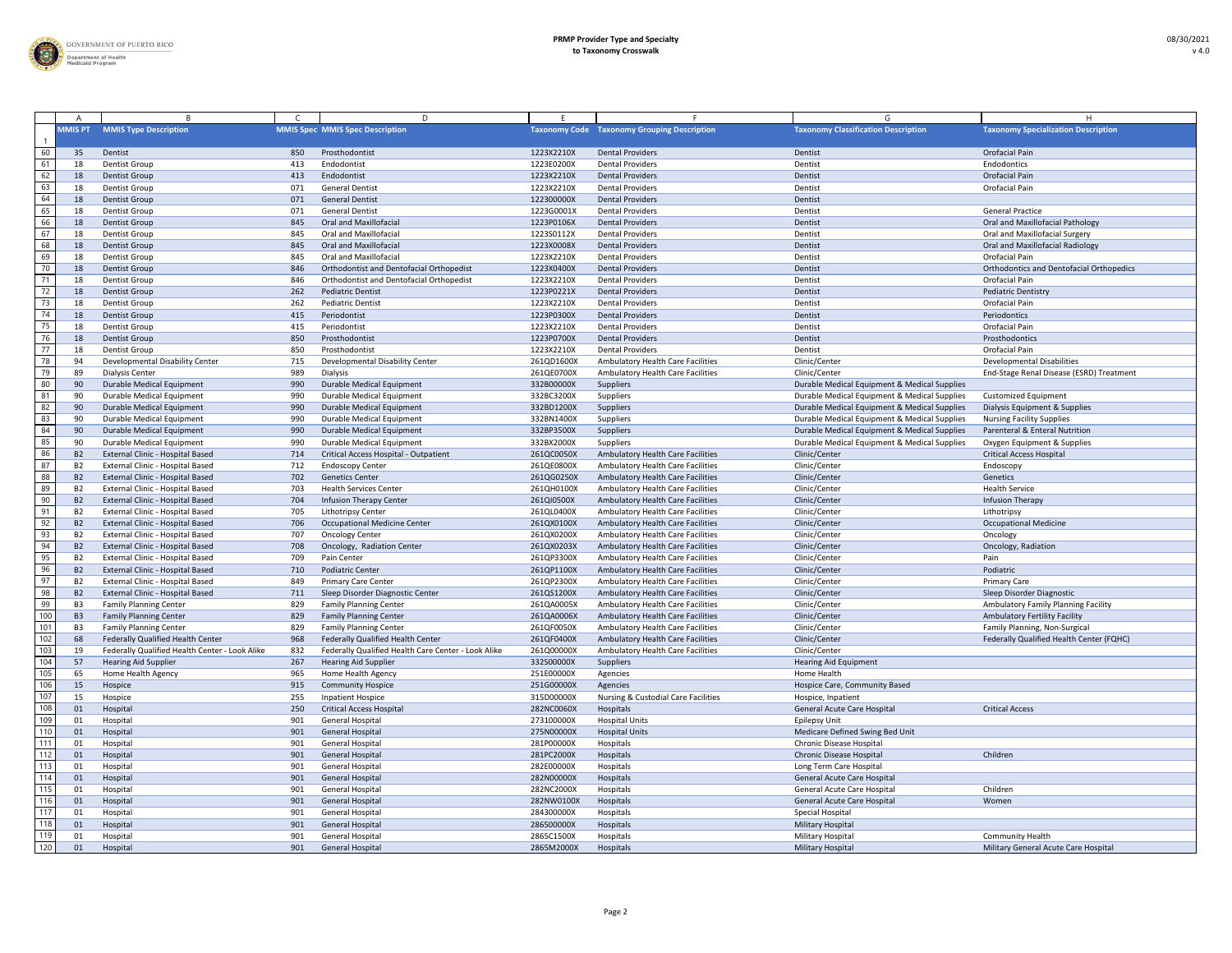

|                  |                |                                                                                                              |     | D                                            |            |                                                    |                                                                            |                                                                      |
|------------------|----------------|--------------------------------------------------------------------------------------------------------------|-----|----------------------------------------------|------------|----------------------------------------------------|----------------------------------------------------------------------------|----------------------------------------------------------------------|
|                  | <b>MMIS PT</b> | <b>MMIS Type Description</b>                                                                                 |     | <b>MMIS Spec MMIS Spec Description</b>       |            | <b>Taxonomy Code Taxonomy Grouping Description</b> | <b>Taxonomy Classification Description</b>                                 | <b>Taxonomy Specialization Description</b>                           |
| 121              | 01             | Hospital                                                                                                     | 901 | <b>General Hospital</b>                      | 2865X1600X | Hospitals                                          | <b>Military Hospital</b>                                                   | Military General Acute Care Hospital. Operational<br>(Transportable) |
| 122              | 01             | Hospital                                                                                                     | 251 | <b>Psychiatric Hospital</b>                  | 273R00000X | <b>Hospital Units</b>                              | Psychiatric Unit                                                           |                                                                      |
| 123              | 01             | Hospital                                                                                                     | 251 | <b>Psychiatric Hospital</b>                  | 276400000X | <b>Hospital Units</b>                              | Rehabilitation, Substance Use Disorder Unit                                |                                                                      |
| $\overline{124}$ | 01             | Hospital                                                                                                     | 251 | <b>Psychiatric Hospital</b>                  | 283Q00000X | Hospitals                                          | <b>Psychiatric Hospital</b>                                                |                                                                      |
| 125              | 01             | Hospital                                                                                                     | 252 | <b>Rehabilitation Hospital</b>               | 273Y00000X | <b>Hospital Units</b>                              | <b>Rehabilitation Unit</b>                                                 |                                                                      |
| 126              | 01             | Hospital                                                                                                     | 252 | <b>Rehabilitation Hospital</b>               | 283X00000X | Hospitals                                          | <b>Rehabilitation Hospital</b>                                             |                                                                      |
| 127              | 01             | Hospital                                                                                                     | 252 | <b>Rehabilitation Hospital</b>               | 283XC2000X | Hospitals                                          | <b>Rehabilitation Hospital</b>                                             | Children                                                             |
| 128              | 01             | Hospital                                                                                                     | 253 | <b>Rural Hospital</b>                        | 282NR1301X | Hospitals                                          | <b>General Acute Care Hospital</b>                                         | Rural                                                                |
| 129              | 22             | <b>Imaging Center</b>                                                                                        | 837 | <b>Magnetic Resonance Imaging (MRI)</b>      | 261QM1200X | <b>Ambulatory Health Care Facilities</b>           | Clinic/Center                                                              | Magnetic Resonance Imaging (MRI)                                     |
| 130              | 22             | <b>Imaging Center</b>                                                                                        | 853 | Radiology                                    | 261QR0200X | Ambulatory Health Care Facilities                  | Clinic/Center                                                              | Radiology                                                            |
| 131              | 22             | <b>Imaging Center</b>                                                                                        | 854 | Radiology, Mammography                       | 261QR0206X | Ambulatory Health Care Facilities                  | Clinic/Center                                                              | Radiology, Mammography                                               |
| 132              | <b>B4</b>      | Imaging Center - Mobile                                                                                      | 951 | Radiology - Mobile                           | 261QR0208X | <b>Ambulatory Health Care Facilities</b>           | Clinic/Center                                                              | Radiology, Mobile                                                    |
|                  | B4             | Imaging Center - Mobile                                                                                      | 951 | Radiology - Mobile                           | 335V00000X | Suppliers                                          | Portable X-ray and/or Other Portable Diagnostic                            |                                                                      |
| 133              |                |                                                                                                              |     |                                              |            |                                                    | <b>Imaging Supplier</b>                                                    |                                                                      |
| 134              | <b>B4</b>      | Imaging Center - Mobile                                                                                      | 855 | Radiology - Mobile Mammography               | 261QR0207X | <b>Ambulatory Health Care Facilities</b>           | Clinic/Center                                                              | Radiology, Mobile Mammography                                        |
| 135              | - B4           | Imaging Center - Mobile                                                                                      | 855 | Radiology - Mobile Mammography               | 335V00000X | Suppliers                                          | Portable X-ray and/or Other Portable Diagnostic<br><b>Imaging Supplier</b> |                                                                      |
| 136              | A5             | <b>Implant Supplier</b>                                                                                      | 120 | <b>Implant Supplier</b>                      | 332BC3200X | Suppliers                                          | Durable Medical Equipment & Medical Supplies                               | <b>Customized Equipment</b>                                          |
| 137              | A2             | Infusion Center / Agency                                                                                     | 108 | Home Infusion Agency                         | 251F00000X | Agencies                                           | Home Infusion                                                              | Home Infusion Agency                                                 |
| 138              | C <sub>2</sub> | Inpatient Rehabilitation Facility                                                                            | 106 | Inpatient Rehabilitation Facility            | 273Y00000X | <b>Hospital Units</b>                              | <b>Rehabilitation Unit</b>                                                 |                                                                      |
| 139              | C <sub>2</sub> | <b>Inpatient Rehabilitation Facility</b>                                                                     | 106 | <b>Inpatient Rehabilitation Facility</b>     | 283X00000X | Hospitals                                          | <b>Rehabilitation Hospital</b>                                             |                                                                      |
| 140              | C <sub>2</sub> | Inpatient Rehabilitation Facility                                                                            | 106 | Inpatient Rehabilitation Facility            | 283XC2000X | Hospitals                                          | <b>Rehabilitation Hospital</b>                                             | Children                                                             |
| 141              |                | Intermediate Care Facility for Individuals with<br>Intellectual Disabilities (ICF/IID) Facility -<br>Private | 912 | Private ICF/IID Facility                     | 310500000X | <b>Nursing &amp; Custodial Care Facilities</b>     | Intermediate Care Facility, Mental Illness                                 |                                                                      |
| 142              |                | Intermediate Care Facility for Individuals with<br>Intellectual Disabilities (ICF/IID) Facility - State      | 911 | <b>State ICF/IID Facility</b>                | 315P00000X | <b>Nursing &amp; Custodial Care Facilities</b>     | Intermediate Care Facility, Mentally Retarded                              |                                                                      |
| 143              | 50             | Laboratory                                                                                                   | 950 | <b>Clinical Laboratory</b>                   | 291U00000X | Laboratories                                       | <b>Clinical Medical Laboratory</b>                                         |                                                                      |
| 144              | 50             | Laboratory                                                                                                   | 701 | <b>Reference Laboratory</b>                  | 291U00000X | Laboratories                                       | <b>Clinical Medical Laboratory</b>                                         |                                                                      |
| 145              | - B8           | Licensed Marriage Counselor                                                                                  | 137 | Licensed Marriage Counselor                  | 106H00000X | Behavioral Health & Social Service Providers       | Marriage & Family Therapist                                                | Marriage & Family Therapist                                          |
| 146              | - B5           | <b>Mental Health Center</b>                                                                                  | 811 | Adolescent and Children Mental Health Center | 261QM0855X | <b>Ambulatory Health Care Facilities</b>           | Clinic/Center                                                              | Adolescent and Children Mental Health                                |
| 147              | <b>B5</b>      | <b>Mental Health Center</b>                                                                                  | 813 | <b>Adult Mental Health Center</b>            | 261QM0850X | <b>Ambulatory Health Care Facilities</b>           | Clinic/Center                                                              | <b>Adult Mental Health</b>                                           |
| 148              | B <sub>5</sub> | <b>Mental Health Center</b>                                                                                  | 839 | <b>Mental Health Partial Services Center</b> | 261QM0801X | <b>Ambulatory Health Care Facilities</b>           | Clinic/Center                                                              | Mental Health (Including Community Mental Health<br>Center)          |
| 149              | B <sub>6</sub> | <b>Methadone Center</b>                                                                                      | 841 | <b>Methadone Center</b>                      | 261QM2800X | <b>Ambulatory Health Care Facilities</b>           | Clinic/Center                                                              | Methadone                                                            |
| 150              | 34             | Midwife                                                                                                      | 934 | <b>Licensed Midwife</b>                      | 176B00000X | <b>Other Service Providers</b>                     | Midwife                                                                    |                                                                      |
| 151              | 38             | Midwife Group                                                                                                | 934 | <b>Licensed Midwife</b>                      | 176B00000X | <b>Other Service Providers</b>                     | Midwife                                                                    |                                                                      |
| 152              | A8             | Multi-disciplinary Group                                                                                     | 810 | Addiction (Substance Use Disorder)           | 103TA0400X | Behavioral Health & Social Service Providers       | Psychologist                                                               | Addiction (Substance Use Disorder)                                   |
| 153              |                | <b>Multi-disciplinary Group</b>                                                                              | 810 | Addiction (Substance Use Disorder)           | 2083A0300X | Allopathic & Osteopathic Physicians                | <b>Preventive Medicine</b>                                                 | <b>Addiction Medicine</b>                                            |
| 154              |                | Multi-disciplinary Group                                                                                     | 812 | Adult Development & Aging                    | 103TA0700X | Behavioral Health & Social Service Providers       | Psychologist                                                               | Adult Development & Aging                                            |
| 155              |                | Multi-disciplinary Group                                                                                     | 002 | Allergist                                    | 207KA0200X | Allopathic & Osteopathic Physicians                | Allergy & Immunology                                                       | Allergy                                                              |
| 156              | A8             | Multi-disciplinary Group                                                                                     | 814 | Allergist & Immunologist                     | 207K00000X | Allopathic & Osteopathic Physicians                | Allergy & Immunology                                                       |                                                                      |
| 157              | A8             | Multi-disciplinary Group                                                                                     | 814 | Allergist & Immunologist                     | 207KI0005X | Allopathic & Osteopathic Physicians                | Allergy & Immunology                                                       | Clinical & Laboratory Immunology                                     |
| $\overline{158}$ | A8             | Multi-disciplinary Group                                                                                     | 814 | Allergist & Immunologist                     | 207RA0201X | Allopathic & Osteopathic Physicians                | <b>Internal Medicine</b>                                                   | Allergy & Immunology                                                 |
| 159              | A8             | Multi-disciplinary Group                                                                                     | 814 | Allergist & Immunologist                     | 207RI0001X | Allopathic & Osteopathic Physicians                | <b>Internal Medicine</b>                                                   | Clinical & Laboratory Immunology                                     |
| 160              | A8             | Multi-disciplinary Group                                                                                     | 003 | Anesthesiologist                             | 207L00000X | Allopathic & Osteopathic Physicians                | Anesthesiology                                                             |                                                                      |
| 161              |                | Multi-disciplinary Group                                                                                     | 003 | Anesthesiologist                             | 207LA0401X | Allopathic & Osteopathic Physicians                | Anesthesiology                                                             | <b>Addiction Medicine</b>                                            |
| 162              |                | Multi-disciplinary Group                                                                                     | 003 | Anesthesiologist                             | 207LC0200X | Allopathic & Osteopathic Physicians                | Anesthesiology                                                             | <b>Critical Care Medicine</b>                                        |
| 163              | A8             | Multi-disciplinary Group                                                                                     | 003 | Anesthesiologist                             | 207LH0002X | Allopathic & Osteopathic Physicians                | Anesthesiology                                                             | Hospice and Palliative Medicine                                      |
| 164              | A8             | Multi-disciplinary Group                                                                                     | 003 | Anesthesiologist                             | 207LP2900X | Allopathic & Osteopathic Physicians                | Anesthesiology                                                             | Pain Medicine                                                        |
| 165              | A8             | Multi-disciplinary Group                                                                                     | 003 | Anesthesiologist                             | 207LP3000X | Allopathic & Osteopathic Physicians                | Anesthesiology                                                             | Pediatric Anesthesiology                                             |
| 166              | A8             | Multi-disciplinary Group                                                                                     | 003 | Anesthesiologist                             | 208VP0000X | Allopathic & Osteopathic Physicians                | Pain Medicine                                                              | Pain Medicine                                                        |
| 167              | A8             | <b>Multi-disciplinary Group</b>                                                                              | 003 | Anesthesiologist                             | 208VP0014X | Allopathic & Osteopathic Physicians                | Pain Medicine                                                              | <b>Interventional Pain Medicine</b>                                  |
| 168              | A8             | <b>Multi-disciplinary Group</b>                                                                              | 960 | Audiologist                                  | 231H00000X | Speech, Language and Hearing Service Providers     | Audiologist                                                                |                                                                      |
| 169              |                | Multi-disciplinary Group                                                                                     | 960 | Audiologist                                  | 231HA2400X | Speech, Language and Hearing Service Providers     | Audiologist                                                                | <b>Assistive Technology Practitioner</b>                             |
| 170              |                | Multi-disciplinary Group                                                                                     | 960 | Audiologist                                  | 231HA2500X | Speech, Language and Hearing Service Providers     | Audiologist                                                                | <b>Assistive Technology Supplier</b>                                 |
| 171              | A8             | Multi-disciplinary Group                                                                                     | 960 | Audiologist                                  | 237600000X | Speech, Language and Hearing Service Providers     | Audiologist-Hearing Aid Fitter                                             |                                                                      |
| 172              | A8             | <b>Multi-disciplinary Group</b>                                                                              | 960 | Audiologist                                  | 261QH0700X | Ambulatory Health Care Facilities                  | Clinic/Center                                                              | Ambulatory Health Care Facilities                                    |
| 173              |                | <b>Multi-disciplinary Group</b>                                                                              | 817 | <b>Bariatric Medicine</b>                    | 207RB0002X | Allopathic & Osteopathic Physicians                | <b>Internal Medicine</b>                                                   | <b>Obesity Medicine</b>                                              |
| 174              | A8             | Multi-disciplinary Group                                                                                     | 004 | Cardiologist                                 | 204R00000X | Allopathic & Osteopathic Physicians                | <b>Electrodiagnostic Medicine</b>                                          |                                                                      |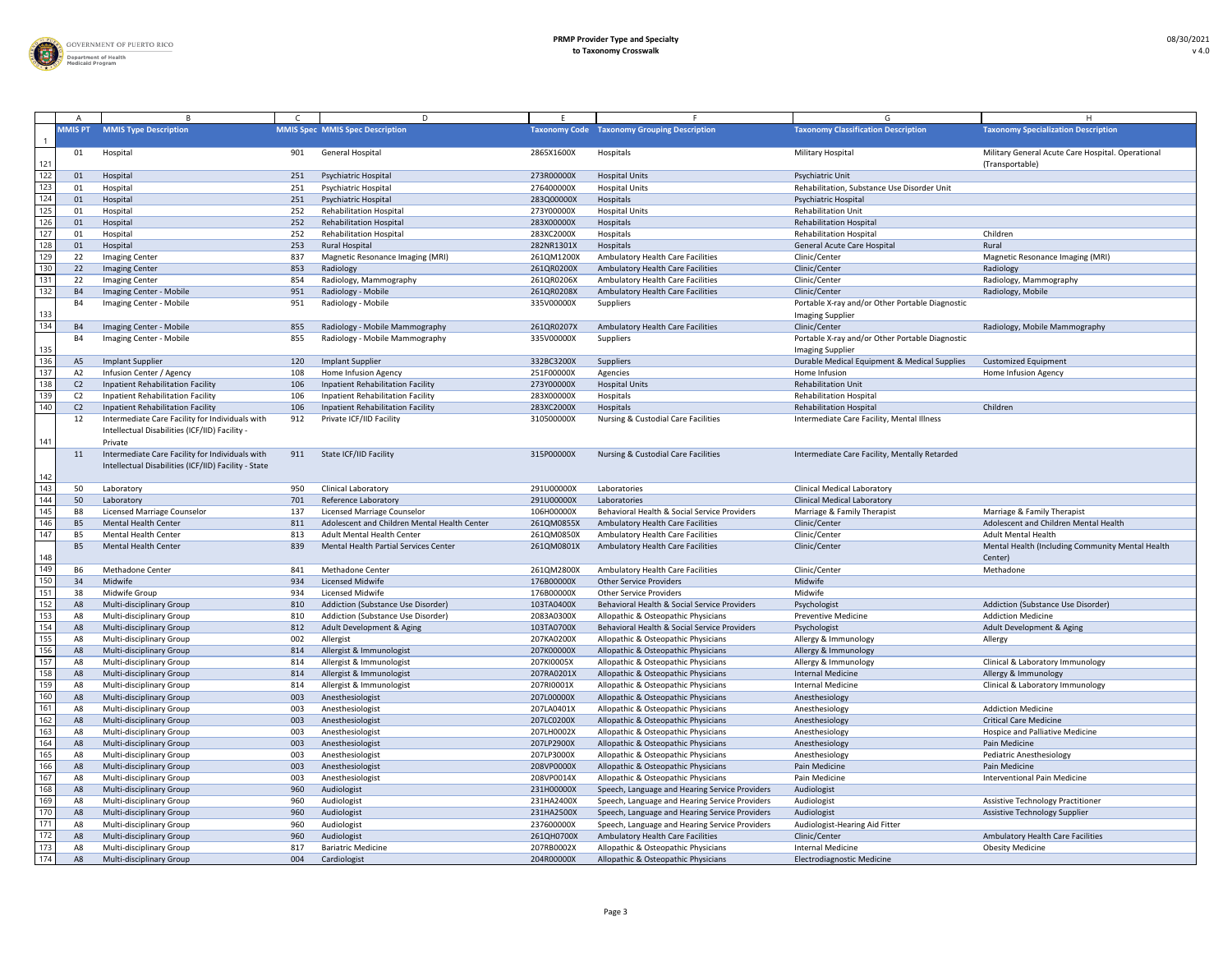

|                 |                |                                                      |            | D.                                        |                          |                                                                                     |                                                    |                                                  |
|-----------------|----------------|------------------------------------------------------|------------|-------------------------------------------|--------------------------|-------------------------------------------------------------------------------------|----------------------------------------------------|--------------------------------------------------|
|                 | <b>MMIS PT</b> | <b>MMIS Type Description</b>                         |            | <b>MMIS Spec MMIS Spec Description</b>    |                          | <b>Taxonomy Code Taxonomy Grouping Description</b>                                  | <b>Taxonomy Classification Description</b>         | <b>Taxonomy Specialization Description</b>       |
| 175             |                | Multi-disciplinary Group                             | 004        | Cardiologist                              | 207RA0002X               | Allopathic & Osteopathic Physicians                                                 | Internal Medicine                                  | Adult Congenital Heart Disease                   |
| 176             | A8             | <b>Multi-disciplinary Group</b>                      | 004        | Cardiologist                              | 207RC0000X               | Allopathic & Osteopathic Physicians                                                 | <b>Internal Medicine</b>                           | Cardiovascular Disease                           |
| 177             | A8             | Multi-disciplinary Group                             | 004        | Cardiologist                              | 207RC0001X               | Allopathic & Osteopathic Physicians                                                 | <b>Internal Medicine</b>                           | <b>Clinical Cardiac Electrophysiology</b>        |
| 178             | A8             | Multi-disciplinary Group                             | 004        | Cardiologist                              | 207RH0005X               | Allopathic & Osteopathic Physicians                                                 | <b>Internal Medicine</b>                           | <b>Hypertension Specialist</b>                   |
| 179             | A8             | Multi-disciplinary Group                             | 004        | Cardiologist                              | 207RI0011X               | Allopathic & Osteopathic Physicians                                                 | <b>Internal Medicine</b>                           | <b>Interventional Cardiology</b>                 |
|                 | A8             | Multi-disciplinary Group                             | 061        | Cardiothoracic Vascular Surgeon           | 208G00000X               | Allopathic & Osteopathic Physicians                                                 | Thoracic Surgery (Cardiothoracic Vascular Surgery) |                                                  |
| 180             |                |                                                      |            |                                           |                          |                                                                                     |                                                    |                                                  |
| 181             |                | Multi-disciplinary Group                             | 053        | Cardiovascular Surgeon                    | 207RA0001X               | Allopathic & Osteopathic Physicians                                                 | <b>Internal Medicine</b>                           | Advanced Heart Failure and Transplant Cardiology |
| 182             | A8             | <b>Multi-disciplinary Group</b>                      | 818        | Center for Diagnosis and Treatment        | 261Q00000X               | <b>Ambulatory Health Care Facilities</b>                                            | Clinic/Center                                      |                                                  |
| 183             | A8             | Multi-disciplinary Group                             | 818        | Center for Diagnosis and Treatment        | 261QE0002X               | <b>Ambulatory Health Care Facilities</b>                                            | Clinic/Center                                      | <b>Emergency Care</b>                            |
| 184             | A8             | Multi-disciplinary Group                             | 818        | <b>Center for Diagnosis and Treatment</b> | 261QP0905X               | <b>Ambulatory Health Care Facilities</b>                                            | Clinic/Center                                      | Public Health, State or Local                    |
| $\frac{1}{185}$ | A8             | Multi-disciplinary Group                             | 138        | <b>Certified Addiction Counselor</b>      | 101YA0400X               | Behavioral Health & Social Service Providers                                        | Counselor                                          | Addiction (Substance Use Disorder)               |
| 186             | A8             | <b>Multi-disciplinary Group</b>                      | 084        | Certified Registered Nurse Anesthetist    | 367500000X               | Physician Assistants & Advanced Practice Nursing<br>Providers                       | Nurse Anesthetist, Certified Registered            |                                                  |
| 187             |                | Multi-disciplinary Group                             | 928        | Chiropractic                              | 111N00000X               | <b>Chiropractic Providers</b>                                                       | Chiropractor                                       |                                                  |
| 188             |                | Multi-disciplinary Group                             | 928        | Chiropractic                              | 111NI0013X               | <b>Chiropractic Providers</b>                                                       | Chiropractor                                       | Independent Medical Examiner                     |
| 189             | A8             | Multi-disciplinary Group                             | 928        | Chiropractic                              | 111NI0900X               | <b>Chiropractic Providers</b>                                                       | Chiropractor                                       | Internist                                        |
| 190             | A8             | Multi-disciplinary Group                             | 928        | Chiropractic                              | 111NN0400X               | <b>Chiropractic Providers</b>                                                       | Chiropractor                                       | Neurology                                        |
| 191             | A8             | Multi-disciplinary Group                             | 928        | Chiropractic                              | 111NN1001X               | <b>Chiropractic Providers</b>                                                       | Chiropractor                                       | Nutrition                                        |
| 192             | A8             | Multi-disciplinary Group                             | 928        | Chiropractic                              | 111NP0017X               | <b>Chiropractic Providers</b>                                                       | Chiropractor                                       | Pediatric Chiropractor                           |
| 193             | A.             | <b>Multi-disciplinary Group</b>                      | 928        | Chiropractic                              | 111NR0200X               | <b>Chiropractic Providers</b>                                                       | Chiropractor                                       | Radiology                                        |
| 194             | A8             | Multi-disciplinary Group                             | 928        | Chiropractic                              | 111NR0400X               | <b>Chiropractic Providers</b>                                                       | Chiropractor                                       | Rehabilitation                                   |
| 195             |                | Multi-disciplinary Group                             | 928        | Chiropractic                              | 111NS0005X               | <b>Chiropractic Providers</b>                                                       | Chiropractor                                       | Sports Physician                                 |
| 196             |                | Multi-disciplinary Group                             | 928        | Chiropractic                              | 111NT0100X               | <b>Chiropractic Providers</b>                                                       | Chiropractor                                       | Thermography                                     |
| 197             |                | Multi-disciplinary Group                             | 928        | Chiropractic                              | 111NX0100X               | <b>Chiropractic Providers</b>                                                       | Chiropractor                                       | <b>Occupational Health</b>                       |
| 198             | A8             | Multi-disciplinary Group                             | 928        | Chiropractic                              | 111NX0800X               | <b>Chiropractic Providers</b>                                                       | Chiropractor                                       | Orthopedic                                       |
| 199             | A8             | Multi-disciplinary Group                             | -820       | Clinical Child & Adolescent Psychologist  | 103TC2200X               | Behavioral Health & Social Service Providers                                        | Psychologist                                       | <b>Clinical Child &amp; Adolescent</b>           |
| 200             | A8             | <b>Multi-disciplinary Group</b>                      | 821        | <b>Clinical Immunologist</b>              | 2080I0007X               | Allopathic & Osteopathic Physicians                                                 | Pediatrics                                         | Clinical & Laboratory Immunology                 |
| 201             |                | <b>Multi-disciplinary Group</b>                      | -822       | <b>Clinical Neuropsychologist</b>         | 103G00000X               | Behavioral Health & Social Service Providers                                        | <b>Clinical Neuropsychologist</b>                  |                                                  |
| 202             | A8             | <b>Multi-disciplinary Group</b>                      | 822        | <b>Clinical Neuropsychologist</b>         | 103GC0700X               | Behavioral Health & Social Service Providers                                        | <b>Clinical Neuropsychologist</b>                  | Clinical                                         |
| 203             |                | Multi-disciplinary Group                             | 824        | <b>Clinical Psychologist</b>              | 103TB0200X               | Behavioral Health & Social Service Providers                                        | Psychologist                                       | Cognitive & Behavioral                           |
| 204             |                | <b>Multi-disciplinary Group</b>                      | 824        | <b>Clinical Psychologist</b>              | 103TC0700X               | Behavioral Health & Social Service Providers                                        | Psychologist                                       | Clinical                                         |
| 205             | A8             | Multi-disciplinary Group                             | 054        | <b>Colorectal Surgeon</b>                 | 208C00000X               | Allopathic & Osteopathic Physicians                                                 | Colon & Rectal Surgery                             |                                                  |
| 206             |                | Multi-disciplinary Group                             | 713        | <b>Counseling Psychologist</b>            | 103TC1900X               | Behavioral Health & Social Service Providers                                        |                                                    | Counseling                                       |
| 207             | A8             | <b>Multi-disciplinary Group</b>                      | 005        |                                           | 202K00000X               | Allopathic & Osteopathic Physicians                                                 | Psychologist<br>Phlebology                         |                                                  |
| 208             | A8<br>A8       | Multi-disciplinary Group                             | 005        | Dermatologist<br>Dermatologist            | 207N00000X               | Allopathic & Osteopathic Physicians                                                 | Dermatology                                        |                                                  |
| 209             |                | <b>Multi-disciplinary Group</b>                      | 005        | Dermatologist                             | 207ND0101X               | Allopathic & Osteopathic Physicians                                                 | Dermatology                                        | MOHS-Micrographic Surgery                        |
| 210             |                | Multi-disciplinary Group                             | 005        | Dermatologist                             | 207ND0900X               |                                                                                     |                                                    | Dermatopathology                                 |
| 211             | A8             | Multi-disciplinary Group                             | 005        | Dermatologist                             | 207NI0002X               | Allopathic & Osteopathic Physicians<br>Allopathic & Osteopathic Physicians          | Dermatology<br>Dermatology                         | Clinical & Laboratory Dermatological Immunology  |
| 212             |                |                                                      | 005        |                                           |                          |                                                                                     |                                                    |                                                  |
| 213             | A8             | Multi-disciplinary Group<br>Multi-disciplinary Group |            | Dermatologist                             | 207NP0225X<br>207NS0135X | Allopathic & Osteopathic Physicians                                                 | Dermatology<br>Dermatology                         | Pediatric Dermatology                            |
| 214             | A8             |                                                      | 005<br>826 | Dermatologist                             |                          | Allopathic & Osteopathic Physicians<br>Behavioral Health & Social Service Providers |                                                    | <b>Procedural Dermatology</b><br>Educational     |
| 215             | A8             | Multi-disciplinary Group                             |            | <b>Educational Psychologist</b>           | 103TE1000X               |                                                                                     | Psychologist                                       |                                                  |
| 216             | A8             | Multi-disciplinary Group                             | 007        | <b>Emergency Medicine</b>                 | 207P00000X               | Allopathic & Osteopathic Physicians                                                 | <b>Emergency Medicine</b>                          |                                                  |
| 217             | A8             | Multi-disciplinary Group                             | 007        | <b>Emergency Medicine</b>                 | 207PE0004X               | Allopathic & Osteopathic Physicians                                                 | <b>Emergency Medicine</b>                          | <b>Emergency Medical Services</b>                |
| 218             |                | Multi-disciplinary Group                             | 007        | <b>Emergency Medicine</b>                 | 207PH0002X               | Allopathic & Osteopathic Physicians                                                 | <b>Emergency Medicine</b>                          | <b>Hospice and Palliative Medicine</b>           |
|                 |                | <b>Multi-disciplinary Group</b>                      | 007        | <b>Emergency Medicine</b>                 | 207PS0010X               | Allopathic & Osteopathic Physicians                                                 | <b>Emergency Medicine</b>                          | <b>Sports Medicine</b>                           |
| 219             | A8             | Multi-disciplinary Group                             | 007        | <b>Emergency Medicine</b>                 | 207PT0002X               | Allopathic & Osteopathic Physicians                                                 | <b>Emergency Medicine</b>                          | <b>Medical Toxicology</b>                        |
| 220             | A8             | Multi-disciplinary Group                             | 008        | Endocrinologist                           | 207RE0101X               | Allopathic & Osteopathic Physicians                                                 | <b>Internal Medicine</b>                           | Endocrinology, Diabetes & Metabolism             |
| 221<br>222      | A8             | Multi-disciplinary Group                             | 008        | Endocrinologist                           | 207VE0102X               | Allopathic & Osteopathic Physicians                                                 | <b>Obstetrics &amp; Gynecology</b>                 | Reproductive Endocrinology                       |
|                 | A8             | Multi-disciplinary Group                             | 413        | Endodontist                               | 1223E0200X               | <b>Dental Providers</b>                                                             | Dentist                                            | Endodontics                                      |
| 223             | A8             | <b>Multi-disciplinary Group</b>                      | 413        | Endodontist                               | 1223X2210X               | <b>Dental Providers</b>                                                             | Dentist                                            | Orofacial Pain                                   |
| 224<br>225      | A8             | Multi-disciplinary Group                             | 827        | <b>Exercise and Psychologist</b>          | 103TE1100X               | Behavioral Health & Social Service Providers                                        | Psychologist                                       | Exercise & Sports                                |
| 226             |                | <b>Multi-disciplinary Group</b>                      | 009        | <b>Family Medicine</b>                    | 204C00000X               | Allopathic & Osteopathic Physicians                                                 | Neuromusculoskeletal Medicine, Sports Medicine     |                                                  |
|                 | A8             | Multi-disciplinary Group                             | 009        | <b>Family Medicine</b>                    | 207Q00000X               | Allopathic & Osteopathic Physicians                                                 | <b>Family Medicine</b>                             |                                                  |
| 227             | A8             | <b>Multi-disciplinary Group</b>                      | 009        | <b>Family Medicine</b>                    | 207QA0000X               | Allopathic & Osteopathic Physicians                                                 | <b>Family Medicine</b>                             | <b>Adolescent Medicine</b>                       |
| 228             | A8             | Multi-disciplinary Group                             | 009        | <b>Family Medicine</b>                    | 207QA0401X               | Allopathic & Osteopathic Physicians                                                 | <b>Family Medicine</b>                             | <b>Addiction Medicine</b>                        |
| 229             | A8             | Multi-disciplinary Group                             | 009        | <b>Family Medicine</b>                    | 207QA0505X               | Allopathic & Osteopathic Physicians                                                 | <b>Family Medicine</b>                             | <b>Adult Medicine</b>                            |
| 230             |                | <b>Multi-disciplinary Group</b>                      | 009        | <b>Family Medicine</b>                    | 207QB0002X               | Allopathic & Osteopathic Physicians                                                 | <b>Family Medicine</b>                             | <b>Obesity Medicine</b>                          |
| 231             |                | <b>Multi-disciplinary Group</b>                      | 009        | <b>Family Medicine</b>                    | 207QH0002X               | Allopathic & Osteopathic Physicians                                                 | <b>Family Medicine</b>                             | <b>Hospice and Palliative Medicine</b>           |
| 232             |                | Multi-disciplinary Group                             | 009        | <b>Family Medicine</b>                    | 207QS0010X               | Allopathic & Osteopathic Physicians                                                 | <b>Family Medicine</b>                             | <b>Sports Medicine</b>                           |
| 233             | A8             | Multi-disciplinary Group                             | 009        | <b>Family Medicine</b>                    | 207QS1201X               | Allopathic & Osteopathic Physicians                                                 | <b>Family Medicine</b>                             | Sleep Medicine                                   |
| 234             | A8             | Multi-disciplinary Group                             | 830        | <b>Family Psychologist</b>                | 103TF0000X               | Behavioral Health & Social Service Providers                                        | Psychologist                                       | Family                                           |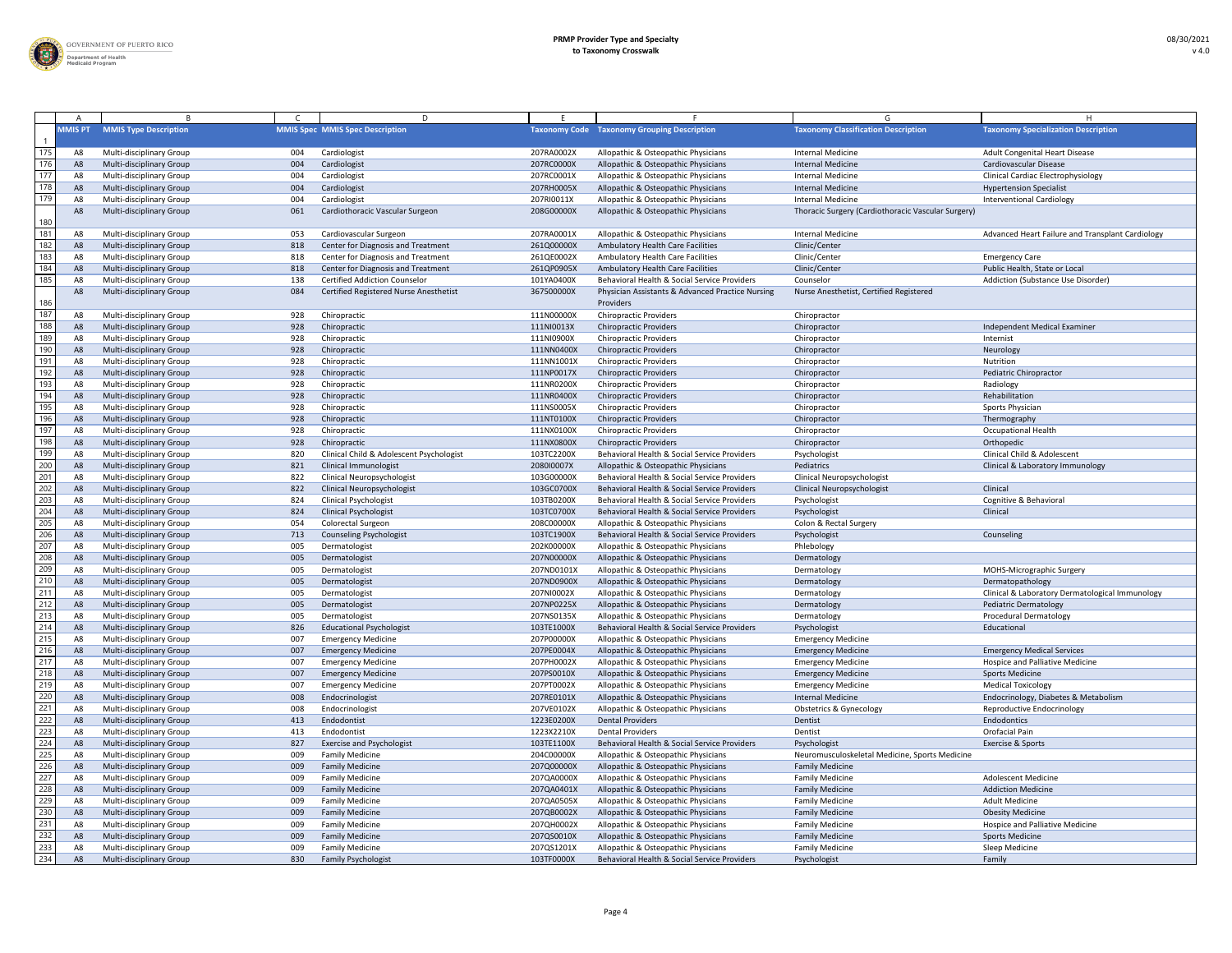

|     |                |                                                      |            | D                                               |            |                                                                                     | G                                                  |                                                          |
|-----|----------------|------------------------------------------------------|------------|-------------------------------------------------|------------|-------------------------------------------------------------------------------------|----------------------------------------------------|----------------------------------------------------------|
|     | <b>MMIS PT</b> | <b>MMIS Type Description</b>                         |            | <b>MMIS Spec MMIS Spec Description</b>          |            | <b>Taxonomy Code Taxonomy Grouping Description</b>                                  | <b>Taxonomy Classification Description</b>         | <b>Taxonomy Specialization Description</b>               |
| 235 | A8             | Multi-disciplinary Group                             | 831        | Forensic Psychologist                           | 103TF0200X | Behavioral Health & Social Service Providers                                        | Psychologist                                       | Forensic                                                 |
| 236 | A8             | <b>Multi-disciplinary Group</b>                      | 010        | Gastroenterologist                              | 207RG0100X | Allopathic & Osteopathic Physicians                                                 | <b>Internal Medicine</b>                           | Gastroenterology                                         |
| 237 |                | Multi-disciplinary Group                             | 071        | <b>General Dentist</b>                          | 122300000X | <b>Dental Providers</b>                                                             | Dentist                                            |                                                          |
| 238 | A8             | <b>Multi-disciplinary Group</b>                      | 071        | <b>General Dentist</b>                          | 1223G0001X | <b>Dental Providers</b>                                                             | Dentist                                            | <b>General Practice</b>                                  |
| 239 | A              | Multi-disciplinary Group                             | 071        | <b>General Dentist</b>                          | 1223X2210X | <b>Dental Providers</b>                                                             | Dentist                                            | Orofacial Pain                                           |
| 240 | A8             | Multi-disciplinary Group                             | 011        | <b>General Practice</b>                         | 2083A0100X | Allopathic & Osteopathic Physicians                                                 | <b>Preventive Medicine</b>                         | Aerospace Medicine                                       |
| 241 | A              | <b>Multi-disciplinary Group</b>                      | 011        | <b>General Practice</b>                         | 2083A0300X | Allopathic & Osteopathic Physicians                                                 | <b>Preventive Medicine</b>                         | <b>Addiction Medicine</b>                                |
| 242 | A              | <b>Multi-disciplinary Group</b>                      | 011        | <b>General Practice</b>                         | 2083B0002X | Allopathic & Osteopathic Physicians                                                 | <b>Preventive Medicine</b>                         | <b>Obesity Medicine</b>                                  |
|     |                | <b>Multi-disciplinary Group</b>                      | 011        | <b>General Practice</b>                         | 2083P0500X | Allopathic & Osteopathic Physicians                                                 | <b>Preventive Medicine</b>                         | Preventive Medicine/Occupational Environmental           |
| 243 |                |                                                      |            |                                                 |            |                                                                                     |                                                    | Medicine                                                 |
| 244 | A8             | Multi-disciplinary Group                             | 011        | <b>General Practice</b>                         | 2083P0901X | Allopathic & Osteopathic Physicians                                                 | <b>Preventive Medicine</b>                         | Public Health & General Preventive Medicine              |
| 245 | A8             | Multi-disciplinary Group                             | 011        | <b>General Practice</b>                         | 2083S0010X | Allopathic & Osteopathic Physicians                                                 | <b>Preventive Medicine</b>                         | <b>Sports Medicine</b>                                   |
| 246 | A <sub>8</sub> | Multi-disciplinary Group                             | 011        | <b>General Practice</b>                         | 2083T0002X | Allopathic & Osteopathic Physicians                                                 | <b>Preventive Medicine</b>                         | <b>Medical Toxicology</b>                                |
| 247 | A8             | Multi-disciplinary Group                             | 011        | <b>General Practice</b>                         | 2083X0100X | Allopathic & Osteopathic Physicians                                                 | <b>Preventive Medicine</b>                         | <b>Occupational Medicine</b>                             |
| 248 | A8             | Multi-disciplinary Group                             | 011        | <b>General Practice</b>                         | 208D00000X | Allopathic & Osteopathic Physicians                                                 | <b>General Practice</b>                            |                                                          |
| 249 | A8             | <b>Multi-disciplinary Group</b>                      | 100        | Geneticist                                      | 207SC0300X | Allopathic & Osteopathic Physicians                                                 | <b>Medical Genetics</b>                            | <b>Clinical Cytogenetics</b>                             |
| 250 | A8             | <b>Multi-disciplinary Group</b>                      | 100        | Geneticist                                      | 207SG0201X | Allopathic & Osteopathic Physicians                                                 | <b>Medical Genetics</b>                            | Clinical Genetics (M.D.)                                 |
| 251 |                | <b>Multi-disciplinary Group</b>                      | 100        | Geneticist                                      | 207SG0202X | Allopathic & Osteopathic Physicians                                                 | <b>Medical Genetics</b>                            | <b>Clinical Biochemical Genetics</b>                     |
| 252 | A8             | Multi-disciplinary Group                             | 100        | Geneticist                                      | 207SG0203X | Allopathic & Osteopathic Physicians                                                 | <b>Medical Genetics</b>                            | <b>Clinical Molecular Genetics</b>                       |
| 253 | A8             | Multi-disciplinary Group                             | 100        | Geneticist                                      | 207SG0205X | Allopathic & Osteopathic Physicians                                                 | <b>Medical Genetics</b>                            | Ph.D. Medical Genetics                                   |
| 254 | A <sub>8</sub> | Multi-disciplinary Group                             | 100        | Geneticist                                      | 207SM0001X | Allopathic & Osteopathic Physicians                                                 | <b>Medical Genetics</b>                            | <b>Molecular Genetic Pathology</b>                       |
| 255 |                |                                                      |            | <b>Geriatric Medicine</b>                       | 207QG0300X |                                                                                     |                                                    | <b>Geriatric Medicine</b>                                |
| 256 | A8             | Multi-disciplinary Group<br>Multi-disciplinary Group | 013<br>013 | <b>Geriatric Medicine</b>                       | 207RG0300X | Allopathic & Osteopathic Physicians<br>Allopathic & Osteopathic Physicians          | <b>Family Medicine</b><br><b>Internal Medicine</b> | <b>Geriatric Medicine</b>                                |
| 257 | $A^s$          |                                                      |            |                                                 | 103TP2701X | Behavioral Health & Social Service Providers                                        |                                                    |                                                          |
| 258 |                | Multi-disciplinary Group                             | 833        | Group Psychotherapy Psychologist                |            |                                                                                     | Psychologist                                       | Group Psychotherapy                                      |
|     | A8             | Multi-disciplinary Group                             | 014        | Gynecologist                                    | 207VG0400X | Allopathic & Osteopathic Physicians                                                 | <b>Obstetrics &amp; Gynecology</b>                 | Gynecology                                               |
| 259 | A8             | Multi-disciplinary Group                             | 834        | <b>Gynecology Oncologist</b>                    | 207VX0201X | Allopathic & Osteopathic Physicians<br>Behavioral Health & Social Service Providers | <b>Obstetrics &amp; Gynecology</b>                 | Gynecologic Oncology                                     |
| 260 | A <sub>8</sub> | Multi-disciplinary Group                             | 835        | <b>Health Psychologist</b>                      | 103TH0004X |                                                                                     | Psychologist                                       | Health                                                   |
| 261 | A8             | <b>Multi-disciplinary Group</b>                      | 836        | <b>Health Service Psychologist</b>              | 103TH0100X | Behavioral Health & Social Service Providers                                        | Psychologist                                       | <b>Health Service</b>                                    |
| 262 | A <sub>8</sub> | Multi-disciplinary Group                             | 015        | Hematologist                                    | 207RH0000X | Allopathic & Osteopathic Physicians                                                 | <b>Internal Medicine</b>                           | Hematology                                               |
| 263 | A8             | <b>Multi-disciplinary Group</b>                      | 583        | Hematologist/Oncologist                         | 207RH0003X | Allopathic & Osteopathic Physicians                                                 | <b>Internal Medicine</b>                           | Hematology & Oncology                                    |
| 264 | A8             | <b>Multi-disciplinary Group</b>                      | 140        | Hospitalist                                     | 208M00000X | Allopathic & Osteopathic Physicians                                                 | Hospitalist                                        |                                                          |
| 265 | A8             | <b>Multi-disciplinary Group</b>                      | 017        | <b>Infectious Medicine</b>                      | 207RI0200X | Allopathic & Osteopathic Physicians                                                 | <b>Internal Medicine</b>                           | <b>Infectious Disease</b>                                |
| 266 | A8             | Multi-disciplinary Group                             | 018        | <b>Internal Medicine</b>                        | 207R00000X | Allopathic & Osteopathic Physicians                                                 | Internal Medicine                                  |                                                          |
| 267 | A8             | Multi-disciplinary Group                             | 018        | <b>Internal Medicine</b>                        | 207RA0000X | Allopathic & Osteopathic Physicians                                                 | <b>Internal Medicine</b>                           | <b>Adolescent Medicine</b>                               |
| 268 | A <sub>8</sub> | Multi-disciplinary Group                             | 018        | <b>Internal Medicine</b>                        | 207RA0401X | Allopathic & Osteopathic Physicians                                                 | <b>Internal Medicine</b>                           | <b>Addiction Medicine</b>                                |
| 269 | A8             | Multi-disciplinary Group                             | 018        | <b>Internal Medicine</b>                        | 207RC0200X | Allopathic & Osteopathic Physicians                                                 | <b>Internal Medicine</b>                           | <b>Critical Care Medicine</b>                            |
| 270 | A8             | Multi-disciplinary Group                             | 018        | <b>Internal Medicine</b>                        | 207RH0002X | Allopathic & Osteopathic Physicians                                                 | <b>Internal Medicine</b>                           | <b>Hospice and Palliative Medicine</b>                   |
| 271 | A              | Multi-disciplinary Group                             | 018        | <b>Internal Medicine</b>                        | 207RI0008X | Allopathic & Osteopathic Physicians                                                 | <b>Internal Medicine</b>                           | Hepatology                                               |
| 272 | A8             | <b>Multi-disciplinary Group</b>                      | 018        | <b>Internal Medicine</b>                        | 207RS0010X | Allopathic & Osteopathic Physicians                                                 | <b>Internal Medicine</b>                           | <b>Sports Medicine</b>                                   |
| 273 |                | Multi-disciplinary Group                             | 018        | <b>Internal Medicine</b>                        | 207RS0012X | Allopathic & Osteopathic Physicians                                                 | <b>Internal Medicine</b>                           | Sleep Medicine                                           |
| 274 | A8             | Multi-disciplinary Group                             | 018        | <b>Internal Medicine</b>                        | 207RT0003X | Allopathic & Osteopathic Physicians                                                 | <b>Internal Medicine</b>                           | <b>Transplant Hepatology</b>                             |
| 275 | A8             | Multi-disciplinary Group                             | 137        | Licensed Marriage Counselor                     | 106H00000X | Behavioral Health & Social Service Providers                                        | Marriage & Family Therapist                        | Marriage & Family Therapist                              |
| 276 | A8             | Multi-disciplinary Group                             | 934        | <b>Licensed Midwife</b>                         | 176B00000X | <b>Other Service Providers</b>                                                      | Midwife                                            |                                                          |
| 277 | A8             | Multi-disciplinary Group                             | 700        | Master's Level Social Worker                    | 104100000X | Behavioral Health & Social Service Providers                                        | Social Worker                                      |                                                          |
| 278 | A8             | <b>Multi-disciplinary Group</b>                      | 700        | Master's Level Social Worker                    | 1041C0700X | Behavioral Health & Social Service Providers                                        | Social Worker                                      | Clinical                                                 |
| 279 |                | <b>Multi-disciplinary Group</b>                      | 838        | Men & Masculinity Psychologist                  | 103TM1700X | Behavioral Health & Social Service Providers                                        | Psychologist                                       | Men & Masculinity                                        |
|     |                | Multi-disciplinary Group                             | 840        | Mental Retardation & Developmental Disabilities | 103TM1800X | Behavioral Health & Social Service Providers                                        | Psychologist                                       | Mental Retardation & Developmental Disabilities          |
| 280 |                |                                                      |            | Psychologist                                    |            |                                                                                     |                                                    |                                                          |
| 281 |                | Multi-disciplinary Group                             | 021        | Nephrologist                                    | 207RN0300X | Allopathic & Osteopathic Physicians                                                 | <b>Internal Medicine</b>                           | Nephrology                                               |
| 282 | A8             | Multi-disciplinary Group                             | 022        | Neurologist                                     | 204D00000X | Allopathic & Osteopathic Physicians                                                 | Neuromusculoskeletal Medicine & OMM                |                                                          |
| 283 | A8             | Multi-disciplinary Group                             | 022        | Neurologist                                     | 204R00000X | Allopathic & Osteopathic Physicians                                                 | <b>Electrodiagnostic Medicine</b>                  |                                                          |
| 284 | A8             | <b>Multi-disciplinary Group</b>                      | 022        | Neurologist                                     | 2084A0401X | Allopathic & Osteopathic Physicians                                                 | <b>Psychiatry &amp; Neurology</b>                  | <b>Addiction Medicine</b>                                |
| 285 | A8             | <b>Multi-disciplinary Group</b>                      | 022        | Neurologist                                     | 2084A2900X | Allopathic & Osteopathic Physicians                                                 | Psychiatry & Neurology                             | <b>Neurocritical Care</b>                                |
| 286 | A              | <b>Multi-disciplinary Group</b>                      | 022        | Neurologist                                     | 2084D0003X | Allopathic & Osteopathic Physicians                                                 | Psychiatry & Neurology                             | <b>Diagnostic Neuroimaging</b>                           |
| 287 | A8             | <b>Multi-disciplinary Group</b>                      | 022        | Neurologist                                     | 2084E0001X | Allopathic & Osteopathic Physicians                                                 | <b>Psychiatry &amp; Neurology</b>                  | Epilepsy                                                 |
| 288 | A8             | <b>Multi-disciplinary Group</b>                      | 022        | Neurologist                                     | 2084H0002X | Allopathic & Osteopathic Physicians                                                 | <b>Psychiatry &amp; Neurology</b>                  | <b>Hospice and Palliative Medicine</b>                   |
| 289 | A8             | Multi-disciplinary Group                             | 022        | Neurologist                                     | 2084N0008X | Allopathic & Osteopathic Physicians                                                 | <b>Psychiatry &amp; Neurology</b>                  | <b>Neuromuscular Medicine</b>                            |
| 290 | A <sub>8</sub> | <b>Multi-disciplinary Group</b>                      | 022        | Neurologist                                     | 2084N0400X | Allopathic & Osteopathic Physicians                                                 | <b>Psychiatry &amp; Neurology</b>                  | Neurology                                                |
| 291 |                | Multi-disciplinary Group                             | 022        | Neurologist                                     | 2084N0402X | Allopathic & Osteopathic Physicians                                                 | Psychiatry & Neurology                             | Neurology with Special Qualifications in Child Neurology |
| 292 | A8             | <b>Multi-disciplinary Group</b>                      | 022        | Neurologist                                     | 2084N0600X | Allopathic & Osteopathic Physicians                                                 | <b>Psychiatry &amp; Neurology</b>                  | <b>Clinical Neurophysiology</b>                          |
| 293 |                | Multi-disciplinary Group                             | 022        | Neurologist                                     | 2084P0005X | Allopathic & Osteopathic Physicians                                                 | <b>Psychiatry &amp; Neurology</b>                  | Neurodevelopmental Disabilities                          |
| 294 | A8             | <b>Multi-disciplinary Group</b>                      | 022        | Neurologist                                     | 2084P0301X | Allopathic & Osteopathic Physicians                                                 | Psychiatry & Neurology                             | <b>Brain Injury Medicine</b>                             |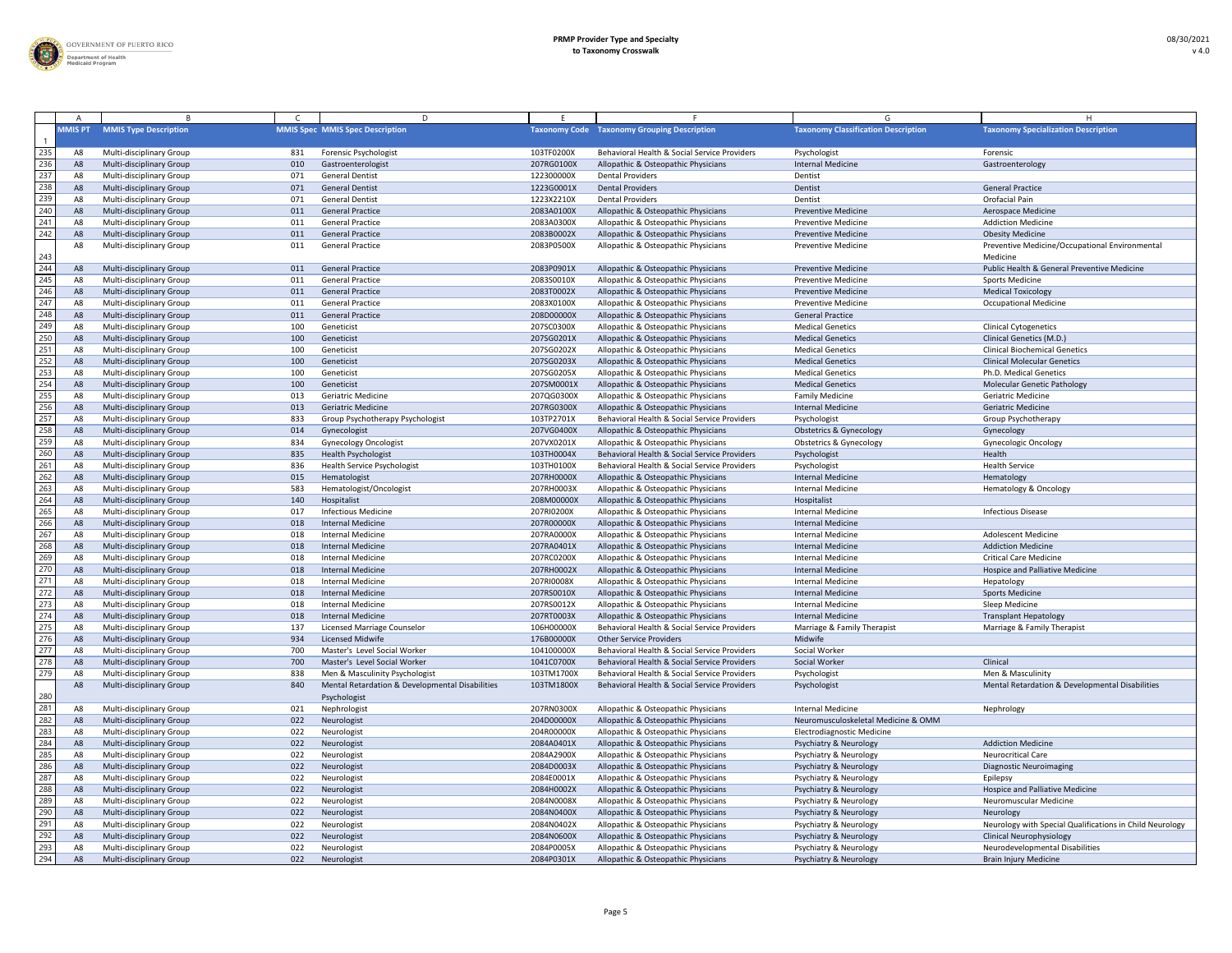

|                                                                                          |                |                                 |     | D                                      |            |                                                               |                                            |                                            |
|------------------------------------------------------------------------------------------|----------------|---------------------------------|-----|----------------------------------------|------------|---------------------------------------------------------------|--------------------------------------------|--------------------------------------------|
|                                                                                          | <b>MMIS PT</b> | <b>MMIS Type Description</b>    |     | <b>MMIS Spec MMIS Spec Description</b> |            | <b>Taxonomy Code Taxonomy Grouping Description</b>            | <b>Taxonomy Classification Description</b> | <b>Taxonomy Specialization Description</b> |
| 295                                                                                      | $A\epsilon$    | Multi-disciplinary Group        | 022 | Neurologist                            | 2084P2900X | Allopathic & Osteopathic Physicians                           | <b>Psychiatry &amp; Neurology</b>          | Pain Medicine                              |
| 296                                                                                      | A8             | <b>Multi-disciplinary Group</b> | 022 | Neurologist                            | 2084S0010X | Allopathic & Osteopathic Physicians                           | <b>Psychiatry &amp; Neurology</b>          | <b>Sports Medicine</b>                     |
| 297                                                                                      |                | <b>Multi-disciplinary Group</b> | 022 | Neurologist                            | 2084S0012X | Allopathic & Osteopathic Physicians                           | <b>Psychiatry &amp; Neurology</b>          | Sleep Medicine                             |
| 298                                                                                      |                | <b>Multi-disciplinary Group</b> | 022 | Neurologist                            | 2084V0102X | Allopathic & Osteopathic Physicians                           | Psychiatry & Neurology                     | <b>Vascular Neurology</b>                  |
| 299                                                                                      |                | Multi-disciplinary Group        | 022 | Neurologist                            | 208VP0000X | Allopathic & Osteopathic Physicians                           | Pain Medicine                              | Pain Medicine                              |
| 300                                                                                      | A8             | <b>Multi-disciplinary Group</b> | 022 | Neurologist                            | 208VP0014X | Allopathic & Osteopathic Physicians                           | Pain Medicine                              | <b>Interventional Pain Medicine</b>        |
| 301                                                                                      |                | Multi-disciplinary Group        | 057 | Neurosurgeon                           | 207T00000X | Allopathic & Osteopathic Physicians                           | <b>Neurological Surgery</b>                |                                            |
| 302                                                                                      | A8             | <b>Multi-disciplinary Group</b> | 536 | <b>Nuclear Medicine</b>                | 207U00000X | Allopathic & Osteopathic Physicians                           | <b>Nuclear Medicine</b>                    |                                            |
| 303                                                                                      |                | Multi-disciplinary Group        | 536 | <b>Nuclear Medicine</b>                | 207UN0901X | Allopathic & Osteopathic Physicians                           | <b>Nuclear Medicine</b>                    | <b>Nuclear Cardiology</b>                  |
| 304                                                                                      |                | <b>Multi-disciplinary Group</b> | 536 | <b>Nuclear Medicine</b>                | 207UN0902X | Allopathic & Osteopathic Physicians                           | <b>Nuclear Medicine</b>                    | Nuclear Imaging & Therapy                  |
| 305                                                                                      |                | Multi-disciplinary Group        | 536 | <b>Nuclear Medicine</b>                | 207UN0903X | Allopathic & Osteopathic Physicians                           | <b>Nuclear Medicine</b>                    | In Vivo & In Vitro Nuclear Medicine        |
| 306                                                                                      | A8             | Multi-disciplinary Group        | 843 | <b>Nuclear Radiologist</b>             | 2085N0904X | Allopathic & Osteopathic Physicians                           | Radiology                                  | <b>Nuclear Radiology</b>                   |
|                                                                                          | A8             | Multi-disciplinary Group        | 930 | <b>Nurse Practitioner</b>              | 363L00000X | Physician Assistants & Advanced Practice Nursing              | <b>Nurse Practitioner</b>                  |                                            |
| 307                                                                                      |                |                                 |     |                                        |            | Providers                                                     |                                            |                                            |
| 308                                                                                      | A8             | Multi-disciplinary Group        | 930 | <b>Nurse Practitioner</b>              | 363LA2100X | Physician Assistants & Advanced Practice Nursing<br>Providers | <b>Nurse Practitioner</b>                  | <b>Acute Care</b>                          |
| 309                                                                                      | A8             | Multi-disciplinary Group        | 930 | <b>Nurse Practitioner</b>              | 363LA2200X | Physician Assistants & Advanced Practice Nursing<br>Providers | <b>Nurse Practitioner</b>                  | <b>Adult Health</b>                        |
| 310                                                                                      | A8             | Multi-disciplinary Group        | 930 | <b>Nurse Practitioner</b>              | 363LC0200X | Physician Assistants & Advanced Practice Nursing<br>Providers | <b>Nurse Practitioner</b>                  | <b>Critical Care Medicine</b>              |
| 311                                                                                      | A8             | Multi-disciplinary Group        | 930 | <b>Nurse Practitioner</b>              | 363LC1500X | Physician Assistants & Advanced Practice Nursing<br>Providers | <b>Nurse Practitioner</b>                  | <b>Community Health</b>                    |
| 312                                                                                      | A8             | <b>Multi-disciplinary Group</b> | 930 | <b>Nurse Practitioner</b>              | 363LF0000X | Physician Assistants & Advanced Practice Nursing<br>Providers | <b>Nurse Practitioner</b>                  | Family                                     |
| $\frac{313}{2}$                                                                          | A8             | Multi-disciplinary Group        | 930 | <b>Nurse Practitioner</b>              | 363LG0600X | Physician Assistants & Advanced Practice Nursing<br>Providers | <b>Nurse Practitioner</b>                  | Gerontology                                |
| 314                                                                                      | A8             | <b>Multi-disciplinary Group</b> | 930 | <b>Nurse Practitioner</b>              | 363LN0000X | Physician Assistants & Advanced Practice Nursing<br>Providers | <b>Nurse Practitioner</b>                  | Neonatal                                   |
| 315                                                                                      | A8             | <b>Multi-disciplinary Group</b> | 930 | <b>Nurse Practitioner</b>              | 363LN0005X | Physician Assistants & Advanced Practice Nursing<br>Providers | <b>Nurse Practitioner</b>                  | Neonatal, Critical Care                    |
| 316                                                                                      | A8             | Multi-disciplinary Group        | 930 | <b>Nurse Practitioner</b>              | 363LP0200X | Physician Assistants & Advanced Practice Nursing<br>Providers | <b>Nurse Practitioner</b>                  | Pediatrics                                 |
| $\frac{317}{2}$                                                                          | A8             | <b>Multi-disciplinary Group</b> | 930 | <b>Nurse Practitioner</b>              | 363LP0222X | Physician Assistants & Advanced Practice Nursing<br>Providers | <b>Nurse Practitioner</b>                  | Pediatrics, Critical Care                  |
| 318                                                                                      | A <sub>8</sub> | Multi-disciplinary Group        | 930 | <b>Nurse Practitioner</b>              | 363LP0808X | Physician Assistants & Advanced Practice Nursing<br>Providers | <b>Nurse Practitioner</b>                  | Psychiatric/Mental Health                  |
| 319                                                                                      | A8             | <b>Multi-disciplinary Group</b> | 930 | <b>Nurse Practitioner</b>              | 363LP1700X | Physician Assistants & Advanced Practice Nursing<br>Providers | <b>Nurse Practitioner</b>                  | Perinatal                                  |
| 320                                                                                      | A8             | <b>Multi-disciplinary Group</b> | 930 | <b>Nurse Practitioner</b>              | 363LP2300X | Physician Assistants & Advanced Practice Nursing<br>Providers | <b>Nurse Practitioner</b>                  | <b>Primary Care</b>                        |
| $\frac{321}{2}$                                                                          | A8             | <b>Multi-disciplinary Group</b> | 930 | <b>Nurse Practitioner</b>              | 363LS0200X | Physician Assistants & Advanced Practice Nursing<br>Providers | <b>Nurse Practitioner</b>                  | School                                     |
| 322                                                                                      | A8             | <b>Multi-disciplinary Group</b> | 930 | <b>Nurse Practitioner</b>              | 363LW0102X | Physician Assistants & Advanced Practice Nursing<br>Providers | <b>Nurse Practitioner</b>                  | Women's Health                             |
| $\frac{323}{2}$                                                                          | A8             | Multi-disciplinary Group        | 930 | <b>Nurse Practitioner</b>              | 363LX0001X | Physician Assistants & Advanced Practice Nursing<br>Providers | <b>Nurse Practitioner</b>                  | <b>Obstetrics &amp; Gynecology</b>         |
| $\frac{324}{325}$                                                                        | A <sub>8</sub> | <b>Multi-disciplinary Group</b> | 930 | <b>Nurse Practitioner</b>              | 363LX0106X | Physician Assistants & Advanced Practice Nursing<br>Providers | <b>Nurse Practitioner</b>                  | <b>Occupational Health</b>                 |
|                                                                                          | A8             | <b>Multi-disciplinary Group</b> | 420 | Nutritionist/Dietician                 | 133N00000X | Dietary & Nutritional Service Providers                       | Nutritionist                               |                                            |
| 326                                                                                      | A8             | <b>Multi-disciplinary Group</b> | 420 | Nutritionist/Dietician                 | 133NN1002X | Dietary & Nutritional Service Providers                       | Nutritionist                               | Nutrition, Education                       |
| 327                                                                                      | A8             | Multi-disciplinary Group        | 420 | Nutritionist/Dietician                 | 133V00000X | Dietary & Nutritional Service Providers                       | Dietitian, Registered                      |                                            |
| 328                                                                                      | - A8           | <b>Multi-disciplinary Group</b> | 420 | Nutritionist/Dietician                 | 133VN1004X | Dietary & Nutritional Service Providers                       | Dietitian, Registered                      | Nutrition, Pediatric                       |
| 329                                                                                      |                | Multi-disciplinary Group        | 420 | Nutritionist/Dietician                 | 133VN1005X | Dietary & Nutritional Service Providers                       | Dietitian, Registered                      | Nutrition, Renal                           |
| 330                                                                                      |                | <b>Multi-disciplinary Group</b> | 420 | Nutritionist/Dietician                 | 133VN1006X | Dietary & Nutritional Service Providers                       | Dietitian, Registered                      | Nutrition, Metabolic                       |
| $\overline{331}$                                                                         |                | <b>Multi-disciplinary Group</b> | 420 | Nutritionist/Dietician                 | 133VN1101X | Dietary & Nutritional Service Providers                       | Dietitian, Registered                      | <b>Nutrition Gerontological</b>            |
| $\begin{array}{r} \n \overline{332} \\  \overline{333} \\  \overline{334}\n \end{array}$ | A8             | Multi-disciplinary Group        | 420 | Nutritionist/Dietician                 | 133VN1201X | Dietary & Nutritional Service Providers                       | Dietitian, Registered                      | Nutrition, Obesity and Weight Management   |
|                                                                                          | A8             | <b>Multi-disciplinary Group</b> | 420 | Nutritionist/Dietician                 | 133VN1301X | Dietary & Nutritional Service Providers                       | Dietitian, Registered                      | <b>Nutrition Oncology</b>                  |
|                                                                                          |                | <b>Multi-disciplinary Group</b> | 420 | Nutritionist/Dietician                 | 133VN1401X | Dietary & Nutritional Service Providers                       | Dietitian, Registered                      | Nutrition, Pediatric Critical Care         |
| 335                                                                                      |                | <b>Multi-disciplinary Group</b> | 420 | Nutritionist/Dietician                 | 133VN1501X | Dietary & Nutritional Service Providers                       | Dietitian, Registered                      | Nutrition, Sports Dietetics                |
| $\begin{array}{r} \hline 336 \\ \hline 337 \\ \hline 338 \end{array}$                    |                | <b>Multi-disciplinary Group</b> | 844 | Obstetrician & Gynecologist            | 207V00000X | Allopathic & Osteopathic Physicians                           | <b>Obstetrics &amp; Gynecology</b>         |                                            |
|                                                                                          | A8             | Multi-disciplinary Group        | 844 | Obstetrician & Gynecologist            | 207VB0002X | Allopathic & Osteopathic Physicians                           | <b>Obstetrics &amp; Gynecology</b>         | <b>Obesity Medicine</b>                    |
|                                                                                          | A8             | Multi-disciplinary Group        | 844 | Obstetrician & Gynecologist            | 207VC0200X | Allopathic & Osteopathic Physicians                           | <b>Obstetrics &amp; Gynecology</b>         | <b>Critical Care Medicine</b>              |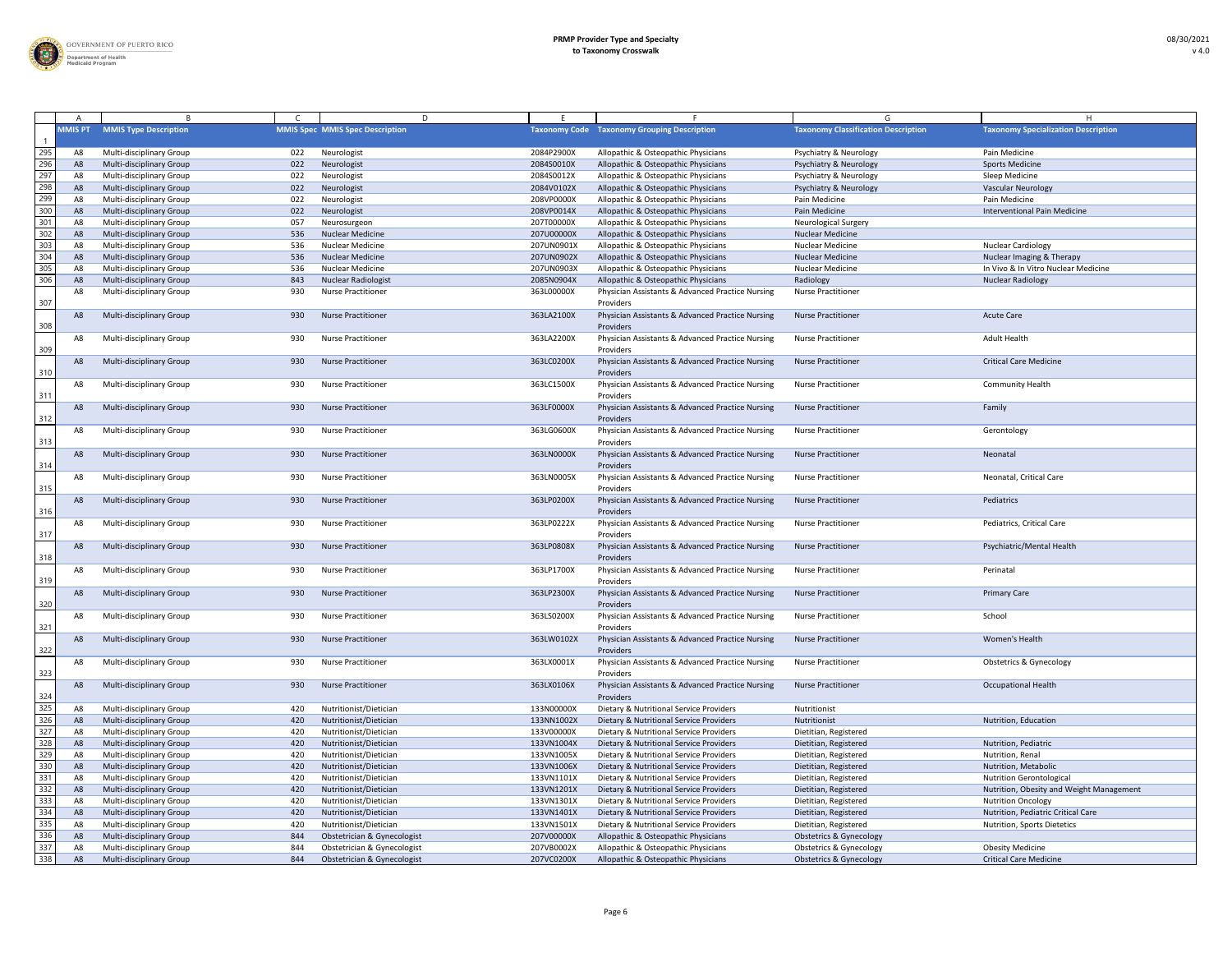

|                                                                           |                |                                                             |            | D                                               |                          |                                                                                        |                                                        |                                                   |
|---------------------------------------------------------------------------|----------------|-------------------------------------------------------------|------------|-------------------------------------------------|--------------------------|----------------------------------------------------------------------------------------|--------------------------------------------------------|---------------------------------------------------|
|                                                                           | <b>MMIS PT</b> | <b>MMIS Type Description</b>                                |            | <b>MMIS Spec MMIS Spec Description</b>          |                          | <b>Taxonomy Code Taxonomy Grouping Description</b>                                     | <b>Taxonomy Classification Description</b>             | <b>Taxonomy Specialization Description</b>        |
|                                                                           | A٤             | Multi-disciplinary Group                                    | 844        | Obstetrician & Gynecologist                     | 207VF0040X               | Allopathic & Osteopathic Physicians                                                    | <b>Obstetrics &amp; Gynecology</b>                     | Female Pelvic Medicine and Reconstructive Surgery |
| 339<br>340                                                                | A8             | <b>Multi-disciplinary Group</b>                             | 844        | Obstetrician & Gynecologist                     | 207VH0002X               | Allopathic & Osteopathic Physicians                                                    | <b>Obstetrics &amp; Gynecology</b>                     | <b>Hospice and Palliative Medicine</b>            |
| 341                                                                       | A8             | <b>Multi-disciplinary Group</b>                             | 844        | Obstetrician & Gynecologist                     | 207VX0000X               | Allopathic & Osteopathic Physicians                                                    | <b>Obstetrics &amp; Gynecology</b>                     | Obstetrics                                        |
| 342                                                                       | A8             | Multi-disciplinary Group                                    | 090        | <b>Occupational Therapist</b>                   | 225X00000X               | Respiratory, Developmental, Rehabilitative and<br><b>Restorative Service Providers</b> | <b>Occupational Therapist</b>                          |                                                   |
| $\frac{343}{2}$                                                           | A8             | <b>Multi-disciplinary Group</b>                             | 090        | <b>Occupational Therapist</b>                   | 225XE0001X               | Respiratory, Developmental, Rehabilitative and<br><b>Restorative Service Providers</b> | <b>Occupational Therapist</b>                          | <b>Environmental Modification</b>                 |
| 344                                                                       | A <sub>8</sub> | <b>Multi-disciplinary Group</b>                             | 090        | <b>Occupational Therapist</b>                   | 225XE1200X               | Respiratory, Developmental, Rehabilitative and<br><b>Restorative Service Providers</b> | <b>Occupational Therapist</b>                          | Ergonomics                                        |
| $\frac{345}{1}$                                                           | A8             | <b>Multi-disciplinary Group</b>                             | 090        | <b>Occupational Therapist</b>                   | 225XF0002X               | Respiratory, Developmental, Rehabilitative and<br><b>Restorative Service Providers</b> | <b>Occupational Therapist</b>                          | Feeding, Eating & Swallowing                      |
| $\frac{346}{5}$                                                           | A <sub>8</sub> | <b>Multi-disciplinary Group</b>                             | 090        | <b>Occupational Therapist</b>                   | 225XG0600X               | Respiratory, Developmental, Rehabilitative and<br><b>Restorative Service Providers</b> | <b>Occupational Therapist</b>                          | Gerontology                                       |
| $\frac{347}{2}$                                                           | A8             | <b>Multi-disciplinary Group</b>                             | 090        | <b>Occupational Therapist</b>                   | 225XH1200X               | Respiratory, Developmental, Rehabilitative and<br><b>Restorative Service Providers</b> | <b>Occupational Therapist</b>                          | Hand                                              |
| 348                                                                       | A <sub>8</sub> | <b>Multi-disciplinary Group</b>                             | 090        | <b>Occupational Therapist</b>                   | 225XH1300X               | Respiratory, Developmental, Rehabilitative and<br><b>Restorative Service Providers</b> | <b>Occupational Therapist</b>                          | <b>Human Factors</b>                              |
| 349                                                                       | A8             | <b>Multi-disciplinary Group</b>                             | 090        | <b>Occupational Therapist</b>                   | 225XL0004X               | Respiratory, Developmental, Rehabilitative and<br><b>Restorative Service Providers</b> | <b>Occupational Therapist</b>                          | Low Vision                                        |
| $\frac{350}{2}$                                                           | A8             | <b>Multi-disciplinary Group</b>                             | 090        | <b>Occupational Therapist</b>                   | 225XM0800X               | Respiratory, Developmental, Rehabilitative and<br><b>Restorative Service Providers</b> | <b>Occupational Therapist</b>                          | <b>Mental Health</b>                              |
| $\frac{351}{2}$                                                           | A8             | Multi-disciplinary Group                                    | 090        | <b>Occupational Therapist</b>                   | 225XN1300X               | Respiratory, Developmental, Rehabilitative and<br><b>Restorative Service Providers</b> | <b>Occupational Therapist</b>                          | Neurorehabilitation                               |
| $\frac{352}{2}$                                                           | A8             | <b>Multi-disciplinary Group</b>                             | 090        | <b>Occupational Therapist</b>                   | 225XP0019X               | Respiratory, Developmental, Rehabilitative and<br><b>Restorative Service Providers</b> | <b>Occupational Therapist</b>                          | <b>Physical Rehabilitation</b>                    |
| $\frac{353}{2}$                                                           | A8             | Multi-disciplinary Group                                    | 090        | <b>Occupational Therapist</b>                   | 225XP0200X               | Respiratory, Developmental, Rehabilitative and<br><b>Restorative Service Providers</b> | <b>Occupational Therapist</b>                          | Pediatrics                                        |
| $\frac{354}{355}$                                                         | A <sub>8</sub> | <b>Multi-disciplinary Group</b>                             | 090        | <b>Occupational Therapist</b>                   | 225XR0403X               | Respiratory, Developmental, Rehabilitative and<br><b>Restorative Service Providers</b> | <b>Occupational Therapist</b>                          | Driving and Community Mobility                    |
|                                                                           | A              | <b>Multi-disciplinary Group</b>                             | 029        | Oncologist                                      | 207RX0202X               | Allopathic & Osteopathic Physicians                                                    | <b>Internal Medicine</b>                               | <b>Medical Oncology</b>                           |
| 356                                                                       | - A8           | <b>Multi-disciplinary Group</b>                             | 030        | Ophthamologist                                  | 207W00000X               | Allopathic & Osteopathic Physicians                                                    | Ophthalmology                                          |                                                   |
| $\overline{357}$                                                          | A8             | Multi-disciplinary Group                                    | 030        | Ophthamologist                                  | 207WX0009X               | Allopathic & Osteopathic Physicians                                                    | Ophthalmology                                          | Glaucoma Specialist                               |
| 358                                                                       | A8             | <b>Multi-disciplinary Group</b>                             | 030        | Ophthamologist                                  | 207WX0107X               | Allopathic & Osteopathic Physicians                                                    | Ophthalmology                                          | Retina Specialist                                 |
| 359                                                                       |                | <b>Multi-disciplinary Group</b>                             | 030        | Ophthamologist                                  | 207WX0108X               | Allopathic & Osteopathic Physicians                                                    | Ophthalmology                                          | Uveitis and Ocular Inflammatory Disease           |
| 360                                                                       | A8             | <b>Multi-disciplinary Group</b>                             | 030        | Ophthamologist                                  | 207WX0109X               | Allopathic & Osteopathic Physicians                                                    | Ophthalmology                                          | Neuro-ophthalmology                               |
| $\frac{361}{362}$ $\frac{363}{364}$                                       | A٤             | Multi-disciplinary Group                                    | 030        | Ophthamologist                                  | 207WX0110X               | Allopathic & Osteopathic Physicians                                                    | Ophthalmology                                          | Pediatric Ophthalmology and Strabismus Specialist |
|                                                                           | A8             | <b>Multi-disciplinary Group</b>                             | 030        | Ophthamologist                                  | 207WX0120X               | Allopathic & Osteopathic Physicians                                                    | Ophthalmology                                          | Cornea and External Diseases Specialist           |
|                                                                           | A              | Multi-disciplinary Group                                    | 030        | Ophthamologist                                  | 207WX0200X               | Allopathic & Osteopathic Physicians                                                    | Ophthalmology                                          | Ophthalmic Plastic and Reconstructive Surgery     |
|                                                                           | A8             | <b>Multi-disciplinary Group</b>                             | 962        | Optometrist                                     | 152W00000X               | Eye and Vision Services Providers                                                      | Optometrist                                            |                                                   |
| 365                                                                       |                | Multi-disciplinary Group                                    | 962        | Optometrist                                     | 152WC0802X               | Eye and Vision Services Providers                                                      | Optometrist                                            | <b>Corneal and Contact Management</b>             |
| 366                                                                       |                | <b>Multi-disciplinary Group</b>                             | 962        | Optometrist                                     | 152WL0500X               | Eye and Vision Services Providers                                                      | Optometrist                                            | Low Vision Rehabilitation                         |
| 367                                                                       | A8             | Multi-disciplinary Group                                    | 962        | Optometrist                                     | 152WP0200X               | Eye and Vision Services Providers                                                      | Optometrist                                            | Pediatrics                                        |
| $\begin{array}{r} \hline 368 \\ 369 \end{array}$                          | A8             | <b>Multi-disciplinary Group</b>                             | 962        | Optometrist                                     | 152WS0006X               | Eye and Vision Services Providers                                                      | Optometrist                                            | <b>Sports Vision</b>                              |
|                                                                           | A٤             | Multi-disciplinary Group                                    | 962        | Optometrist                                     | 152WV0400X               | Eye and Vision Services Providers                                                      | Optometrist                                            | <b>Vision Therapy</b>                             |
| 370<br>371                                                                |                | <b>Multi-disciplinary Group</b>                             | 962        | Optometrist                                     | 152WX0102X               | Eye and Vision Services Providers                                                      | Optometrist                                            | <b>Occupational Vision</b>                        |
|                                                                           | A              | <b>Multi-disciplinary Group</b>                             | 519        | Oral & Maxillofacial Surgeon                    | 204E00000X               | Allopathic & Osteopathic Physicians                                                    | Oral & Maxillofacial Surgery                           |                                                   |
| 372<br>373                                                                | A8             | <b>Multi-disciplinary Group</b>                             | 845        | <b>Oral and Maxillofacial</b>                   | 1223P0106X               | <b>Dental Providers</b>                                                                | Dentist                                                | Oral and Maxillofacial Pathology                  |
|                                                                           |                | <b>Multi-disciplinary Group</b>                             | 845        | <b>Oral and Maxillofacial</b>                   | 1223S0112X               | <b>Dental Providers</b>                                                                | Dentist                                                | Oral and Maxillofacial Surgery                    |
| $\frac{374}{7}$<br>375                                                    | A8             | <b>Multi-disciplinary Group</b>                             | 845        | <b>Oral and Maxillofacial</b>                   | 1223X0008X               | <b>Dental Providers</b>                                                                | Dentist                                                | <b>Oral and Maxillofacial Radiology</b>           |
| 376                                                                       | A              | Multi-disciplinary Group                                    | 845        | <b>Oral and Maxillofacial</b>                   | 1223X2210X               | <b>Dental Providers</b>                                                                | Dentist                                                | Orofacial Pain                                    |
| $\frac{1}{377}$                                                           | A8             | <b>Multi-disciplinary Group</b>                             | 846        | Orthodontist and Dentofacial Orthopedist        | 1223X0400X               | <b>Dental Providers</b>                                                                | Dentist                                                | <b>Orthodontics and Dentofacial Orthopedics</b>   |
| 378                                                                       | A٤             | Multi-disciplinary Group                                    | 846        | Orthodontist and Dentofacial Orthopedist        | 1223X2210X               | <b>Dental Providers</b>                                                                | Dentist                                                | Orofacial Pain                                    |
| 379                                                                       | - A8           | <b>Multi-disciplinary Group</b>                             | 058        | Orthopedic Surgeon                              | 204C00000X               | Allopathic & Osteopathic Physicians                                                    | Neuromusculoskeletal Medicine, Sports Medicine         |                                                   |
| 380                                                                       |                | <b>Multi-disciplinary Group</b>                             | 058        | Orthopedic Surgeon                              | 207X00000X               | Allopathic & Osteopathic Physicians                                                    | <b>Orthopedic Surgery</b>                              |                                                   |
|                                                                           | A8             | <b>Multi-disciplinary Group</b>                             | 058        | Orthopedic Surgeon                              | 207XP3100X               | Allopathic & Osteopathic Physicians                                                    | <b>Orthopedic Surgery</b>                              | Pediatric Orthopaedic Surgery                     |
| $\begin{array}{r} \n 381 \\  \hline\n 382 \\  \hline\n 383\n \end{array}$ | A8             | Multi-disciplinary Group                                    | 058        | Orthopedic Surgeon                              | 207XS0106X               | Allopathic & Osteopathic Physicians                                                    | <b>Orthopedic Surgery</b>                              | <b>Hand Surgery</b>                               |
|                                                                           | A8             | <b>Multi-disciplinary Group</b>                             | 058        | Orthopedic Surgeon                              | 207XS0114X               | Allopathic & Osteopathic Physicians                                                    | <b>Orthopedic Surgery</b>                              | Adult Reconstructive Orthopedic Surgery           |
| 384                                                                       | A8             | <b>Multi-disciplinary Group</b>                             | 058<br>058 | Orthopedic Surgeon                              | 207XS0117X<br>207XX0004X | Allopathic & Osteopathic Physicians                                                    | <b>Orthopedic Surgery</b>                              | Orthopedic Surgery of the Spine                   |
| $\frac{1}{385}$                                                           | A8             | <b>Multi-disciplinary Group</b><br>Multi-disciplinary Group | 058        | <b>Orthopedic Surgeon</b><br>Orthopedic Surgeon | 207XX0005X               | Allopathic & Osteopathic Physicians<br>Allopathic & Osteopathic Physicians             | <b>Orthopedic Surgery</b>                              | Foot and Ankle Surgery<br><b>Sports Medicine</b>  |
| 386                                                                       | A8             | Multi-disciplinary Group                                    | 058        | Orthopedic Surgeon                              | 207XX0801X               | Allopathic & Osteopathic Physicians                                                    | <b>Orthopedic Surgery</b><br><b>Orthopedic Surgery</b> | <b>Orthopedic Trauma</b>                          |
| 387                                                                       | A8             | Multi-disciplinary Group                                    | 031        | Otolaryngologist (ENT)                          | 207Y00000X               | Allopathic & Osteopathic Physicians                                                    | Otolaryngology                                         |                                                   |
|                                                                           |                |                                                             |            |                                                 |                          |                                                                                        |                                                        |                                                   |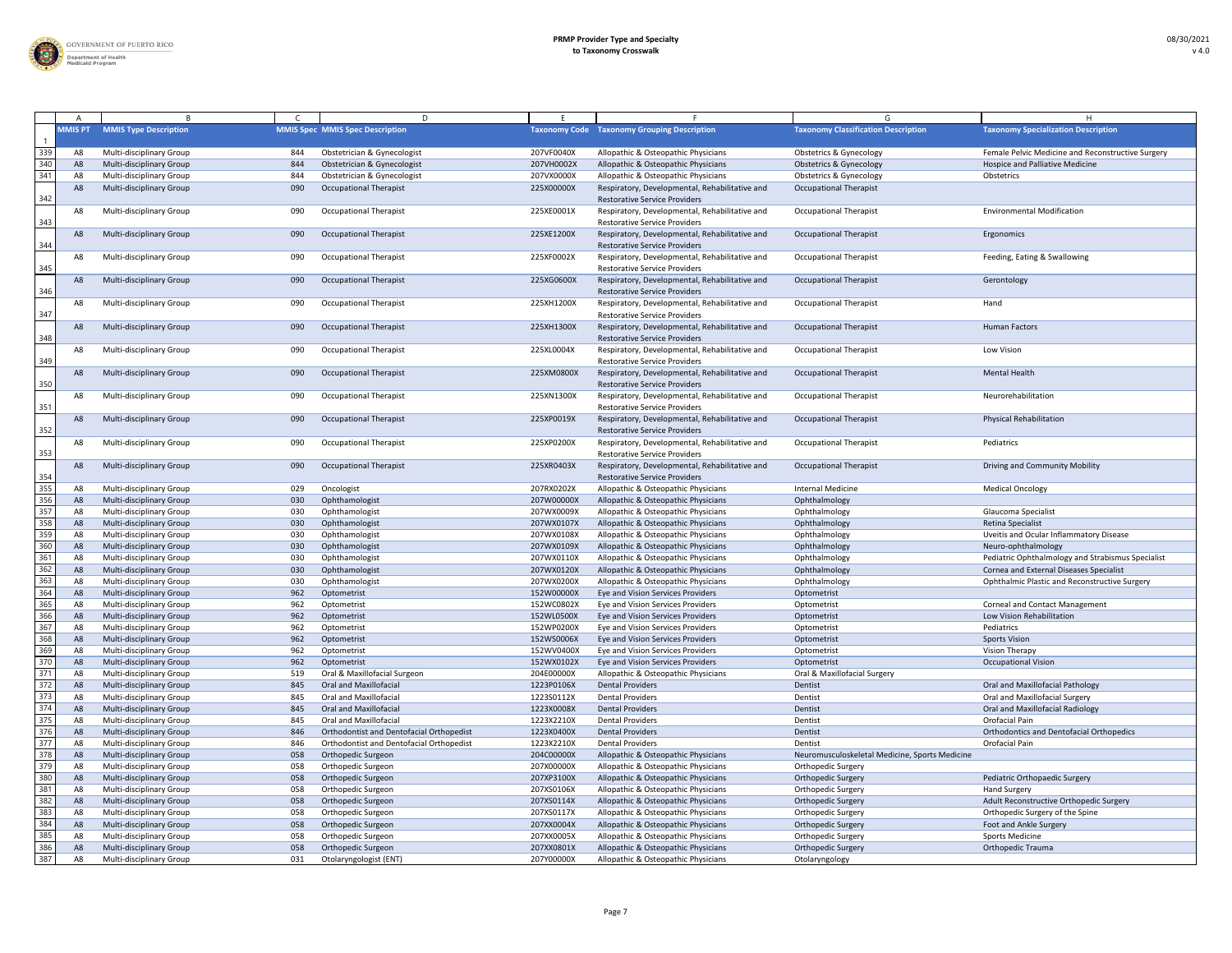

|     |                |                                 |     | D                                      |            |                                                    |                                            |                                                 |
|-----|----------------|---------------------------------|-----|----------------------------------------|------------|----------------------------------------------------|--------------------------------------------|-------------------------------------------------|
|     | <b>MMIS PT</b> | <b>MMIS Type Description</b>    |     | <b>MMIS Spec MMIS Spec Description</b> |            | <b>Taxonomy Code</b> Taxonomy Grouping Description | <b>Taxonomy Classification Description</b> | <b>Taxonomy Specialization Description</b>      |
| 388 |                | Multi-disciplinary Group        | 031 | Otolaryngologist (ENT)                 | 207YP0228X | Allopathic & Osteopathic Physicians                | Otolaryngology                             | Pediatric Otolaryngology                        |
| 389 |                | <b>Multi-disciplinary Group</b> | 031 | Otolaryngologist (ENT)                 | 207YS0012X | Allopathic & Osteopathic Physicians                | Otolaryngology                             | Sleep Medicine                                  |
| 390 | A8             | Multi-disciplinary Group        | 031 | Otolaryngologist (ENT)                 | 207YS0123X | Allopathic & Osteopathic Physicians                | Otolaryngology                             | <b>Facial Plastic Surgery</b>                   |
| 391 | A8             | <b>Multi-disciplinary Group</b> | 031 | Otolaryngologist (ENT)                 | 207YX0007X | Allopathic & Osteopathic Physicians                | Otolaryngology                             | Plastic Surgery within the Head & Neck          |
| 392 | A8             | Multi-disciplinary Group        | 031 | Otolaryngologist (ENT)                 | 207YX0602X | Allopathic & Osteopathic Physicians                | Otolaryngology                             | <b>Otolaryngic Allergy</b>                      |
| 393 |                | Multi-disciplinary Group        | 031 | Otolaryngologist (ENT)                 | 207YX0901X | Allopathic & Osteopathic Physicians                | Otolaryngology                             | <b>Otology &amp; Neurotology</b>                |
| 394 | $A\epsilon$    | Multi-disciplinary Group        | 031 | Otolaryngologist (ENT)                 | 207YX0905X | Allopathic & Osteopathic Physicians                | Otolaryngology                             | Otolaryngology/Facial Plastic Surgery           |
| 395 | A8             | Multi-disciplinary Group        | 032 | Pathologist                            | 207ZB0001X | Allopathic & Osteopathic Physicians                | Pathology                                  | <b>Blood Banking &amp; Transfusion Medicine</b> |
| 396 | A8             | <b>Multi-disciplinary Group</b> | 032 | Pathologist                            | 207ZC0006X | Allopathic & Osteopathic Physicians                | Pathology                                  | <b>Clinical Pathology</b>                       |
| 397 | A8             | Multi-disciplinary Group        | 032 | Pathologist                            | 207ZC0008X | Allopathic & Osteopathic Physicians                | Pathology                                  | <b>Clinical Informatics</b>                     |
| 398 | A8             | Multi-disciplinary Group        | 032 | Pathologist                            | 207ZC0500X | Allopathic & Osteopathic Physicians                | Pathology                                  | Cytopathology                                   |
| 399 | A٤             | Multi-disciplinary Group        | 032 | Pathologist                            | 207ZD0900X | Allopathic & Osteopathic Physicians                | Pathology                                  | Dermatopathology                                |
| 400 | A8             | Multi-disciplinary Group        | 032 | Pathologist                            | 207ZF0201X | Allopathic & Osteopathic Physicians                | Pathology                                  | <b>Forensic Pathology</b>                       |
| 401 |                | Multi-disciplinary Group        | 032 | Pathologist                            | 207ZH0000X | Allopathic & Osteopathic Physicians                | Pathology                                  | Hematology                                      |
| 402 |                | <b>Multi-disciplinary Group</b> | 032 | Pathologist                            | 207ZI0100X | Allopathic & Osteopathic Physicians                | Pathology                                  | Immunopathology                                 |
| 403 |                | Multi-disciplinary Group        | 032 | Pathologist                            | 207ZM0300> | Allopathic & Osteopathic Physicians                | Pathology                                  | <b>Medical Microbiology</b>                     |
| 404 | A8             | Multi-disciplinary Group        | 032 | Pathologist                            | 207ZN0500X | Allopathic & Osteopathic Physicians                | Pathology                                  | Neuropathology                                  |
| 405 | A٤             | Multi-disciplinary Group        | 032 | Pathologist                            | 207ZP0007X | Allopathic & Osteopathic Physicians                | Pathology                                  | <b>Molecular Genetic Pathology</b>              |
| 406 | A8             | Multi-disciplinary Group        | 032 | Pathologist                            | 207ZP0101X | Allopathic & Osteopathic Physicians                | Pathology                                  | <b>Anatomic Pathology</b>                       |
| 407 | A8             | Multi-disciplinary Group        | 032 | Pathologist                            | 207ZP0102X | Allopathic & Osteopathic Physicians                | Pathology                                  | Anatomic Pathology & Clinical Pathology         |
| 408 | A8             | Multi-disciplinary Group        | 032 | Pathologist                            | 207ZP0104X | Allopathic & Osteopathic Physicians                | Pathology                                  | <b>Chemical Pathology</b>                       |
| 409 | A8             |                                 | 032 | Pathologist                            | 207ZP0105X |                                                    |                                            | Clinical Pathology/Laboratory Medicine          |
| 410 |                | Multi-disciplinary Group        |     |                                        |            | Allopathic & Osteopathic Physicians                | Pathology                                  |                                                 |
|     | $A\epsilon$    | <b>Multi-disciplinary Group</b> | 032 | Pathologist                            | 207ZP0213X | Allopathic & Osteopathic Physicians                | Pathology                                  | <b>Pediatric Pathology</b>                      |
| 411 |                | Multi-disciplinary Group        | 262 | <b>Pediatric Dentist</b>               | 1223P0221X | <b>Dental Providers</b>                            | Dentist                                    | <b>Pediatric Dentistry</b>                      |
| 412 |                | Multi-disciplinary Group        | 263 | <b>Pediatric Dentist</b>               | 1223X2210X | <b>Dental Providers</b>                            | Dentist                                    | Orofacial Pain                                  |
| 413 | A8             | Multi-disciplinary Group        | 102 | <b>Pediatric Emergency Medicine</b>    | 207PP0204X | Allopathic & Osteopathic Physicians                | <b>Emergency Medicine</b>                  | <b>Pediatric Emergency Medicine</b>             |
| 414 | - A8           | Multi-disciplinary Group        | 035 | Pediatrician                           | 208000000X | Allopathic & Osteopathic Physicians                | Pediatrics                                 |                                                 |
| 415 |                | Multi-disciplinary Group        | 035 | Pediatrician                           | 2080A0000X | Allopathic & Osteopathic Physicians                | Pediatrics                                 | <b>Adolescent Medicine</b>                      |
| 416 |                | <b>Multi-disciplinary Group</b> | 035 | Pediatrician                           | 2080B0002X | Allopathic & Osteopathic Physicians                | Pediatrics                                 | <b>Obesity Medicine</b>                         |
| 417 | A8             | <b>Multi-disciplinary Group</b> | 035 | Pediatrician                           | 2080C0008X | Allopathic & Osteopathic Physicians                | Pediatrics                                 | <b>Child Abuse Pediatrics</b>                   |
| 418 | A8             | <b>Multi-disciplinary Group</b> | 035 | Pediatrician                           | 2080H0002X | Allopathic & Osteopathic Physicians                | Pediatrics                                 | Hospice and Palliative Medicine                 |
| 419 | A٤             | <b>Multi-disciplinary Group</b> | 035 | Pediatrician                           | 2080N0001X | Allopathic & Osteopathic Physicians                | Pediatrics                                 | Neonatal-Perinatal Medicine                     |
| 420 | A8             | <b>Multi-disciplinary Group</b> | 035 | Pediatrician                           | 2080P0006X | Allopathic & Osteopathic Physicians                | Pediatrics                                 | Developmental - Behavioral Pediatrics           |
| 421 | A8             | Multi-disciplinary Group        | 035 | Pediatrician                           | 2080P0008X | Allopathic & Osteopathic Physicians                | Pediatrics                                 | Neurodevelopmental Disabilities                 |
| 422 | A8             | Multi-disciplinary Group        | 035 | Pediatrician                           | 2080P0201X | Allopathic & Osteopathic Physicians                | Pediatrics                                 | Pediatric Allergy/Immunology                    |
| 423 | A8             | Multi-disciplinary Group        | 035 | Pediatrician                           | 2080P0202X | Allopathic & Osteopathic Physicians                | Pediatrics                                 | <b>Pediatric Cardiology</b>                     |
| 424 | $A\epsilon$    | Multi-disciplinary Group        | 035 | Pediatrician                           | 2080P0203X | Allopathic & Osteopathic Physicians                | Pediatrics                                 | <b>Pediatric Critical Care Medicine</b>         |
| 425 | A8             | Multi-disciplinary Group        | 035 | Pediatrician                           | 2080P0204X | Allopathic & Osteopathic Physicians                | Pediatrics                                 | <b>Pediatric Emergency Medicine</b>             |
| 426 | A8             | Multi-disciplinary Group        | 035 | Pediatrician                           | 2080P0205X | Allopathic & Osteopathic Physicians                | Pediatrics                                 | <b>Pediatric Endocrinology</b>                  |
| 427 | A8             | Multi-disciplinary Group        | 035 | Pediatrician                           | 2080P0206X | Allopathic & Osteopathic Physicians                | Pediatrics                                 | <b>Pediatric Gastroenterology</b>               |
| 428 | A8             | Multi-disciplinary Group        | 035 | Pediatrician                           | 2080P0207X | Allopathic & Osteopathic Physicians                | Pediatrics                                 | Pediatric Hematology-Oncology                   |
| 429 | A٤             | Multi-disciplinary Group        | 035 | Pediatrician                           | 2080P0208X | Allopathic & Osteopathic Physicians                | Pediatrics                                 | <b>Pediatric Infectious Diseases</b>            |
| 430 | A8             | <b>Multi-disciplinary Group</b> | 035 | Pediatrician                           | 2080P0210X | Allopathic & Osteopathic Physicians                | Pediatrics                                 | <b>Pediatric Nephrology</b>                     |
| 431 |                | Multi-disciplinary Group        | 035 | Pediatrician                           | 2080P0214X | Allopathic & Osteopathic Physicians                | Pediatrics                                 | Pediatric Pulmonology                           |
| 432 |                | <b>Multi-disciplinary Group</b> | 035 | Pediatrician                           | 2080P0216X | Allopathic & Osteopathic Physicians                | Pediatrics                                 | Pediatric Rheumatology                          |
| 433 | A8             | <b>Multi-disciplinary Group</b> | 035 | Pediatrician                           | 2080S0010X | Allopathic & Osteopathic Physicians                | Pediatrics                                 | <b>Sports Medicine</b>                          |
| 434 | A8             | Multi-disciplinary Group        | 035 | Pediatrician                           | 2080S0012X | Allopathic & Osteopathic Physicians                | Pediatrics                                 | Sleep Medicine                                  |
| 435 | A8             | Multi-disciplinary Group        | 035 | Pediatrician                           | 2080T0002X | Allopathic & Osteopathic Physicians                | Pediatrics                                 | <b>Medical Toxicology</b>                       |
| 436 | A8             | Multi-disciplinary Group        | 035 | Pediatrician                           | 2080T0004X | Allopathic & Osteopathic Physicians                | Pediatrics                                 | <b>Pediatric Transplant Hepatology</b>          |
| 437 | A8             | Multi-disciplinary Group        | 065 | Perinatologist                         | 207VM0101> | Allopathic & Osteopathic Physicians                | <b>Obstetrics &amp; Gynecology</b>         | Maternal & Fetal Medicine                       |
| 438 | $A\epsilon$    | Multi-disciplinary Group        | 415 | Periodontist                           | 1223P0300X | <b>Dental Providers</b>                            | Dentist                                    | Periodontics                                    |
| 439 |                | Multi-disciplinary Group        | 415 | Periodontist                           | 1223X2210X | <b>Dental Providers</b>                            | Dentist                                    | Orofacial Pain                                  |
| 440 | A8             | <b>Multi-disciplinary Group</b> | 041 | Physiatrist                            | 204R00000X | Allopathic & Osteopathic Physicians                | <b>Electrodiagnostic Medicine</b>          |                                                 |
| 441 | A8             | Multi-disciplinary Group        | 041 | Physiatrist                            | 208100000X | Allopathic & Osteopathic Physicians                | Physical Medicine & Rehabilitation         |                                                 |
| 442 | A8             | Multi-disciplinary Group        | 041 | Physiatrist                            | 2081H0002X | Allopathic & Osteopathic Physicians                | Physical Medicine & Rehabilitation         | <b>Hospice and Palliative Medicine</b>          |
| 443 | A٤             | Multi-disciplinary Group        | 041 | Physiatrist                            | 2081N0008X | Allopathic & Osteopathic Physicians                | Physical Medicine & Rehabilitation         | Neuromuscular Medicine                          |
| 444 | A8             | <b>Multi-disciplinary Group</b> | 041 | Physiatrist                            | 2081P0004X | Allopathic & Osteopathic Physicians                | Physical Medicine & Rehabilitation         | Spinal Cord Injury Medicine                     |
| 445 |                | <b>Multi-disciplinary Group</b> | 041 | Physiatrist                            | 2081P0010X | Allopathic & Osteopathic Physicians                | Physical Medicine & Rehabilitation         | <b>Pediatric Rehabilitation Medicine</b>        |
| 446 |                | <b>Multi-disciplinary Group</b> | 041 | Physiatrist                            | 2081P0301X | Allopathic & Osteopathic Physicians                | Physical Medicine & Rehabilitation         | <b>Brain Injury Medicine</b>                    |
| 447 |                | Multi-disciplinary Group        | 041 | Physiatrist                            | 2081P2900X | Allopathic & Osteopathic Physicians                | Physical Medicine & Rehabilitation         | Pain Medicine                                   |
| 448 | A8             | <b>Multi-disciplinary Group</b> | 041 | Physiatrist                            | 2081S0010X | Allopathic & Osteopathic Physicians                | Physical Medicine & Rehabilitation         | <b>Sports Medicine</b>                          |
| 449 | A8             | Multi-disciplinary Group        | 041 | Physiatrist                            | 208VP0000X | Allopathic & Osteopathic Physicians                | Pain Medicine                              | Pain Medicine                                   |
|     |                |                                 |     |                                        |            |                                                    |                                            |                                                 |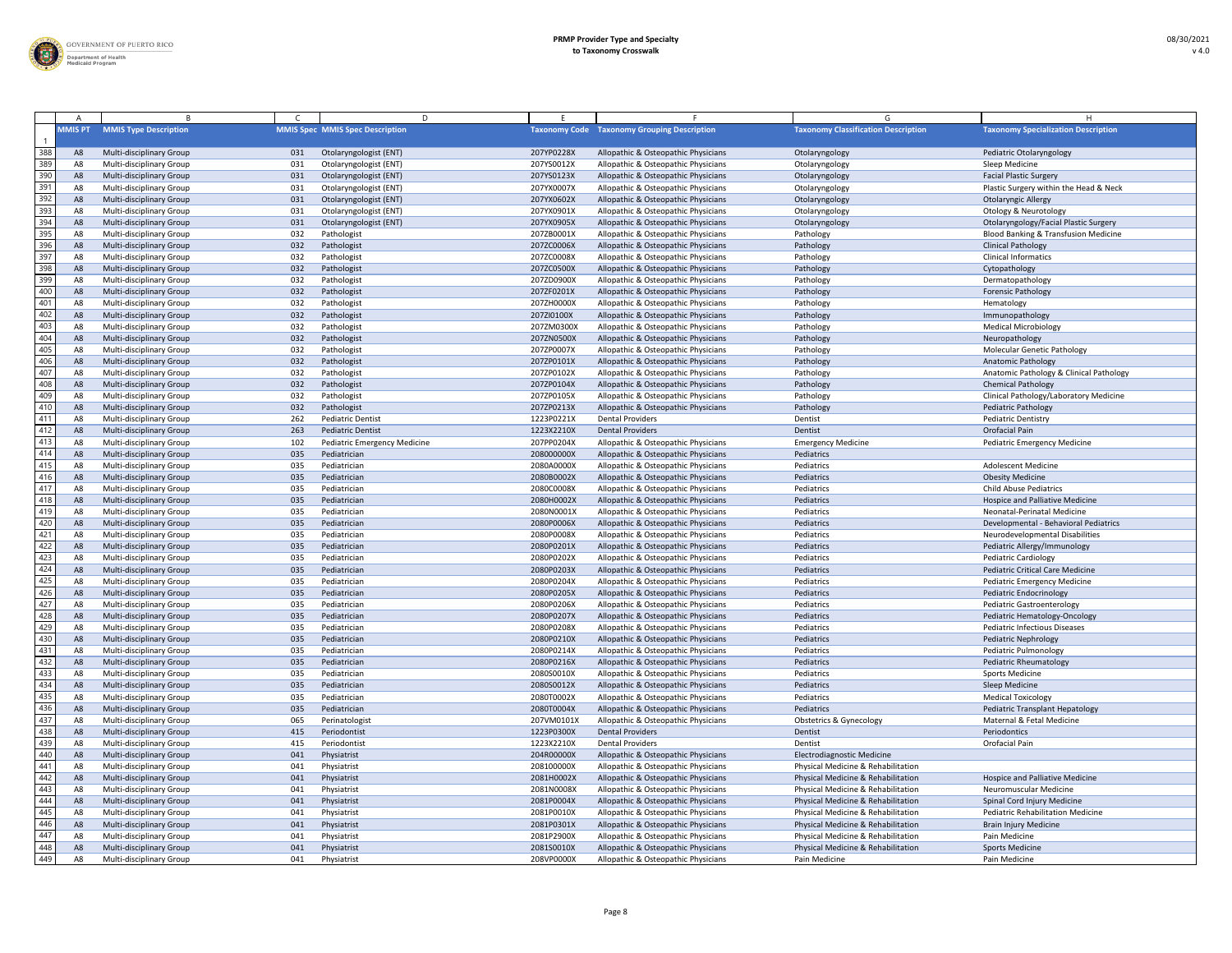

|                 |                |                                                             |            | D                                      |                          |                                                                                                  |                                            |                                            |
|-----------------|----------------|-------------------------------------------------------------|------------|----------------------------------------|--------------------------|--------------------------------------------------------------------------------------------------|--------------------------------------------|--------------------------------------------|
|                 | <b>MMIS PT</b> | <b>MMIS Type Description</b>                                |            | <b>MMIS Spec MMIS Spec Description</b> |                          | <b>Taxonomy Code Taxonomy Grouping Description</b>                                               | <b>Taxonomy Classification Description</b> | <b>Taxonomy Specialization Description</b> |
| 450             |                | <b>Multi-disciplinary Group</b>                             | 041        | Physiatrist                            | 208VP0014X               | Allopathic & Osteopathic Physicians                                                              | Pain Medicine                              | <b>Interventional Pain Medicine</b>        |
| 451             | A8             | Multi-disciplinary Group                                    | 091        | <b>Physical Therapist</b>              | 225100000X               | Respiratory, Developmental, Rehabilitative and<br><b>Restorative Service Providers</b>           | <b>Physical Therapist</b>                  |                                            |
| 452             | A8             | <b>Multi-disciplinary Group</b>                             | 091        | <b>Physical Therapist</b>              | 2251C2600X               | Respiratory, Developmental, Rehabilitative and<br><b>Restorative Service Providers</b>           | <b>Physical Therapist</b>                  | Cardiopulmonary                            |
| 453             | A8             | Multi-disciplinary Group                                    | 091        | <b>Physical Therapist</b>              | 2251E1200X               | Respiratory, Developmental, Rehabilitative and<br><b>Restorative Service Providers</b>           | <b>Physical Therapist</b>                  | Ergonomics                                 |
| 454             | A8             | <b>Multi-disciplinary Group</b>                             | 091        | <b>Physical Therapist</b>              | 2251E1300X               | Respiratory, Developmental, Rehabilitative and<br><b>Restorative Service Providers</b>           | <b>Physical Therapist</b>                  | Electrophysiology, Clinical                |
| $\frac{455}{1}$ | A8             | Multi-disciplinary Group                                    | 091        | <b>Physical Therapist</b>              | 2251G0304X               | Respiratory, Developmental, Rehabilitative and<br><b>Restorative Service Providers</b>           | <b>Physical Therapist</b>                  | Geriatrics                                 |
| 456             | A <sub>8</sub> | Multi-disciplinary Group                                    | 091        | <b>Physical Therapist</b>              | 2251H1200X               | Respiratory, Developmental, Rehabilitative and<br><b>Restorative Service Providers</b>           | <b>Physical Therapist</b>                  | Hand                                       |
| 457             | A8             | <b>Multi-disciplinary Group</b>                             | 091        | <b>Physical Therapist</b>              | 2251H1300X               | Respiratory, Developmental, Rehabilitative and<br><b>Restorative Service Providers</b>           | <b>Physical Therapist</b>                  | <b>Human Factors</b>                       |
| 458             | A8             | <b>Multi-disciplinary Group</b>                             | 091        | <b>Physical Therapist</b>              | 2251N0400X               | Respiratory, Developmental, Rehabilitative and<br><b>Restorative Service Providers</b>           | <b>Physical Therapist</b>                  | Neurology                                  |
| 459             | A8             | Multi-disciplinary Group                                    | 091        | <b>Physical Therapist</b>              | 2251P0200X               | Respiratory, Developmental, Rehabilitative and<br><b>Restorative Service Providers</b>           | <b>Physical Therapist</b>                  | Pediatrics                                 |
| 460             | A8             | <b>Multi-disciplinary Group</b>                             | 091        | <b>Physical Therapist</b>              | 2251S0007X               | Respiratory, Developmental, Rehabilitative and<br><b>Restorative Service Providers</b>           | <b>Physical Therapist</b>                  | Sports                                     |
| 461             | A8             | Multi-disciplinary Group                                    | 091        | <b>Physical Therapist</b>              | 2251X0800X               | Respiratory, Developmental, Rehabilitative and<br><b>Restorative Service Providers</b>           | <b>Physical Therapist</b>                  | Orthopedic                                 |
| 462             | A8             | <b>Multi-disciplinary Group</b>                             | 091        | <b>Physical Therapist</b>              | 261QP2000X               | <b>Ambulatory Health Care Facilities</b>                                                         | Clinic/Center                              | <b>Physical Therapy</b>                    |
| 463             | A8             | Multi-disciplinary Group                                    | 929        | Physician Assistant                    | 363A00000X               | Physician Assistants & Advanced Practice Nursing<br>Providers                                    | <b>Physician Assistant</b>                 |                                            |
| 464             | A8             | <b>Multi-disciplinary Group</b>                             | 929        | <b>Physician Assistant</b>             | 363AM0700X               | Physician Assistants & Advanced Practice Nursing<br>Providers                                    | <b>Physician Assistant</b>                 | Medical                                    |
| 465<br>466      | A8             | <b>Multi-disciplinary Group</b>                             | 929        | Physician Assistant                    | 363AS0400X               | Physician Assistants & Advanced Practice Nursing<br>Providers                                    | <b>Physician Assistant</b>                 | Surgical                                   |
| 467             | A8             | <b>Multi-disciplinary Group</b>                             | 060        | <b>Plastic Surgeon</b>                 | 208200000X               | Allopathic & Osteopathic Physicians                                                              | <b>Plastic Surgery</b>                     |                                            |
|                 | A8             | <b>Multi-disciplinary Group</b>                             | 060        | <b>Plastic Surgeon</b>                 | 2082S0099X               | Allopathic & Osteopathic Physicians                                                              | <b>Plastic Surgery</b>                     | Plastic Surgery Within the Head and Neck   |
| 468<br>469      | A8             | <b>Multi-disciplinary Group</b>                             | 060        | <b>Plastic Surgeon</b>                 | 2082S0105X               | Allopathic & Osteopathic Physicians                                                              | <b>Plastic Surgery</b>                     | Surgery of the Hand                        |
| 470             | A8             | Multi-disciplinary Group                                    | 046        | Pneumologist/Pulmonologist             | 207RP1001X               | Allopathic & Osteopathic Physicians                                                              | <b>Internal Medicine</b>                   | <b>Pulmonary Disease</b>                   |
| 471             | $A\delta$      | <b>Multi-disciplinary Group</b>                             | 927<br>927 | Podiatrist<br>Podiatrist               | 213E00000X<br>213EG0000X | Podiatric Medicine & Surgery Service Providers<br>Podiatric Medicine & Surgery Service Providers | Podiatrist<br>Podiatrist                   | <b>General Practice</b>                    |
| 472             |                | Multi-disciplinary Group<br><b>Multi-disciplinary Group</b> | 927        | Podiatrist                             | 213EP0504X               | Podiatric Medicine & Surgery Service Providers                                                   | Podiatrist                                 | <b>Public Medicine</b>                     |
| 473             |                | <b>Multi-disciplinary Group</b>                             | 927        | Podiatrist                             | 213EP1101X               | Podiatric Medicine & Surgery Service Providers                                                   | Podiatrist                                 | <b>Primary Podiatric Medicine</b>          |
| 474             | A8             | <b>Multi-disciplinary Group</b>                             | 927        | Podiatrist                             | 213ER0200X               | Podiatric Medicine & Surgery Service Providers                                                   | Podiatrist                                 | Radiology                                  |
| 475             | A8             | <b>Multi-disciplinary Group</b>                             | 927        | Podiatrist                             | 213ES0000X               | Podiatric Medicine & Surgery Service Providers                                                   | Podiatrist                                 | <b>Sports Medicine</b>                     |
| 476             | $A\epsilon$    | <b>Multi-disciplinary Group</b>                             | 927        | Podiatrist                             | 213ES0103X               | Podiatric Medicine & Surgery Service Providers                                                   | Podiatrist                                 | Foot & Ankle Surgery                       |
| 477             | A٤             | Multi-disciplinary Group                                    | 927        | Podiatrist                             | 213ES0131X               | Podiatric Medicine & Surgery Service Providers                                                   | Podiatrist                                 | Foot Surgery                               |
| 478             | A8             | <b>Multi-disciplinary Group</b>                             | 848        | Prescribing (Medical) Psychologist     | 103TP0016X               | Behavioral Health & Social Service Providers                                                     | Psychologist                               | <b>Prescribing (Medical)</b>               |
| 479             |                | Multi-disciplinary Group                                    | 850        | Prosthodontist                         | 1223P0700X               | <b>Dental Providers</b>                                                                          | Dentist                                    | Prosthodontics                             |
| 480             |                | <b>Multi-disciplinary Group</b>                             | 850        | Prosthodontist                         | 1223X2210X               | <b>Dental Providers</b>                                                                          | Dentist                                    | Orofacial Pain                             |
| 481             |                | Multi-disciplinary Group                                    | 042        | Psychiatrist                           | 204D00000X               | Allopathic & Osteopathic Physicians                                                              | Neuromusculoskeletal Medicine & OMM        |                                            |
| 482             | A8             | Multi-disciplinary Group                                    | 042        | Psychiatrist                           | 2084B0002X               | Allopathic & Osteopathic Physicians                                                              | <b>Psychiatry &amp; Neurology</b>          | <b>Obesity Medicine</b>                    |
| 483             | A8             | Multi-disciplinary Group                                    | 042        | Psychiatrist                           | 2084B0040X               | Allopathic & Osteopathic Physicians                                                              | <b>Psychiatry &amp; Neurology</b>          | Behavioral Neurology & Neuropsychiatry     |
| 484             | A8             | <b>Multi-disciplinary Group</b>                             | 042        | Psychiatrist                           | 2084E0001X               | Allopathic & Osteopathic Physicians                                                              | <b>Psychiatry &amp; Neurology</b>          | Epilepsy                                   |
| 485             | A٤             | Multi-disciplinary Group                                    | 042        | Psychiatrist                           | 2084F0202X               | Allopathic & Osteopathic Physicians                                                              | <b>Psychiatry &amp; Neurology</b>          | <b>Forensic Psychiatry</b>                 |
| 486             | A8             | <b>Multi-disciplinary Group</b>                             | 042        | Psychiatrist                           | 2084P0015X               | Allopathic & Osteopathic Physicians                                                              | <b>Psychiatry &amp; Neurology</b>          | Psychosomatic Medicine                     |
| 487             |                | Multi-disciplinary Group                                    | 042        | Psychiatrist                           | 2084P0301X               | Allopathic & Osteopathic Physicians                                                              | <b>Psychiatry &amp; Neurology</b>          | <b>Brain Injury Medicine</b>               |
| 488             | A8             | <b>Multi-disciplinary Group</b>                             | 042        | Psychiatrist                           | 2084P0800X               | Allopathic & Osteopathic Physicians                                                              | <b>Psychiatry &amp; Neurology</b>          | Psychiatry                                 |
| 489             | A8             | <b>Multi-disciplinary Group</b>                             | 042        | Psychiatrist                           | 2084P0802X               | Allopathic & Osteopathic Physicians                                                              | <b>Psychiatry &amp; Neurology</b>          | <b>Addiction Psychiatry</b>                |
| 490             | A8             | <b>Multi-disciplinary Group</b>                             | 042        | Psychiatrist                           | 2084P0804X               | Allopathic & Osteopathic Physicians                                                              | <b>Psychiatry &amp; Neurology</b>          | Child & Adolescent Psychiatry              |
| 491             | A8             | Multi-disciplinary Group                                    | 042        | Psychiatrist                           | 2084P0805X               | Allopathic & Osteopathic Physicians                                                              | <b>Psychiatry &amp; Neurology</b>          | Geriatric Psychiatry                       |
| 492             | - A8           | <b>Multi-disciplinary Group</b>                             | 042        | Psychiatrist                           | 2084S0012X               | Allopathic & Osteopathic Physicians                                                              | <b>Psychiatry &amp; Neurology</b>          | Sleep Medicine                             |
| 493             |                | <b>Multi-disciplinary Group</b>                             | 851        | Psychoanalysis Psychologist            | 103TP0814X               | Behavioral Health & Social Service Providers                                                     | Psychologist                               | Psychoanalysis                             |
| 494             |                | <b>Multi-disciplinary Group</b>                             | 402        | Psychologist                           | 103T00000X               | Behavioral Health & Social Service Providers                                                     | Psychologist                               |                                            |
|                 |                | <b>Multi-disciplinary Group</b>                             | 852        | Psychotherapy Psychologist             | 103TP2700X               | Behavioral Health & Social Service Providers                                                     | Psychologist                               | Psychotherapy                              |
| 495<br>496      | A8             | <b>Multi-disciplinary Group</b>                             | 047        | Radiologist                            | 2085B0100X               | Allopathic & Osteopathic Physicians                                                              | Radiology                                  | <b>Body Imaging</b>                        |
| 497             | A8             | Multi-disciplinary Group                                    | 047        | Radiologist                            | 2085D0003X               | Allopathic & Osteopathic Physicians                                                              | Radiology                                  | <b>Diagnostic Neuroimaging</b>             |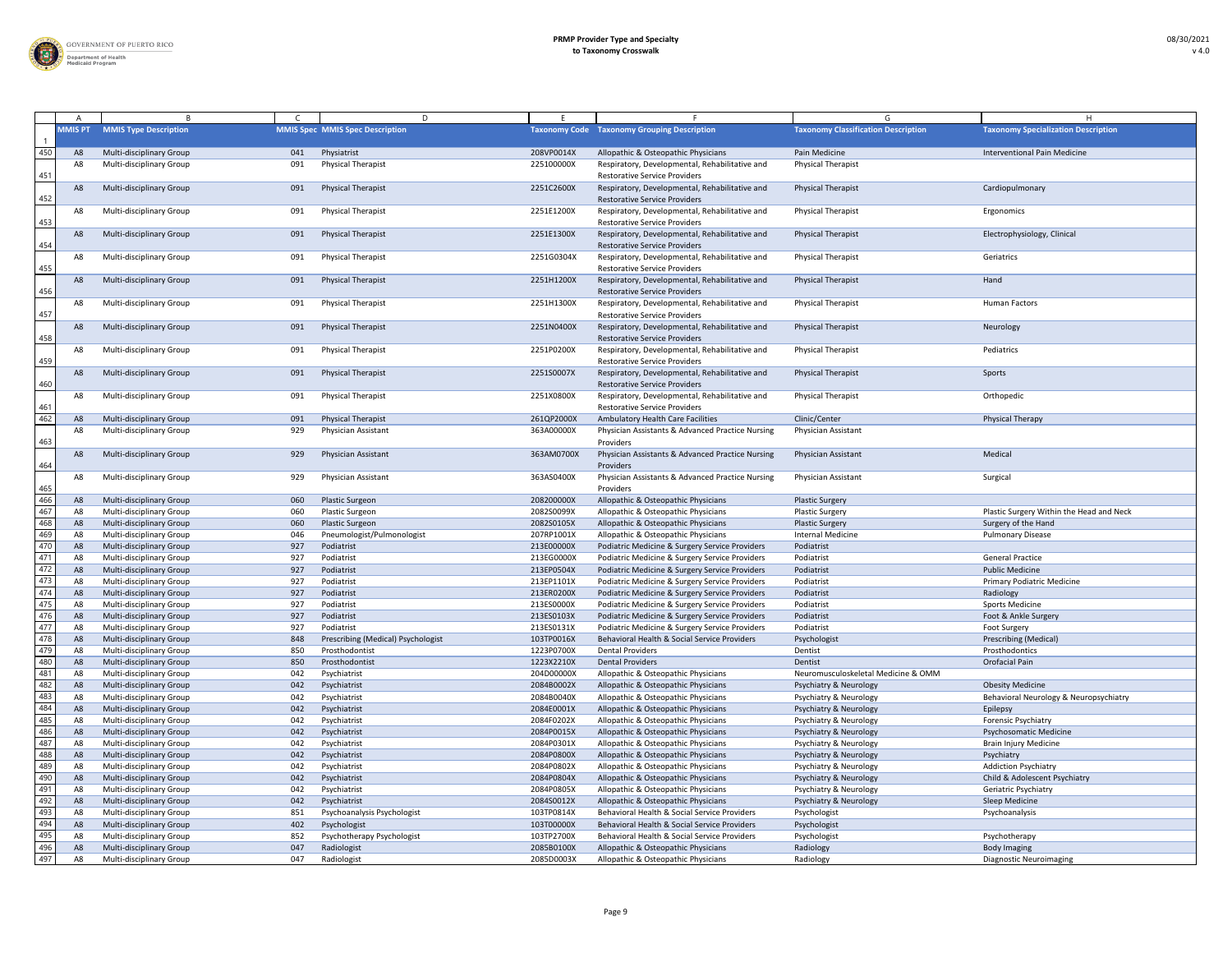

|                                     |                |                                      |     | D.                                     |            |                                                               |                                            |                                                   |
|-------------------------------------|----------------|--------------------------------------|-----|----------------------------------------|------------|---------------------------------------------------------------|--------------------------------------------|---------------------------------------------------|
|                                     | <b>MMIS PT</b> | <b>MMIS Type Description</b>         |     | <b>MMIS Spec MMIS Spec Description</b> |            | <b>Taxonomy Code Taxonomy Grouping Description</b>            | <b>Taxonomy Classification Description</b> | <b>Taxonomy Specialization Description</b>        |
| 498                                 | A8             | <b>Multi-disciplinary Group</b>      | 047 | Radiologist                            | 2085H0002X | Allopathic & Osteopathic Physicians                           | Radiology                                  | Hospice and Palliative Medicine                   |
| 499                                 | A              | <b>Multi-disciplinary Group</b>      | 047 | Radiologist                            | 2085N0700X | Allopathic & Osteopathic Physicians                           | Radiology                                  | Neuroradiology                                    |
| 500                                 | A8             | <b>Multi-disciplinary Group</b>      | 047 | Radiologist                            | 2085P0229X | Allopathic & Osteopathic Physicians                           | Radiology                                  | <b>Pediatric Radiology</b>                        |
| 501                                 |                | <b>Multi-disciplinary Group</b>      | 047 | Radiologist                            | 2085R0001X | Allopathic & Osteopathic Physicians                           | Radiology                                  | <b>Radiation Oncology</b>                         |
| 502                                 |                | <b>Multi-disciplinary Group</b>      | 047 | Radiologist                            | 2085R0202X | Allopathic & Osteopathic Physicians                           | Radiology                                  | <b>Diagnostic Radiology</b>                       |
| $\frac{503}{504}$ $\frac{504}{505}$ | A8             | Multi-disciplinary Group             | 047 | Radiologist                            | 2085R0203X | Allopathic & Osteopathic Physicians                           | Radiology                                  | <b>Therapeutic Radiology</b>                      |
|                                     | A8             | <b>Multi-disciplinary Group</b>      | 047 | Radiologist                            | 2085R0204X | Allopathic & Osteopathic Physicians                           | Radiology                                  | Vascular & Interventional Radiology               |
|                                     | A              | Multi-disciplinary Group             | 047 | Radiologist                            | 2085U0001X | Allopathic & Osteopathic Physicians                           | Radiology                                  | Diagnostic Ultrasound                             |
|                                     | A8             | <b>Multi-disciplinary Group</b>      | 856 | <b>Rehabilitation Psychologist</b>     | 103TR0400X | Behavioral Health & Social Service Providers                  | Psychologist                               | Rehabilitation                                    |
| 507                                 |                | Multi-disciplinary Group             | 051 | Rheumatologist                         | 207RR0500X | Allopathic & Osteopathic Physicians                           | Internal Medicine                          | Rheumatology                                      |
| 508                                 |                | <b>Multi-disciplinary Group</b>      | 857 | <b>School Psychologist</b>             | 103TS0200X | Behavioral Health & Social Service Providers                  | Psychologist                               | School                                            |
| 509                                 |                | Multi-disciplinary Group             | 092 | Speech Language Pathologist            | 235Z00000X | Speech, Language and Hearing Service Providers                | Speech-Language Pathologist                |                                                   |
| $\frac{510}{511}$                   |                | <b>Multi-disciplinary Group</b>      | 092 | Speech Language Pathologist            | 261QH0700X | <b>Ambulatory Health Care Facilities</b>                      | Clinic/Center                              | <b>Ambulatory Health Care Facilities</b>          |
|                                     | A8             | Multi-disciplinary Group             | 055 | Surgeon                                | 202K00000X | Allopathic & Osteopathic Physicians                           | Phlebology                                 |                                                   |
| 512                                 |                | Multi-disciplinary Group             | 055 | Surgeon                                | 208600000X | Allopathic & Osteopathic Physicians                           | Surgery                                    |                                                   |
| 513                                 | A              | <b>Multi-disciplinary Group</b>      | 055 | Surgeon                                | 2086H0002X | Allopathic & Osteopathic Physicians                           | Surgery                                    | <b>Hospice and Palliative Medicine</b>            |
| 514                                 | A8             | <b>Multi-disciplinary Group</b>      | 055 | Surgeon                                | 2086S0102X | Allopathic & Osteopathic Physicians                           | Surgery                                    | <b>Surgical Critical Care</b>                     |
| 515                                 |                | Multi-disciplinary Group             | 055 | Surgeon                                | 2086S0105X | Allopathic & Osteopathic Physicians                           | Surgery                                    | Surgery of the Hand                               |
| 516                                 |                | <b>Multi-disciplinary Group</b>      | 055 | Surgeon                                | 2086S0120X | Allopathic & Osteopathic Physicians                           | Surgery                                    | <b>Pediatric Surgery</b>                          |
| 517                                 |                | <b>Multi-disciplinary Group</b>      | 055 | Surgeon                                | 2086S0122X | Allopathic & Osteopathic Physicians                           | Surgery                                    | Plastic and Reconstructive Surgery                |
| 518                                 | A8             | <b>Multi-disciplinary Group</b>      | 055 | Surgeon                                | 2086S0127X | Allopathic & Osteopathic Physicians                           | Surgery                                    | <b>Trauma Surgery</b>                             |
| 519                                 | A٤             | Multi-disciplinary Group             | 055 | Surgeon                                | 2086S0129X | Allopathic & Osteopathic Physicians                           | Surgery                                    | <b>Vascular Surgery</b>                           |
| 520                                 | A8             | <b>Multi-disciplinary Group</b>      | 055 | Surgeon                                | 2086X0206X | Allopathic & Osteopathic Physicians                           | Surgery                                    | <b>Surgical Oncology</b>                          |
| 521                                 |                | Multi-disciplinary Group             | 260 | <b>Transplant Surgeon</b>              | 204F00000X | Allopathic & Osteopathic Physicians                           | <b>Transplant Surgery</b>                  |                                                   |
| 522                                 | A8             | <b>Multi-disciplinary Group</b>      | 209 | Urologist                              | 208800000X | Allopathic & Osteopathic Physicians                           | Urology                                    |                                                   |
| $\frac{523}{524}$                   |                | Multi-disciplinary Group             | 209 | Urologist                              | 2088F0040X | Allopathic & Osteopathic Physicians                           | Urology                                    | Female Pelvic Medicine and Reconstructive Surgery |
|                                     |                | <b>Multi-disciplinary Group</b>      | 209 | Urologist                              | 2088P0231X | Allopathic & Osteopathic Physicians                           | Urology                                    | <b>Pediatric Urology</b>                          |
| 525                                 | A8             | <b>Multi-disciplinary Group</b>      | 858 | Women's Psychologist                   | 103TW0100X | Behavioral Health & Social Service Providers                  | Psychologist                               | Women                                             |
|                                     | A <sub>8</sub> | <b>Multi-disciplinary Group</b>      | 135 | Wound Care / Hyperbaric Medicine       | 207PE0005X | Allopathic & Osteopathic Physicians                           | <b>Emergency Medicine</b>                  | Undersea and Hyperbaric Medicine                  |
|                                     |                |                                      |     |                                        |            |                                                               |                                            |                                                   |
|                                     | A8             | <b>Multi-disciplinary Group</b>      | 135 | Wound Care / Hyperbaric Medicine       | 2083P0011X | Allopathic & Osteopathic Physicians                           | <b>Preventive Medicine</b>                 | Undersea and Hyperbaric Medicine                  |
| $\frac{526}{527}$                   | -41            | Non-Emergency Medical Transportation | 941 | Non-Emergency Medical Transportation   | 343900000X | <b>Transportation Services</b>                                | Non-emergency Medical Transport (VAN)      |                                                   |
| 529                                 | -4             | Non-Emergency Medical Transportation | 941 | Non-Emergency Medical Transportation   | 347E00000X | <b>Transportation Services</b>                                | <b>Transportation Broker</b>               |                                                   |
|                                     | 30             | <b>Nurse Practitioner</b>            | 930 | <b>Nurse Practitioner</b>              | 363L00000X | Physician Assistants & Advanced Practice Nursing              | <b>Nurse Practitioner</b>                  |                                                   |
| 530                                 |                |                                      |     |                                        |            | Providers                                                     |                                            |                                                   |
|                                     | 30             | <b>Nurse Practitioner</b>            | 930 | <b>Nurse Practitioner</b>              | 363LA2100X | Physician Assistants & Advanced Practice Nursing              | <b>Nurse Practitioner</b>                  | <b>Acute Care</b>                                 |
| 531                                 |                |                                      |     |                                        |            | Providers                                                     |                                            |                                                   |
|                                     | 30             | <b>Nurse Practitioner</b>            | 930 | <b>Nurse Practitioner</b>              | 363LA2200X | Physician Assistants & Advanced Practice Nursing              | <b>Nurse Practitioner</b>                  | <b>Adult Health</b>                               |
| 532                                 |                |                                      |     |                                        |            | Providers                                                     |                                            |                                                   |
|                                     | 30             | <b>Nurse Practitioner</b>            | 930 | <b>Nurse Practitioner</b>              | 363LC0200X | Physician Assistants & Advanced Practice Nursing              | <b>Nurse Practitioner</b>                  | <b>Critical Care Medicine</b>                     |
| 533                                 |                |                                      |     |                                        |            | Providers                                                     |                                            |                                                   |
|                                     | 30             | <b>Nurse Practitioner</b>            | 930 | <b>Nurse Practitioner</b>              | 363LC1500X | Physician Assistants & Advanced Practice Nursing              | <b>Nurse Practitioner</b>                  | <b>Community Health</b>                           |
| 534                                 |                |                                      |     |                                        |            | Providers                                                     |                                            |                                                   |
|                                     | 30             | <b>Nurse Practitioner</b>            | 930 | <b>Nurse Practitioner</b>              | 363LF0000X | Physician Assistants & Advanced Practice Nursing              | <b>Nurse Practitioner</b>                  | Family                                            |
| $\frac{535}{2}$                     |                |                                      |     |                                        |            | Providers                                                     |                                            |                                                   |
|                                     | 30             | <b>Nurse Practitioner</b>            | 930 | <b>Nurse Practitioner</b>              | 363LG0600X | Physician Assistants & Advanced Practice Nursing              | <b>Nurse Practitioner</b>                  | Gerontology                                       |
| 536                                 |                |                                      |     |                                        |            | Providers                                                     |                                            |                                                   |
|                                     | 30             | <b>Nurse Practitioner</b>            | 930 | <b>Nurse Practitioner</b>              | 363LN0000X | Physician Assistants & Advanced Practice Nursing              | <b>Nurse Practitioner</b>                  | Neonatal                                          |
| 537                                 |                |                                      |     |                                        |            | Providers                                                     |                                            |                                                   |
|                                     |                | <b>Nurse Practitioner</b>            | 930 | <b>Nurse Practitioner</b>              | 363LN0005X | Physician Assistants & Advanced Practice Nursing              | <b>Nurse Practitioner</b>                  | Neonatal, Critical Care                           |
| 538                                 |                |                                      |     |                                        |            | Providers                                                     |                                            |                                                   |
|                                     | 30             | <b>Nurse Practitioner</b>            | 930 | <b>Nurse Practitioner</b>              | 363LP0200X | Physician Assistants & Advanced Practice Nursing              | <b>Nurse Practitioner</b>                  | Pediatrics                                        |
| 539                                 |                |                                      |     |                                        |            | Providers                                                     |                                            |                                                   |
|                                     | 30             | <b>Nurse Practitioner</b>            | 930 | <b>Nurse Practitioner</b>              | 363LP0222X | Physician Assistants & Advanced Practice Nursing              | <b>Nurse Practitioner</b>                  | Pediatrics, Critical Care                         |
| 540                                 |                |                                      |     |                                        |            | Providers                                                     |                                            |                                                   |
|                                     | 30             | <b>Nurse Practitioner</b>            | 930 | <b>Nurse Practitioner</b>              | 363LP0808X | Physician Assistants & Advanced Practice Nursing              | <b>Nurse Practitioner</b>                  | Psychiatric/Mental Health                         |
| 541                                 |                |                                      |     |                                        |            | Providers                                                     |                                            |                                                   |
|                                     | 30             | <b>Nurse Practitioner</b>            | 930 | <b>Nurse Practitioner</b>              | 363LP1700X | Physician Assistants & Advanced Practice Nursing              | <b>Nurse Practitioner</b>                  | Perinatal                                         |
| 542                                 |                |                                      |     |                                        |            | Providers                                                     |                                            |                                                   |
|                                     |                | <b>Nurse Practitioner</b>            | 930 | <b>Nurse Practitioner</b>              | 363LP2300X | Physician Assistants & Advanced Practice Nursing              | <b>Nurse Practitioner</b>                  | <b>Primary Care</b>                               |
| 543                                 |                | <b>Nurse Practitioner</b>            | 930 | <b>Nurse Practitioner</b>              | 363LS0200X | Providers<br>Physician Assistants & Advanced Practice Nursing | <b>Nurse Practitioner</b>                  | School                                            |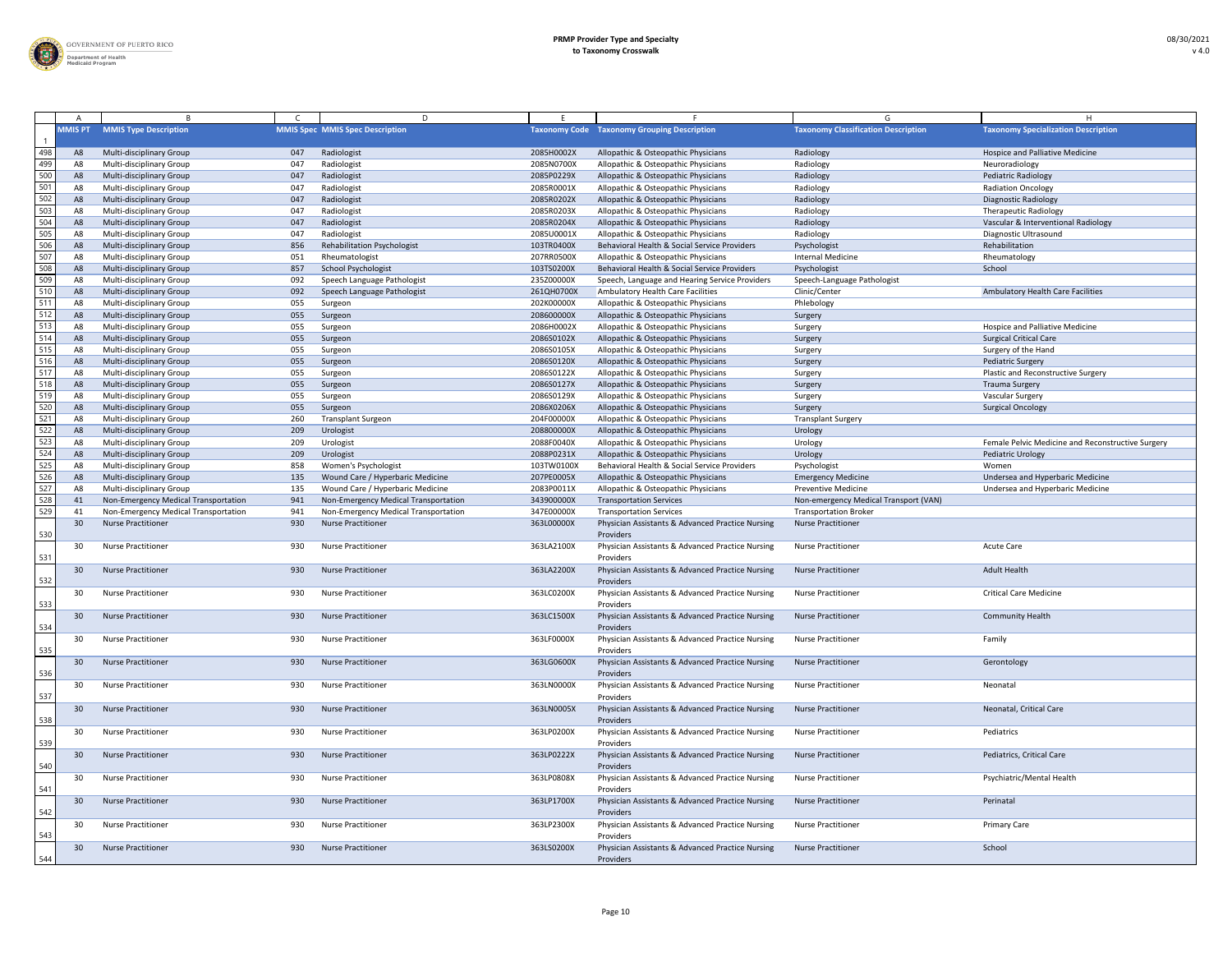

|                  |                |                                     |     | D                                      |            |                                                                                        |                                            |                                            |
|------------------|----------------|-------------------------------------|-----|----------------------------------------|------------|----------------------------------------------------------------------------------------|--------------------------------------------|--------------------------------------------|
|                  | <b>MMIS PT</b> | <b>MMIS Type Description</b>        |     | <b>MMIS Spec MMIS Spec Description</b> |            | <b>Taxonomy Code</b> Taxonomy Grouping Description                                     | <b>Taxonomy Classification Description</b> | <b>Taxonomy Specialization Description</b> |
| 545              | 30             | <b>Nurse Practitioner</b>           | 930 | <b>Nurse Practitioner</b>              | 363LW0102X | Physician Assistants & Advanced Practice Nursing<br>Providers                          | <b>Nurse Practitioner</b>                  | Women's Health                             |
| 546              | 30             | <b>Nurse Practitioner</b>           | 930 | <b>Nurse Practitioner</b>              | 363LX0001X | Physician Assistants & Advanced Practice Nursing<br>Providers                          | <b>Nurse Practitioner</b>                  | <b>Obstetrics &amp; Gynecology</b>         |
| 547              | 30             | <b>Nurse Practitioner</b>           | 930 | <b>Nurse Practitioner</b>              | 363LX0106X | Physician Assistants & Advanced Practice Nursing<br>Providers                          | <b>Nurse Practitioner</b>                  | <b>Occupational Health</b>                 |
| 548              | 95             | Nutritionist/Dietician              | 420 | Nutritionist/Dietician                 | 133N00000X | Dietary & Nutritional Service Providers                                                | Nutritionist                               |                                            |
| 549              | 95             | Nutritionist/Dietician              | 420 | Nutritionist/Dietician                 | 133NN1002X | Dietary & Nutritional Service Providers                                                | Nutritionist                               | Nutrition, Education                       |
| 550              | 95             | Nutritionist/Dietician              | 420 | Nutritionist/Dietician                 | 133V00000X | Dietary & Nutritional Service Providers                                                | Dietitian, Registered                      |                                            |
| 551              | 95             | Nutritionist/Dietician              | 420 | Nutritionist/Dietician                 | 133VN1004X | Dietary & Nutritional Service Providers                                                | Dietitian, Registered                      | Nutrition, Pediatric                       |
| 552              | 95             | Nutritionist/Dietician              | 420 | Nutritionist/Dietician                 | 133VN1005X | Dietary & Nutritional Service Providers                                                | Dietitian, Registered                      | Nutrition, Renal                           |
| $\overline{553}$ | 95             | Nutritionist/Dietician              | 420 | Nutritionist/Dietician                 | 133VN1006X | Dietary & Nutritional Service Providers                                                | Dietitian, Registered                      | Nutrition, Metabolic                       |
| 554              | 95             | Nutritionist/Dietician              | 420 | Nutritionist/Dietician                 | 133VN1101X | Dietary & Nutritional Service Providers                                                | Dietitian, Registered                      | <b>Nutrition Gerontological</b>            |
| 555              | 95             | Nutritionist/Dietician              | 420 | Nutritionist/Dietician                 | 133VN1201X | Dietary & Nutritional Service Providers                                                | Dietitian, Registered                      | Nutrition, Obesity and Weight Management   |
| 556              | 95             | Nutritionist/Dietician              | 420 | Nutritionist/Dietician                 | 133VN1301X | Dietary & Nutritional Service Providers                                                | Dietitian, Registered                      | <b>Nutrition Oncology</b>                  |
| 557              | 95             | Nutritionist/Dietician              | 420 | Nutritionist/Dietician                 | 133VN1401X | Dietary & Nutritional Service Providers                                                | Dietitian, Registered                      | Nutrition, Pediatric Critical Care         |
| 558              | 95             | Nutritionist/Dietician              | 420 | Nutritionist/Dietician                 | 133VN1501X | Dietary & Nutritional Service Providers                                                | Dietitian, Registered                      | Nutrition, Sports Dietetics                |
| 559              | 48             | Nutritionist/Dietician Group        | 420 | Nutritionist/Dietician                 | 133N00000X | Dietary & Nutritional Service Providers                                                | Nutritionist                               |                                            |
| 560              | 48             | Nutritionist/Dietician Group        | 420 | Nutritionist/Dietician                 | 133NN1002X | Dietary & Nutritional Service Providers                                                | Nutritionist                               | Nutrition, Education                       |
| 561              | 48             | Nutritionist/Dietician Group        | 420 | Nutritionist/Dietician                 | 133V00000X | Dietary & Nutritional Service Providers                                                | Dietitian, Registered                      |                                            |
| 562              | 48             | Nutritionist/Dietician Group        | 420 | Nutritionist/Dietician                 | 133VN1004X | Dietary & Nutritional Service Providers                                                | Dietitian, Registered                      | Nutrition, Pediatric                       |
| 563              | 48             | Nutritionist/Dietician Group        | 420 | Nutritionist/Dietician                 | 133VN1005X | Dietary & Nutritional Service Providers                                                | Dietitian, Registered                      | Nutrition, Renal                           |
| 564              | 48             | Nutritionist/Dietician Group        | 420 | Nutritionist/Dietician                 | 133VN1006X | Dietary & Nutritional Service Providers                                                | Dietitian, Registered                      | Nutrition, Metabolic                       |
| 565              | 48             | Nutritionist/Dietician Group        | 420 | Nutritionist/Dietician                 | 133VN1101X | Dietary & Nutritional Service Providers                                                | Dietitian, Registered                      | <b>Nutrition Gerontological</b>            |
| 566              | -48            | Nutritionist/Dietician Group        | 420 | Nutritionist/Dietician                 | 133VN1201X | Dietary & Nutritional Service Providers                                                | Dietitian, Registered                      | Nutrition, Obesity and Weight Management   |
| 567              | -48            | Nutritionist/Dietician Group        | 420 | Nutritionist/Dietician                 | 133VN1301X | Dietary & Nutritional Service Providers                                                | Dietitian, Registered                      | <b>Nutrition Oncology</b>                  |
| 568              | -48            | Nutritionist/Dietician Group        | 420 | Nutritionist/Dietician                 | 133VN1401X | Dietary & Nutritional Service Providers                                                | Dietitian, Registered                      | Nutrition, Pediatric Critical Care         |
| 569              | 48             | Nutritionist/Dietician Group        | 420 | Nutritionist/Dietician                 | 133VN1501X | Dietary & Nutritional Service Providers                                                | Dietitian, Registered                      | Nutrition, Sports Dietetics                |
| 570              | 53             | <b>Occupational Therapist</b>       | 090 | <b>Occupational Therapist</b>          | 225X00000X | Respiratory, Developmental, Rehabilitative and<br><b>Restorative Service Providers</b> | <b>Occupational Therapist</b>              |                                            |
| 571              | 53             | <b>Occupational Therapist</b>       | 090 | <b>Occupational Therapist</b>          | 225XE0001X | Respiratory, Developmental, Rehabilitative and<br><b>Restorative Service Providers</b> | <b>Occupational Therapist</b>              | <b>Environmental Modification</b>          |
| 572              | 53             | <b>Occupational Therapist</b>       | 090 | <b>Occupational Therapist</b>          | 225XE1200X | Respiratory, Developmental, Rehabilitative and<br><b>Restorative Service Providers</b> | <b>Occupational Therapist</b>              | Ergonomics                                 |
| 573              | 53             | <b>Occupational Therapist</b>       | 090 | <b>Occupational Therapist</b>          | 225XF0002X | Respiratory, Developmental, Rehabilitative and<br><b>Restorative Service Providers</b> | <b>Occupational Therapist</b>              | Feeding, Eating & Swallowing               |
| 574              | 53             | <b>Occupational Therapist</b>       | 090 | <b>Occupational Therapist</b>          | 225XG0600X | Respiratory, Developmental, Rehabilitative and<br><b>Restorative Service Providers</b> | <b>Occupational Therapist</b>              | Gerontology                                |
| 575              | 53             | <b>Occupational Therapist</b>       | 090 | <b>Occupational Therapist</b>          | 225XH1200X | Respiratory, Developmental, Rehabilitative and<br><b>Restorative Service Providers</b> | <b>Occupational Therapist</b>              | Hand                                       |
| 576              | 53             | <b>Occupational Therapist</b>       | 090 | <b>Occupational Therapist</b>          | 225XH1300X | Respiratory, Developmental, Rehabilitative and<br><b>Restorative Service Providers</b> | <b>Occupational Therapist</b>              | Human Factors                              |
| 577              | 53             | <b>Occupational Therapist</b>       | 090 | <b>Occupational Therapist</b>          | 225XL0004X | Respiratory, Developmental, Rehabilitative and<br><b>Restorative Service Providers</b> | <b>Occupational Therapist</b>              | Low Vision                                 |
| 578              | 53             | <b>Occupational Therapist</b>       | 090 | <b>Occupational Therapist</b>          | 225XM0800X | Respiratory, Developmental, Rehabilitative and<br><b>Restorative Service Providers</b> | <b>Occupational Therapist</b>              | <b>Mental Health</b>                       |
| 579              | 53             | <b>Occupational Therapist</b>       | 090 | <b>Occupational Therapist</b>          | 225XN1300X | Respiratory, Developmental, Rehabilitative and<br><b>Restorative Service Providers</b> | <b>Occupational Therapist</b>              | Neurorehabilitation                        |
| 580              | 53             | <b>Occupational Therapist</b>       | 090 | <b>Occupational Therapist</b>          | 225XP0019X | Respiratory, Developmental, Rehabilitative and<br><b>Restorative Service Providers</b> | <b>Occupational Therapist</b>              | <b>Physical Rehabilitation</b>             |
| 581              | 53             | <b>Occupational Therapist</b>       | 090 | <b>Occupational Therapist</b>          | 225XP0200X | Respiratory, Developmental, Rehabilitative and<br><b>Restorative Service Providers</b> | <b>Occupational Therapist</b>              | Pediatrics                                 |
| 582              | 53             | <b>Occupational Therapist</b>       | 090 | <b>Occupational Therapist</b>          | 225XR0403X | Respiratory, Developmental, Rehabilitative and<br><b>Restorative Service Providers</b> | <b>Occupational Therapist</b>              | Driving and Community Mobility             |
| 583              | 49             | <b>Occupational Therapist Group</b> | 090 | <b>Occupational Therapist</b>          | 225X00000X | Respiratory, Developmental, Rehabilitative and<br><b>Restorative Service Providers</b> | <b>Occupational Therapist</b>              |                                            |
| 584              | 49             | <b>Occupational Therapist Group</b> | 090 | <b>Occupational Therapist</b>          | 225XE0001X | Respiratory, Developmental, Rehabilitative and<br><b>Restorative Service Providers</b> | <b>Occupational Therapist</b>              | <b>Environmental Modification</b>          |
| 585              | 49             | Occupational Therapist Group        | 090 | <b>Occupational Therapist</b>          | 225XE1200X | Respiratory, Developmental, Rehabilitative and<br><b>Restorative Service Providers</b> | <b>Occupational Therapist</b>              | Ergonomics                                 |
| 586              | 49             | <b>Occupational Therapist Group</b> | 090 | <b>Occupational Therapist</b>          | 225XF0002X | Respiratory, Developmental, Rehabilitative and<br><b>Restorative Service Providers</b> | <b>Occupational Therapist</b>              | Feeding, Eating & Swallowing               |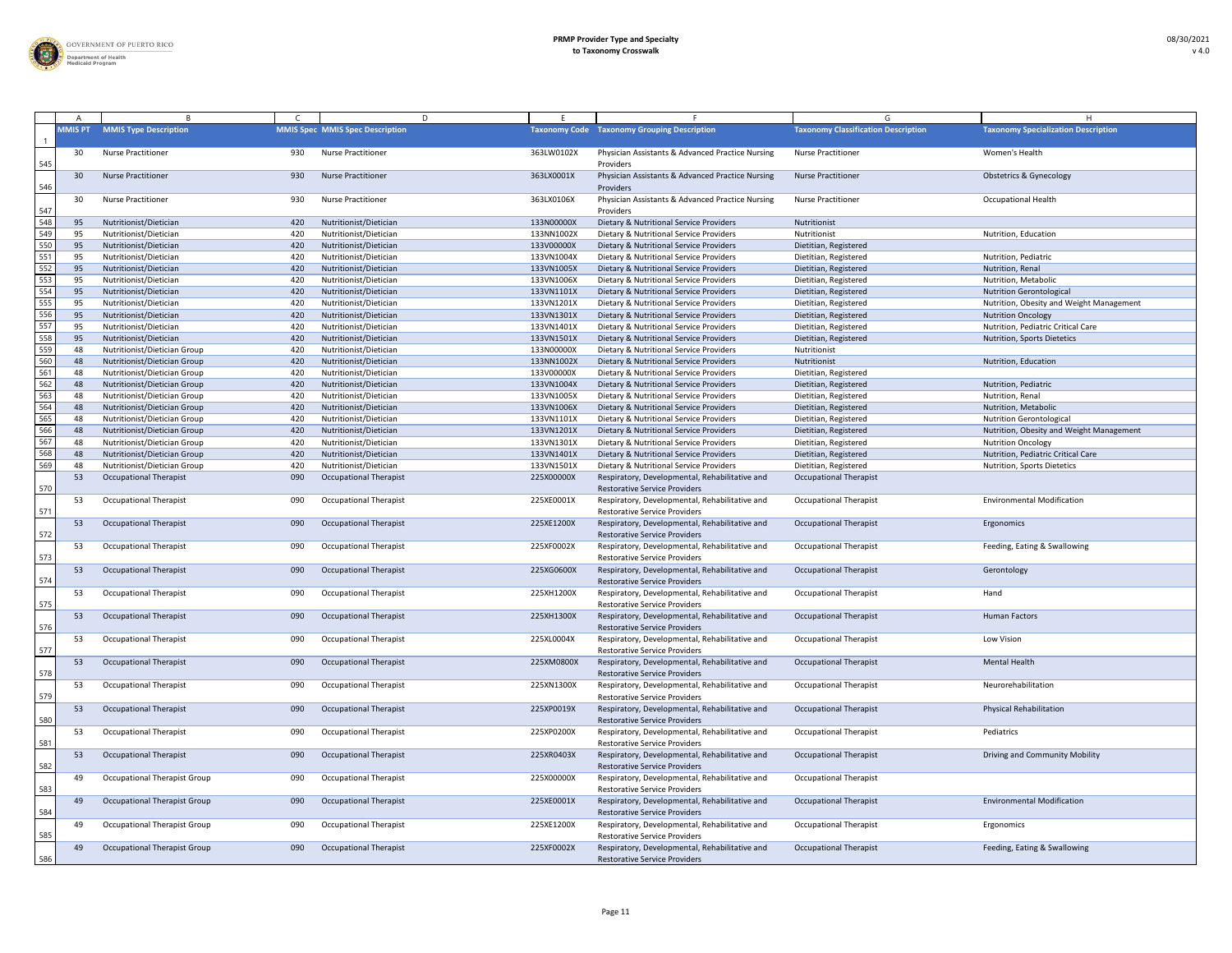

|                                                                                                             | <b>MMIS PT</b> | <b>MMIS Type Description</b>        |     | <b>MMIS Spec MMIS Spec Description</b>         |            | <b>Taxonomy Code Taxonomy Grouping Description</b>                                     | <b>Taxonomy Classification Description</b>   | <b>Taxonomy Specialization Description</b> |
|-------------------------------------------------------------------------------------------------------------|----------------|-------------------------------------|-----|------------------------------------------------|------------|----------------------------------------------------------------------------------------|----------------------------------------------|--------------------------------------------|
| 587                                                                                                         | 49             | <b>Occupational Therapist Group</b> | 090 | <b>Occupational Therapist</b>                  | 225XG0600X | Respiratory, Developmental, Rehabilitative and<br><b>Restorative Service Providers</b> | <b>Occupational Therapist</b>                | Gerontology                                |
| 588                                                                                                         | 49             | <b>Occupational Therapist Group</b> | 090 | <b>Occupational Therapist</b>                  | 225XH1200X | Respiratory, Developmental, Rehabilitative and<br><b>Restorative Service Providers</b> | <b>Occupational Therapist</b>                | Hand                                       |
| 589                                                                                                         | 49             | <b>Occupational Therapist Group</b> | 090 | <b>Occupational Therapist</b>                  | 225XH1300X | Respiratory, Developmental, Rehabilitative and<br><b>Restorative Service Providers</b> | <b>Occupational Therapist</b>                | <b>Human Factors</b>                       |
|                                                                                                             | 49             | <b>Occupational Therapist Group</b> | 090 | <b>Occupational Therapist</b>                  | 225XL0004X | Respiratory, Developmental, Rehabilitative and<br><b>Restorative Service Providers</b> | <b>Occupational Therapist</b>                | Low Vision                                 |
| 590<br>591                                                                                                  | 49             | <b>Occupational Therapist Group</b> | 090 | <b>Occupational Therapist</b>                  | 225XM0800X | Respiratory, Developmental, Rehabilitative and<br><b>Restorative Service Providers</b> | <b>Occupational Therapist</b>                | <b>Mental Health</b>                       |
| 592                                                                                                         | 49             | <b>Occupational Therapist Group</b> | 090 | <b>Occupational Therapist</b>                  | 225XN1300X | Respiratory, Developmental, Rehabilitative and<br><b>Restorative Service Providers</b> | <b>Occupational Therapist</b>                | Neurorehabilitation                        |
|                                                                                                             | 49             | <b>Occupational Therapist Group</b> | 090 | <b>Occupational Therapist</b>                  | 225XP0019X | Respiratory, Developmental, Rehabilitative and<br><b>Restorative Service Providers</b> | <b>Occupational Therapist</b>                | <b>Physical Rehabilitation</b>             |
| 593                                                                                                         | 49             | <b>Occupational Therapist Group</b> | 090 | <b>Occupational Therapist</b>                  | 225XP0200X | Respiratory, Developmental, Rehabilitative and<br><b>Restorative Service Providers</b> | <b>Occupational Therapist</b>                | Pediatrics                                 |
| 594                                                                                                         | 49             | <b>Occupational Therapist Group</b> | 090 | <b>Occupational Therapist</b>                  | 225XR0403X | Respiratory, Developmental, Rehabilitative and<br><b>Restorative Service Providers</b> | <b>Occupational Therapist</b>                | Driving and Community Mobility             |
| $\frac{595}{596}$                                                                                           | 62             | Optometrist                         | 962 | Optometrist                                    | 152W00000X | Eye and Vision Services Providers                                                      | Optometrist                                  |                                            |
| 597                                                                                                         | 62             |                                     | 962 | Optometrist                                    | 152WC0802X |                                                                                        |                                              | <b>Corneal and Contact Management</b>      |
| 598                                                                                                         |                | Optometrist                         |     |                                                |            | Eye and Vision Services Providers                                                      | Optometrist                                  |                                            |
|                                                                                                             | 62             | Optometrist                         | 962 | Optometrist                                    | 152WL0500X | Eye and Vision Services Providers                                                      | Optometrist                                  | Low Vision Rehabilitation                  |
| 599                                                                                                         | 62             | Optometrist                         | 962 | Optometrist                                    | 152WP0200X | Eye and Vision Services Providers                                                      | Optometrist                                  | Pediatrics                                 |
| 600                                                                                                         | 62             | Optometrist                         | 962 | Optometrist                                    | 152WS0006X | Eye and Vision Services Providers                                                      | Optometrist                                  | <b>Sports Vision</b>                       |
| 601                                                                                                         | 62             | Optometrist                         | 962 | Optometrist                                    | 152WV0400X | Eye and Vision Services Providers                                                      | Optometrist                                  | Vision Therapy                             |
| $\frac{602}{603}$                                                                                           | 62             | Optometrist                         | 962 | Optometrist                                    | 152WX0102X | Eye and Vision Services Providers                                                      | Optometrist                                  | <b>Occupational Vision</b>                 |
|                                                                                                             |                | <b>Optometrist Group</b>            | 962 | Optometrist                                    | 152W00000X | Eye and Vision Services Providers                                                      | Optometrist                                  |                                            |
| 604                                                                                                         |                | <b>Optometrist Group</b>            | 962 | Optometrist                                    | 152WC0802X | Eye and Vision Services Providers                                                      | Optometrist                                  | <b>Corneal and Contact Management</b>      |
| 605                                                                                                         |                | <b>Optometrist Group</b>            | 962 | Optometrist                                    | 152WL0500X | Eye and Vision Services Providers                                                      | Optometrist                                  | Low Vision Rehabilitation                  |
|                                                                                                             | 64             | <b>Optometrist Group</b>            | 962 | Optometrist                                    | 152WP0200X | <b>Eye and Vision Services Providers</b>                                               | Optometrist                                  | Pediatrics                                 |
| $\frac{606}{607}$                                                                                           |                | <b>Optometrist Group</b>            | 962 | Optometrist                                    | 152WS0006X | Eye and Vision Services Providers                                                      | Optometrist                                  | <b>Sports Vision</b>                       |
|                                                                                                             | 64             | <b>Optometrist Group</b>            | 962 | Optometrist                                    | 152WV0400X | Eye and Vision Services Providers                                                      | Optometrist                                  | <b>Vision Therapy</b>                      |
| $\frac{609}{610}$                                                                                           |                | <b>Optometrist Group</b>            | 962 | Optometrist                                    | 152WX0102X | <b>Eye and Vision Services Providers</b>                                               | Optometrist                                  | <b>Occupational Vision</b>                 |
|                                                                                                             | B <sub>9</sub> | <b>Pediatric Center</b>             | 816 | <b>Autism Center</b>                           | 261QD1600X | Ambulatory Health Care Facilities                                                      | Clinic/Center                                | <b>Developmental Disabilities</b>          |
| 611                                                                                                         | -B9            | <b>Pediatric Center</b>             | 819 | Children with Special Health Care Needs Center | 261QD1600) | <b>Ambulatory Health Care Facilities</b>                                               | Clinic/Center                                | <b>Developmental Disabilities</b>          |
| 612                                                                                                         | 20             | Pharmacy                            | 064 | Home Infusion Therapy Pharmacy                 | 251F00000X | Agencies                                                                               | Home Infusion                                | Home Infusion                              |
| 613<br>614<br>615<br>616<br>617                                                                             | 20             | Pharmacy                            | 150 | Pharmacy                                       | 332000000X | Suppliers                                                                              | Military/U.S. Coast Guard Pharmacy           |                                            |
|                                                                                                             | 20             | Pharmacy                            | 150 | Pharmacy                                       | 332100000X | <b>Suppliers</b>                                                                       | Department of Veterans Affairs (VA) Pharmacy |                                            |
|                                                                                                             | 20             | Pharmacy                            | 150 | Pharmacy                                       | 333600000X | Suppliers                                                                              | Pharmacy                                     |                                            |
|                                                                                                             | 20             | Pharmacy                            | 150 | Pharmacy                                       | 3336C0002X | Suppliers                                                                              | Pharmacy                                     | <b>Clinic Pharmacy</b>                     |
|                                                                                                             |                | Pharmacy                            | 150 | Pharmacy                                       | 3336C0003X | Suppliers                                                                              | Pharmacy                                     | Community/Retail Pharmacy                  |
| 618                                                                                                         | 2 <sup>c</sup> | Pharmacy                            | 150 | Pharmacy                                       | 3336C0004X | Suppliers                                                                              | Pharmacy                                     | <b>Compounding Pharmacy</b>                |
| 619                                                                                                         |                | Pharmacy                            | 150 | Pharmacy                                       | 3336H0001X | Suppliers                                                                              | Pharmacy                                     | Home Infusion Therapy Pharmacy             |
|                                                                                                             | 20             | Pharmacy                            | 150 | Pharmacy                                       | 333610012X | Suppliers                                                                              | Pharmacy                                     | <b>Institutional Pharmacy</b>              |
| $\begin{array}{r} \n 620 \\  \hline\n 621 \\  \hline\n 622 \\  \hline\n 623 \\  \hline\n 624\n \end{array}$ | 20             | Pharmacy                            | 150 | Pharmacy                                       | 3336L0003X | Suppliers                                                                              | Pharmacy                                     | Long Term Care Pharmacy                    |
|                                                                                                             | 20             | Pharmacy                            | 150 | Pharmacy                                       | 3336M0002X | Suppliers                                                                              | Pharmacy                                     | Mail Order Pharmacy                        |
|                                                                                                             |                | Pharmacy                            | 150 | Pharmacy                                       | 3336M0003X | Suppliers                                                                              | Pharmacy                                     | Managed Care Organization Pharmacy         |
|                                                                                                             | 20             | Pharmacy                            | 150 | Pharmacy                                       | 3336N0007X | Suppliers                                                                              | Pharmacy                                     | <b>Nuclear Pharmacy</b>                    |
| 625                                                                                                         | -20            | Pharmacy                            | 150 | Pharmacy                                       | 3336S0011X | <b>Suppliers</b>                                                                       | Pharmacy                                     | <b>Specialty Pharmacy</b>                  |
| 626                                                                                                         | 83             | <b>Physical Therapist</b>           | 091 | <b>Physical Therapist</b>                      | 225100000X | Respiratory, Developmental, Rehabilitative and<br><b>Restorative Service Providers</b> | <b>Physical Therapist</b>                    |                                            |
|                                                                                                             | 83             | <b>Physical Therapist</b>           | 091 | <b>Physical Therapist</b>                      | 2251C2600X | Respiratory, Developmental, Rehabilitative and<br><b>Restorative Service Providers</b> | <b>Physical Therapist</b>                    | Cardiopulmonary                            |
| 627<br>628                                                                                                  | 83             | <b>Physical Therapist</b>           | 091 | <b>Physical Therapist</b>                      | 2251E1200X | Respiratory, Developmental, Rehabilitative and<br><b>Restorative Service Providers</b> | <b>Physical Therapist</b>                    | Ergonomics                                 |
|                                                                                                             | 83             | <b>Physical Therapist</b>           | 091 | <b>Physical Therapist</b>                      | 2251E1300X | Respiratory, Developmental, Rehabilitative and<br><b>Restorative Service Providers</b> | <b>Physical Therapist</b>                    | Electrophysiology, Clinical                |
| 629                                                                                                         | 83             | <b>Physical Therapist</b>           | 091 | <b>Physical Therapist</b>                      | 2251G0304X | Respiratory, Developmental, Rehabilitative and<br><b>Restorative Service Providers</b> | <b>Physical Therapist</b>                    | Geriatrics                                 |
| 630                                                                                                         | 83             | <b>Physical Therapist</b>           | 091 | <b>Physical Therapist</b>                      | 2251H1200X | Respiratory, Developmental, Rehabilitative and<br><b>Restorative Service Providers</b> | <b>Physical Therapist</b>                    | Hand                                       |
| 631                                                                                                         | 83             | <b>Physical Therapist</b>           | 091 | <b>Physical Therapist</b>                      | 2251H1300X | Respiratory, Developmental, Rehabilitative and                                         | <b>Physical Therapist</b>                    | <b>Human Factors</b>                       |
| 632                                                                                                         |                |                                     |     |                                                |            | <b>Restorative Service Providers</b>                                                   |                                              |                                            |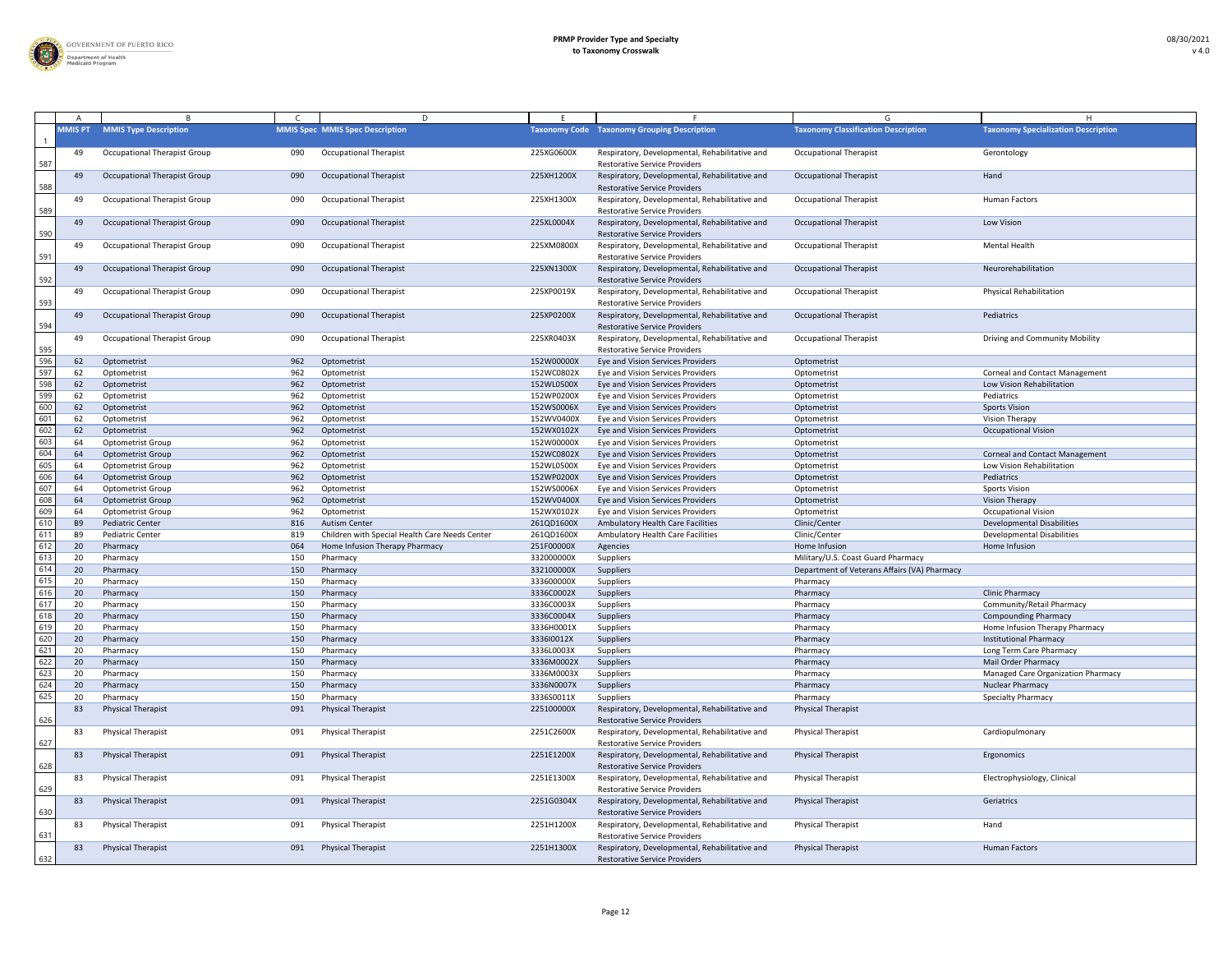

|     |                |                               |     | D                                      |            |                                                                                        |                                                    |                                                  |
|-----|----------------|-------------------------------|-----|----------------------------------------|------------|----------------------------------------------------------------------------------------|----------------------------------------------------|--------------------------------------------------|
|     | <b>MMIS PT</b> | <b>MMIS Type Description</b>  |     | <b>MMIS Spec MMIS Spec Description</b> |            | <b>Taxonomy Code Taxonomy Grouping Description</b>                                     | <b>Taxonomy Classification Description</b>         | <b>Taxonomy Specialization Description</b>       |
| 633 | -83            | <b>Physical Therapist</b>     | 091 | <b>Physical Therapist</b>              | 2251N0400X | Respiratory, Developmental, Rehabilitative and<br><b>Restorative Service Providers</b> | <b>Physical Therapist</b>                          | Neurology                                        |
| 634 | 83             | <b>Physical Therapist</b>     | 091 | <b>Physical Therapist</b>              | 2251P0200X | Respiratory, Developmental, Rehabilitative and<br><b>Restorative Service Providers</b> | <b>Physical Therapist</b>                          | Pediatrics                                       |
| 635 | -83            | <b>Physical Therapist</b>     | 091 | <b>Physical Therapist</b>              | 2251S0007X | Respiratory, Developmental, Rehabilitative and<br><b>Restorative Service Providers</b> | <b>Physical Therapist</b>                          | Sports                                           |
| 636 | 83             | <b>Physical Therapist</b>     | 091 | <b>Physical Therapist</b>              | 2251X0800X | Respiratory, Developmental, Rehabilitative and<br><b>Restorative Service Providers</b> | <b>Physical Therapist</b>                          | Orthopedic                                       |
| 637 | 58             | <b>Physical Therapy Group</b> | 091 | <b>Physical Therapist</b>              | 261QP2000X | Ambulatory Health Care Facilities                                                      | Clinic/Center                                      | Physical Therapy                                 |
| 638 | 25             | Physician                     | 002 | Allergist                              | 207KA0200X | Allopathic & Osteopathic Physicians                                                    | Allergy & Immunology                               | Allergy                                          |
| 639 | 2!             | Physician                     | 814 | Allergist & Immunologist               | 207K00000X | Allopathic & Osteopathic Physicians                                                    | Allergy & Immunology                               |                                                  |
| 640 | 25             | Physician                     | 814 | Allergist & Immunologist               | 207KI0005X | Allopathic & Osteopathic Physicians                                                    | Allergy & Immunology                               | Clinical & Laboratory Immunology                 |
| 641 |                | Physician                     | 814 | Allergist & Immunologist               | 207RA0201X | Allopathic & Osteopathic Physicians                                                    | <b>Internal Medicine</b>                           | Allergy & Immunology                             |
| 642 | 25             | Physician                     | 814 | Allergist & Immunologist               | 207RI0001X | Allopathic & Osteopathic Physicians                                                    | <b>Internal Medicine</b>                           | Clinical & Laboratory Immunology                 |
| 643 |                | Physician                     | 003 | Anesthesiologist                       | 207L00000X | Allopathic & Osteopathic Physicians                                                    | Anesthesiology                                     |                                                  |
| 644 | 25             | Physician                     | 003 | Anesthesiologist                       | 207LA0401X | Allopathic & Osteopathic Physicians                                                    | Anesthesiology                                     | <b>Addiction Medicine</b>                        |
| 645 | 2!             | Physician                     | 003 | Anesthesiologist                       | 207LC0200X | Allopathic & Osteopathic Physicians                                                    | Anesthesiology                                     | <b>Critical Care Medicine</b>                    |
| 646 | 25             | Physician                     | 003 | Anesthesiologist                       | 207LH0002X | Allopathic & Osteopathic Physicians                                                    | Anesthesiology                                     | Hospice and Palliative Medicine                  |
| 647 | 25             | Physician                     | 003 | Anesthesiologist                       | 207LP2900X | Allopathic & Osteopathic Physicians                                                    | Anesthesiology                                     | Pain Medicine                                    |
| 648 | 25             | Physician                     | 003 | Anesthesiologist                       | 207LP3000X | Allopathic & Osteopathic Physicians                                                    | Anesthesiology                                     | <b>Pediatric Anesthesiology</b>                  |
| 649 | 25             | Physician                     | 003 | Anesthesiologist                       | 208VP0000X | Allopathic & Osteopathic Physicians                                                    | Pain Medicine                                      | Pain Medicine                                    |
| 650 | 25             | Physician                     | 003 | Anesthesiologist                       | 208VP0014X | Allopathic & Osteopathic Physicians                                                    | Pain Medicine                                      | <b>Interventional Pain Medicine</b>              |
| 651 | 25             | Physician                     | 817 | <b>Bariatric Medicine</b>              | 207RB0002X | Allopathic & Osteopathic Physicians                                                    | <b>Internal Medicine</b>                           | <b>Obesity Medicine</b>                          |
| 652 | 25             | Physician                     | 004 | Cardiologist                           | 204R00000X | Allopathic & Osteopathic Physicians                                                    | Electrodiagnostic Medicine                         |                                                  |
| 653 | 25             | Physician                     | 004 | Cardiologist                           | 207RA0002X | Allopathic & Osteopathic Physicians                                                    | <b>Internal Medicine</b>                           | Adult Congenital Heart Disease                   |
| 654 | 25             | Physician                     | 004 | Cardiologist                           | 207RC0000X | Allopathic & Osteopathic Physicians                                                    | <b>Internal Medicine</b>                           | Cardiovascular Disease                           |
| 655 |                | Physician                     | 004 | Cardiologist                           | 207RC0001X | Allopathic & Osteopathic Physicians                                                    | <b>Internal Medicine</b>                           | <b>Clinical Cardiac Electrophysiology</b>        |
| 656 | 25             | Physician                     | 004 | Cardiologist                           | 207RH0005X | Allopathic & Osteopathic Physicians                                                    | Internal Medicine                                  | <b>Hypertension Specialist</b>                   |
| 657 |                | Physician                     | 004 | Cardiologist                           | 207RI0011X | Allopathic & Osteopathic Physicians                                                    | <b>Internal Medicine</b>                           | <b>Interventional Cardiology</b>                 |
| 658 | 25             | Physician                     | 061 | Cardiothoracic Vascular Surgeon        | 208G00000X | Allopathic & Osteopathic Physicians                                                    | Thoracic Surgery (Cardiothoracic Vascular Surgery) |                                                  |
| 659 | 25             | Physician                     | 053 | Cardiovascular Surgeon                 | 207RA0001X | Allopathic & Osteopathic Physicians                                                    | <b>Internal Medicine</b>                           | Advanced Heart Failure and Transplant Cardiology |
| 660 | 25             | Physician                     | 821 | <b>Clinical Immunologist</b>           | 208010007X | Allopathic & Osteopathic Physicians                                                    | Pediatrics                                         | Clinical & Laboratory Immunology                 |
| 661 | 25             | Physician                     | 054 | <b>Colorectal Surgeon</b>              | 208C00000X | Allopathic & Osteopathic Physicians                                                    | Colon & Rectal Surgery                             |                                                  |
| 662 | 25             | Physician                     | 005 | Dermatologist                          | 202K00000X | Allopathic & Osteopathic Physicians                                                    | Phlebology                                         |                                                  |
| 663 |                | Physician                     | 005 | Dermatologist                          | 207N00000X | Allopathic & Osteopathic Physicians                                                    | Dermatology                                        |                                                  |
| 664 | 25             | Physician                     | 005 | Dermatologist                          | 207ND0101X | Allopathic & Osteopathic Physicians                                                    | Dermatology                                        | <b>MOHS-Micrographic Surgery</b>                 |
| 665 | 25             | Physician                     | 005 | Dermatologist                          | 207ND0900X | Allopathic & Osteopathic Physicians                                                    | Dermatology                                        | Dermatopathology                                 |
| 666 | 25             | Physician                     | 005 | Dermatologist                          | 207NI0002X | Allopathic & Osteopathic Physicians                                                    | Dermatology                                        | Clinical & Laboratory Dermatological Immunology  |
| 667 | 2!             | Physician                     | 005 | Dermatologist                          | 207NP0225X | Allopathic & Osteopathic Physicians                                                    | Dermatology                                        | Pediatric Dermatology                            |
| 668 | 25             | Physician                     | 005 | Dermatologist                          | 207NS0135X | Allopathic & Osteopathic Physicians                                                    | Dermatology                                        | <b>Procedural Dermatology</b>                    |
| 669 | 25             | Physician                     | 007 | <b>Emergency Medicine</b>              | 207P00000X | Allopathic & Osteopathic Physicians                                                    | <b>Emergency Medicine</b>                          |                                                  |
| 670 | 25             | Physician                     | 007 | <b>Emergency Medicine</b>              | 207PE0004X | Allopathic & Osteopathic Physicians                                                    | <b>Emergency Medicine</b>                          | <b>Emergency Medical Services</b>                |
| 671 |                | Physician                     | 007 | <b>Emergency Medicine</b>              | 207PE0005X | Allopathic & Osteopathic Physicians                                                    | <b>Emergency Medicine</b>                          | Undersea and Hyperbaric Medicine                 |
| 672 | 25             | Physician                     | 007 | <b>Emergency Medicine</b>              | 207PH0002X | Allopathic & Osteopathic Physicians                                                    | <b>Emergency Medicine</b>                          | Hospice and Palliative Medicine                  |
| 673 | 25             | Physician                     | 007 | <b>Emergency Medicine</b>              | 207PT0002X | Allopathic & Osteopathic Physicians                                                    | <b>Emergency Medicine</b>                          | <b>Medical Toxicology</b>                        |
| 674 | 25             | Physician                     | 008 | Endocrinologist                        | 207RE0101X | Allopathic & Osteopathic Physicians                                                    | <b>Internal Medicine</b>                           | Endocrinology, Diabetes & Metabolism             |
| 675 | 2!             | Physician                     | 008 | Endocrinologist                        | 207VE0102X | Allopathic & Osteopathic Physicians                                                    | <b>Obstetrics &amp; Gynecology</b>                 | Reproductive Endocrinology                       |
| 676 | 25             | Physician                     | 009 | <b>Family Medicine</b>                 | 204C00000X | Allopathic & Osteopathic Physicians                                                    | Neuromusculoskeletal Medicine, Sports Medicine     |                                                  |
| 677 | 2!             | Physician                     | 009 | <b>Family Medicine</b>                 | 207Q00000X | Allopathic & Osteopathic Physicians                                                    | <b>Family Medicine</b>                             |                                                  |
| 678 | 25             | Physician                     | 009 | <b>Family Medicine</b>                 | 207QA0000X | Allopathic & Osteopathic Physicians                                                    | <b>Family Medicine</b>                             | <b>Adolescent Medicine</b>                       |
| 679 | 25             | Physician                     | 009 | <b>Family Medicine</b>                 | 207QA0401X | Allopathic & Osteopathic Physicians                                                    | <b>Family Medicine</b>                             | <b>Addiction Medicine</b>                        |
| 680 | 25             | Physician                     | 009 | <b>Family Medicine</b>                 | 207QA0505X | Allopathic & Osteopathic Physicians                                                    | <b>Family Medicine</b>                             | <b>Adult Medicine</b>                            |
| 681 | 2!             | Physician                     | 009 | <b>Family Medicine</b>                 | 207QB0002X | Allopathic & Osteopathic Physicians                                                    | <b>Family Medicine</b>                             | <b>Obesity Medicine</b>                          |
| 682 | 25             | Physician                     | 009 | <b>Family Medicine</b>                 | 207QH0002X | Allopathic & Osteopathic Physicians                                                    | <b>Family Medicine</b>                             | Hospice and Palliative Medicine                  |
| 683 | 25             | Physician                     | 009 | <b>Family Medicine</b>                 | 207QS0010X | Allopathic & Osteopathic Physicians                                                    | <b>Family Medicine</b>                             | <b>Sports Medicine</b>                           |
| 684 | 25             | Physician                     | 009 | <b>Family Medicine</b>                 | 207QS1201X | Allopathic & Osteopathic Physicians                                                    | <b>Family Medicine</b>                             | Sleep Medicine                                   |
| 685 | 25             | Physician                     | 010 | Gastroenterologist                     | 207RG0100X | Allopathic & Osteopathic Physicians                                                    | <b>Internal Medicine</b>                           | Gastroenterology                                 |
| 686 |                | Physician                     | 011 | <b>General Practice</b>                | 2083A0100X | Allopathic & Osteopathic Physicians                                                    | <b>Preventive Medicine</b>                         | <b>Aerospace Medicine</b>                        |
| 687 |                | Physician                     | 011 | <b>General Practice</b>                | 2083A0300X | Allopathic & Osteopathic Physicians                                                    | <b>Preventive Medicine</b>                         | <b>Addiction Medicine</b>                        |
| 688 | 25             | Physician                     | 011 | <b>General Practice</b>                | 2083B0002X | Allopathic & Osteopathic Physicians                                                    | <b>Preventive Medicine</b>                         | <b>Obesity Medicine</b>                          |
| 689 | 25             | Physician                     | 011 | <b>General Practice</b>                | 2083P0011X | Allopathic & Osteopathic Physicians                                                    | <b>Preventive Medicine</b>                         | Undersea and Hyperbaric Medicine                 |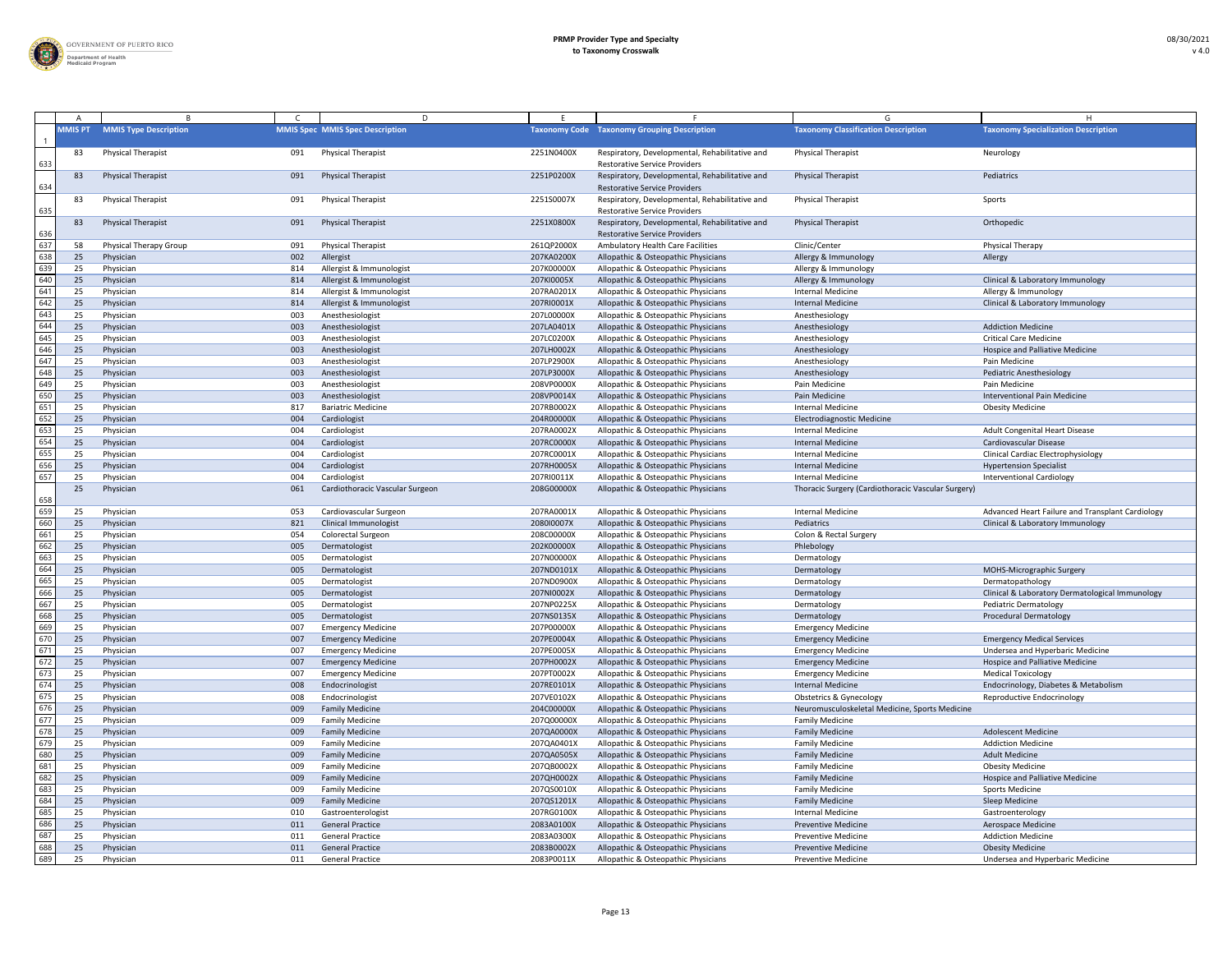

|     |                |                              |     | D                                      |            |                                                    |                                            |                                                            |
|-----|----------------|------------------------------|-----|----------------------------------------|------------|----------------------------------------------------|--------------------------------------------|------------------------------------------------------------|
|     | <b>MMIS PT</b> | <b>MMIS Type Description</b> |     | <b>MMIS Spec MMIS Spec Description</b> |            | <b>Taxonomy Code Taxonomy Grouping Description</b> | <b>Taxonomy Classification Description</b> | <b>Taxonomy Specialization Description</b>                 |
| 690 | 25             | Physician                    | 011 | <b>General Practice</b>                | 2083P0500X | Allopathic & Osteopathic Physicians                | <b>Preventive Medicine</b>                 | Preventive Medicine/Occupational Environmental<br>Medicine |
| 691 | 2!             | Physician                    | 011 | <b>General Practice</b>                | 2083P0901X | Allopathic & Osteopathic Physicians                | <b>Preventive Medicine</b>                 | Public Health & General Preventive Medicine                |
| 692 | 25             | Physician                    | 011 | <b>General Practice</b>                | 2083S0010X | Allopathic & Osteopathic Physicians                | <b>Preventive Medicine</b>                 | <b>Sports Medicine</b>                                     |
| 693 | 2!             | Physician                    | 011 | <b>General Practice</b>                | 2083T0002X | Allopathic & Osteopathic Physicians                | <b>Preventive Medicine</b>                 | <b>Medical Toxicology</b>                                  |
| 694 | 25             | Physician                    | 011 | <b>General Practice</b>                | 2083X0100X | Allopathic & Osteopathic Physicians                | <b>Preventive Medicine</b>                 | <b>Occupational Medicine</b>                               |
| 695 | 25             | Physician                    | 011 | <b>General Practice</b>                | 208D00000X | Allopathic & Osteopathic Physicians                | <b>General Practice</b>                    |                                                            |
| 696 | 25             | Physician                    | 100 | Geneticist                             | 207SC0300X | Allopathic & Osteopathic Physicians                | <b>Medical Genetics</b>                    | <b>Clinical Cytogenetics</b>                               |
| 697 | 25             | Physician                    | 100 | Geneticist                             | 207SG0201X | Allopathic & Osteopathic Physicians                | <b>Medical Genetics</b>                    | Clinical Genetics (M.D.)                                   |
| 698 | 25             | Physician                    | 100 | Geneticist                             | 207SG0202X | Allopathic & Osteopathic Physicians                | <b>Medical Genetics</b>                    | <b>Clinical Biochemical Genetics</b>                       |
| 699 | 2!             | Physician                    | 100 | Geneticist                             | 207SG0203X | Allopathic & Osteopathic Physicians                | <b>Medical Genetics</b>                    | <b>Clinical Molecular Genetics</b>                         |
| 700 | 25             | Physician                    | 100 | Geneticist                             | 207SG0205X | Allopathic & Osteopathic Physicians                | <b>Medical Genetics</b>                    | Ph.D. Medical Genetics                                     |
| 701 |                | Physician                    | 100 | Geneticist                             | 207SM0001X | Allopathic & Osteopathic Physicians                | <b>Medical Genetics</b>                    | <b>Molecular Genetic Pathology</b>                         |
| 702 | 25             | Physician                    | 013 | <b>Geriatric Medicine</b>              | 207QG0300X | Allopathic & Osteopathic Physicians                | <b>Family Medicine</b>                     | <b>Geriatric Medicine</b>                                  |
| 703 |                | Physician                    | 013 | <b>Geriatric Medicine</b>              | 207RG0300X | Allopathic & Osteopathic Physicians                | <b>Internal Medicine</b>                   | <b>Geriatric Medicine</b>                                  |
| 704 | 25             | Physician                    | 014 | Gynecologist                           | 207VG0400X | Allopathic & Osteopathic Physicians                | <b>Obstetrics &amp; Gynecology</b>         | Gynecology                                                 |
| 705 | 2!             | Physician                    | 834 | <b>Gynecology Oncologist</b>           | 207VX0201X | Allopathic & Osteopathic Physicians                | <b>Obstetrics &amp; Gynecology</b>         | <b>Gynecologic Oncology</b>                                |
| 706 | 25             | Physician                    | 015 | Hematologist                           | 207RH0000X | Allopathic & Osteopathic Physicians                | <b>Internal Medicine</b>                   | Hematology                                                 |
| 707 | 2!             | Physician                    | 583 | Hematologist/Oncologist                | 207RH0003X | Allopathic & Osteopathic Physicians                | <b>Internal Medicine</b>                   | <b>Hematology &amp; Oncology</b>                           |
| 708 | 25             | Physician                    | 140 | Hospitalist                            | 208M00000X | Allopathic & Osteopathic Physicians                | Hospitalist                                |                                                            |
| 709 | 25             | Physician                    | 017 | <b>Infectious Medicine</b>             | 207RI0200X | Allopathic & Osteopathic Physicians                | <b>Internal Medicine</b>                   | <b>Infectious Disease</b>                                  |
| 710 | 25             | Physician                    | 018 | <b>Internal Medicine</b>               | 207R00000X | Allopathic & Osteopathic Physicians                | <b>Internal Medicine</b>                   |                                                            |
| 711 | 25             | Physician                    | 018 | <b>Internal Medicine</b>               | 207RA0000X | Allopathic & Osteopathic Physicians                | <b>Internal Medicine</b>                   | <b>Adolescent Medicine</b>                                 |
| 712 | 25             | Physician                    | 018 | <b>Internal Medicine</b>               | 207RA0401X | Allopathic & Osteopathic Physicians                | <b>Internal Medicine</b>                   | <b>Addiction Medicine</b>                                  |
| 713 | 2!             | Physician                    | 018 | <b>Internal Medicine</b>               | 207RC0200X | Allopathic & Osteopathic Physicians                | <b>Internal Medicine</b>                   | <b>Critical Care Medicine</b>                              |
| 714 | 25             | Physician                    | 018 | <b>Internal Medicine</b>               | 207RH0002X | Allopathic & Osteopathic Physicians                | <b>Internal Medicine</b>                   | Hospice and Palliative Medicine                            |
| 715 |                | Physician                    | 018 | <b>Internal Medicine</b>               | 207RI0008X | Allopathic & Osteopathic Physicians                | <b>Internal Medicine</b>                   | Hepatology                                                 |
| 716 | 25             | Physician                    | 018 | <b>Internal Medicine</b>               | 207RS0010X | Allopathic & Osteopathic Physicians                | Internal Medicine                          | <b>Sports Medicine</b>                                     |
| 717 |                | Physician                    | 018 | <b>Internal Medicine</b>               | 207RS0012X | Allopathic & Osteopathic Physicians                | <b>Internal Medicine</b>                   | Sleep Medicine                                             |
| 718 | 25             | Physician                    | 018 | <b>Internal Medicine</b>               | 207RT0003X | Allopathic & Osteopathic Physicians                | <b>Internal Medicine</b>                   | <b>Transplant Hepatology</b>                               |
| 719 | 25             | Physician                    | 021 | Nephrologist                           | 207RN0300X | Allopathic & Osteopathic Physicians                | <b>Internal Medicine</b>                   | Nephrology                                                 |
| 720 | 25             | Physician                    | 022 | Neurologist                            | 204D00000X | Allopathic & Osteopathic Physicians                | Neuromusculoskeletal Medicine & OMM        |                                                            |
| 721 | 25             | Physician                    | 022 | Neurologist                            | 204R00000X | Allopathic & Osteopathic Physicians                | <b>Electrodiagnostic Medicine</b>          |                                                            |
| 722 | 25             | Physician                    | 022 | Neurologist                            | 2084A0401X | Allopathic & Osteopathic Physicians                | Psychiatry & Neurology                     | <b>Addiction Medicine</b>                                  |
| 723 | -25            | Physician                    | 022 | Neurologist                            | 2084A2900X | Allopathic & Osteopathic Physicians                | <b>Psychiatry &amp; Neurology</b>          | <b>Neurocritical Care</b>                                  |
| 724 | 25             | Physician                    | 022 | Neurologist                            | 2084D0003X | Allopathic & Osteopathic Physicians                | Psychiatry & Neurology                     | <b>Diagnostic Neuroimaging</b>                             |
| 725 | 25             | Physician                    | 022 | Neurologist                            | 2084E0001X | Allopathic & Osteopathic Physicians                | <b>Psychiatry &amp; Neurology</b>          | Epilepsy                                                   |
| 726 | 25             | Physician                    | 022 | Neurologist                            | 2084H0002X | Allopathic & Osteopathic Physicians                | <b>Psychiatry &amp; Neurology</b>          | Hospice and Palliative Medicine                            |
| 727 | 25             | Physician                    | 022 | Neurologist                            | 2084N0008X | Allopathic & Osteopathic Physicians                | <b>Psychiatry &amp; Neurology</b>          | Neuromuscular Medicine                                     |
| 728 | 25             | Physician                    | 022 | Neurologist                            | 2084N0400X | Allopathic & Osteopathic Physicians                | <b>Psychiatry &amp; Neurology</b>          | Neurology                                                  |
| 729 | 25             | Physician                    | 022 | Neurologist                            | 2084N0402X | Allopathic & Osteopathic Physicians                | <b>Psychiatry &amp; Neurology</b>          | Neurology with Special Qualifications in Child Neurology   |
| 730 | 25             | Physician                    | 022 | Neurologist                            | 2084N0600X | Allopathic & Osteopathic Physicians                | <b>Psychiatry &amp; Neurology</b>          | <b>Clinical Neurophysiology</b>                            |
| 731 |                | Physician                    | 022 | Neurologist                            | 2084P0005X | Allopathic & Osteopathic Physicians                | <b>Psychiatry &amp; Neurology</b>          | Neurodevelopmental Disabilities                            |
| 732 | 25             | Physician                    | 022 | Neurologist                            | 2084P0301X | Allopathic & Osteopathic Physicians                | <b>Psychiatry &amp; Neurology</b>          | <b>Brain Injury Medicine</b>                               |
| 733 | 25             | Physician                    | 022 | Neurologist                            | 2084P2900X | Allopathic & Osteopathic Physicians                | <b>Psychiatry &amp; Neurology</b>          | Pain Medicine                                              |
| 734 | 25             | Physician                    | 022 | Neurologist                            | 2084S0010X | Allopathic & Osteopathic Physicians                | <b>Psychiatry &amp; Neurology</b>          | <b>Sports Medicine</b>                                     |
| 735 | 25             | Physician                    | 022 | Neurologist                            | 2084S0012X | Allopathic & Osteopathic Physicians                | <b>Psychiatry &amp; Neurology</b>          | Sleep Medicine                                             |
| 736 | 25             | Physician                    | 022 | Neurologist                            | 2084V0102X | Allopathic & Osteopathic Physicians                | Psychiatry & Neurology                     | <b>Vascular Neurology</b>                                  |
| 737 | 25             | Physician                    | 022 | Neurologist                            | 208VP0000X | Allopathic & Osteopathic Physicians                | Pain Medicine                              | Pain Medicine                                              |
| 738 | 25             | Physician                    | 022 | Neurologist                            | 208VP0014X | Allopathic & Osteopathic Physicians                | Pain Medicine                              | <b>Interventional Pain Medicine</b>                        |
| 739 | 25             | Physician                    | 057 | Neurosurgeon                           | 207T00000X | Allopathic & Osteopathic Physicians                | <b>Neurological Surgery</b>                |                                                            |
| 740 | 25             | Physician                    | 536 | <b>Nuclear Medicine</b>                | 207U00000X | Allopathic & Osteopathic Physicians                | <b>Nuclear Medicine</b>                    |                                                            |
| 741 | 25             | Physician                    | 536 | Nuclear Medicine                       | 207UN0901X | Allopathic & Osteopathic Physicians                | <b>Nuclear Medicine</b>                    | <b>Nuclear Cardiology</b>                                  |
| 742 | 25             | Physician                    | 536 | <b>Nuclear Medicine</b>                | 207UN0902X | Allopathic & Osteopathic Physicians                | <b>Nuclear Medicine</b>                    | Nuclear Imaging & Therapy                                  |
| 743 | 25             | Physician                    | 536 | <b>Nuclear Medicine</b>                | 207UN0903X | Allopathic & Osteopathic Physicians                | Nuclear Medicine                           | In Vivo & In Vitro Nuclear Medicine                        |
| 744 | 25             | Physician                    | 843 | <b>Nuclear Radiologist</b>             | 2085N0904X | Allopathic & Osteopathic Physicians                | Radiology                                  | <b>Nuclear Radiology</b>                                   |
| 745 | 2!             | Physician                    | 844 | Obstetrician & Gynecologist            | 207V00000X | Allopathic & Osteopathic Physicians                | <b>Obstetrics &amp; Gynecology</b>         |                                                            |
| 746 | 25             | Physician                    | 844 | Obstetrician & Gynecologist            | 207VB0002X | Allopathic & Osteopathic Physicians                | <b>Obstetrics &amp; Gynecology</b>         | <b>Obesity Medicine</b>                                    |
| 747 |                | Physician                    | 844 | Obstetrician & Gynecologist            | 207VC0200X | Allopathic & Osteopathic Physicians                | <b>Obstetrics &amp; Gynecology</b>         | <b>Critical Care Medicine</b>                              |
| 748 | 25             | Physician                    | 844 | Obstetrician & Gynecologist            | 207VF0040X | Allopathic & Osteopathic Physicians                | <b>Obstetrics &amp; Gynecology</b>         | Female Pelvic Medicine and Reconstructive Surgery          |
| 749 | - 25           | Physician                    | 844 | Obstetrician & Gynecologist            | 207VH0002X | Allopathic & Osteopathic Physicians                | <b>Obstetrics &amp; Gynecology</b>         | <b>Hospice and Palliative Medicine</b>                     |
| 750 | 25             | Physician                    | 844 | Obstetrician & Gynecologist            | 207VX0000X | Allopathic & Osteopathic Physicians                | <b>Obstetrics &amp; Gynecology</b>         | Obstetrics                                                 |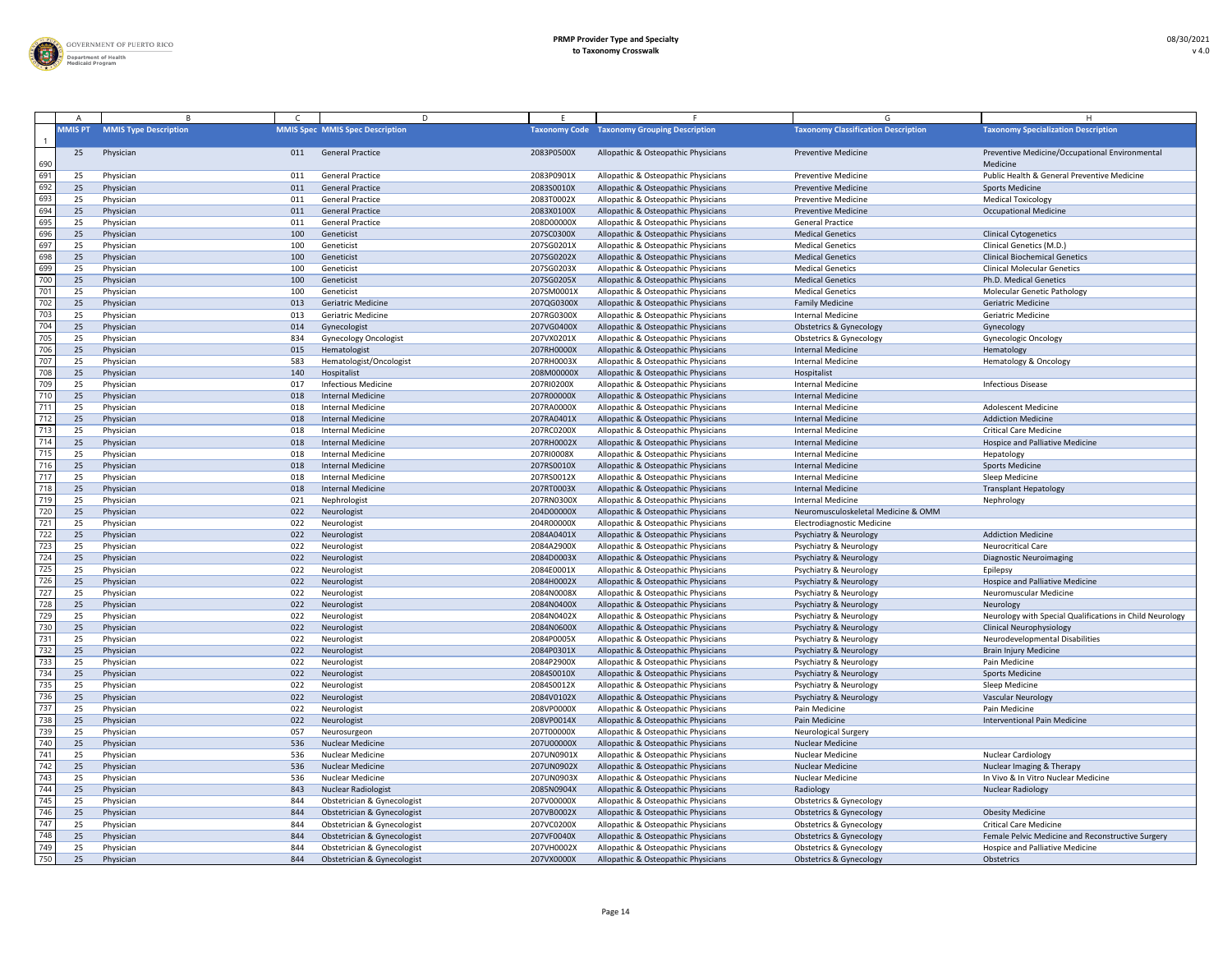

|            | <b>MMIS PT</b> | <b>MMIS Type Description</b> |            | <b>MMIS Spec MMIS Spec Description</b> |                          | <b>Taxonomy Code</b> Taxonomy Grouping Description                         | <b>Taxonomy Classification Description</b>     | <b>Taxonomy Specialization Description</b>                  |
|------------|----------------|------------------------------|------------|----------------------------------------|--------------------------|----------------------------------------------------------------------------|------------------------------------------------|-------------------------------------------------------------|
| 751        | 25             | Physician                    | 029        | Oncologist                             | 207RX0202X               | Allopathic & Osteopathic Physicians                                        | Internal Medicine                              | <b>Medical Oncology</b>                                     |
| 752        | 25             | Physician                    | 030        | Ophthalmologist                        | 207W00000)               | Allopathic & Osteopathic Physicians                                        | Ophthalmology                                  |                                                             |
| 753        | 25             | Physician                    | 030        | Ophthalmologist                        | 207WX0009X               | Allopathic & Osteopathic Physicians                                        | Ophthalmology                                  | Glaucoma Specialist                                         |
| 754        | 25             | Physician                    | 030        | Ophthalmologist                        | 207WX0107X               | Allopathic & Osteopathic Physicians                                        | Ophthalmology                                  | Retina Specialist                                           |
| 755        | 25             | Physician                    | 030        | Ophthalmologist                        | 207WX0108X               | Allopathic & Osteopathic Physicians                                        | Ophthalmology                                  | Uveitis and Ocular Inflammatory Disease                     |
| 756        | 25             | Physician                    | 030        | Ophthalmologist                        | 207WX0109X               | Allopathic & Osteopathic Physicians                                        | Ophthalmology                                  | Neuro-ophthalmology                                         |
| 757        | 25             | Physician                    | 030        | Ophthalmologist                        | 207WX0110X               | Allopathic & Osteopathic Physicians                                        | Ophthalmology                                  | Pediatric Ophthalmology and Strabismus Specialist           |
| 758        | 25             | Physician                    | 030        | Ophthalmologist                        | 207WX0120X               | Allopathic & Osteopathic Physicians                                        | Ophthalmology                                  | Cornea and External Diseases Specialist                     |
| 759        | 25             | Physician                    | 030        | Ophthalmologist                        | 207WX0200X               | Allopathic & Osteopathic Physicians                                        | Ophthalmology                                  | Ophthalmic Plastic and Reconstructive Surgery               |
| 760        | 25             | Physician                    | 519        | Oral & Maxillofacial Surgeon           | 204E00000X               | Allopathic & Osteopathic Physicians                                        | Oral & Maxillofacial Surgery                   |                                                             |
| 761        | 25             | Physician                    | 058        | Orthopedic Surgeon                     | 204C00000X               | Allopathic & Osteopathic Physicians                                        | Neuromusculoskeletal Medicine, Sports Medicine |                                                             |
| 762        | 25             | Physician                    | 058        | Orthopedic Surgeon                     | 207X00000X               | Allopathic & Osteopathic Physicians                                        | <b>Orthopedic Surgery</b>                      |                                                             |
| 763        | 25             | Physician                    | 058        | Orthopedic Surgeon                     | 207XP3100X               | Allopathic & Osteopathic Physicians                                        | <b>Orthopedic Surgery</b>                      | Pediatric Orthopedic Surgery                                |
| 764        | 25             | Physician                    | 058        | Orthopedic Surgeon                     | 207XS0106X               | Allopathic & Osteopathic Physicians                                        | <b>Orthopedic Surgery</b>                      | <b>Hand Surgery</b>                                         |
| 765        | 25             | Physician                    | 058        | Orthopedic Surgeon                     | 207XS0114X               | Allopathic & Osteopathic Physicians                                        | <b>Orthopedic Surgery</b>                      | Adult Reconstructive Orthopedic Surgery                     |
| 766        | 25             | Physician                    | 058        | Orthopedic Surgeon                     | 207XS0117X               | Allopathic & Osteopathic Physicians                                        | <b>Orthopedic Surgery</b>                      | Orthopedic Surgery of the Spine                             |
| 767        | 25             | Physician                    | 058        | Orthopedic Surgeon                     | 207XX0004X               | Allopathic & Osteopathic Physicians                                        | <b>Orthopedic Surgery</b>                      | Foot and Ankle Surgery                                      |
| 768        | 25             | Physician                    | 058        | Orthopedic Surgeon                     | 207XX0005X               | Allopathic & Osteopathic Physicians                                        | <b>Orthopedic Surgery</b>                      | <b>Sports Medicine</b>                                      |
| 769        | 25             | Physician                    | 058        | Orthopedic Surgeon                     | 207XX0801X               | Allopathic & Osteopathic Physicians                                        | <b>Orthopedic Surgery</b>                      | Orthopedic Trauma                                           |
| 770        | 25             | Physician                    | 031        | Otolaryngologist (ENT)                 | 207Y00000X               | Allopathic & Osteopathic Physicians                                        | Otolaryngology                                 |                                                             |
| 771        | 25             | Physician                    | 031        | Otolaryngologist (ENT)                 | 207YP0228X               | Allopathic & Osteopathic Physicians                                        | Otolaryngology                                 | Pediatric Otolaryngology                                    |
| 772        | 25             | Physician                    | 031        | Otolaryngologist (ENT)                 | 207YS0012X               | Allopathic & Osteopathic Physicians                                        | Otolaryngology                                 | Sleep Medicine                                              |
| 773        | 25             | Physician                    | 031        | Otolaryngologist (ENT)                 | 207YS0123X               | Allopathic & Osteopathic Physicians                                        | Otolaryngology                                 | <b>Facial Plastic Surgery</b>                               |
| 774        | 25             | Physician                    | 031        | Otolaryngologist (ENT)                 | 207YX0602X               | Allopathic & Osteopathic Physicians                                        | Otolaryngology                                 | <b>Otolaryngic Allergy</b>                                  |
| 775        | 25             | Physician                    | 031        | Otolaryngologist (ENT)                 | 207YX0901X               | Allopathic & Osteopathic Physicians                                        | Otolaryngology                                 | <b>Otology &amp; Neurotology</b>                            |
| 776        | 25             | Physician                    | 031        | Otolaryngologist (ENT)                 | 207YX0905X               | Allopathic & Osteopathic Physicians                                        | Otolaryngology                                 | Otolaryngology/Facial Plastic Surgery                       |
| 777        | 25             | Physician                    | 032        | Pathologist                            | 207ZB0001X               | Allopathic & Osteopathic Physicians                                        | Pathology                                      | <b>Blood Banking &amp; Transfusion Medicine</b>             |
| 778        | 25             | Physician                    | 032        | Pathologist                            | 207ZC0006X               | Allopathic & Osteopathic Physicians                                        | Pathology                                      | <b>Clinical Pathology</b>                                   |
| 779        | 25             | Physician                    | 032        | Pathologist                            | 207ZC0500X               | Allopathic & Osteopathic Physicians                                        | Pathology                                      | Cytopathology                                               |
| 780        | 25             | Physician                    | 032        | Pathologist                            | 207ZD0900X               | Allopathic & Osteopathic Physicians                                        | Pathology                                      | Dermatopathology                                            |
| 781        | 25             | Physician                    | 032        | Pathologist                            | 207ZF0201X               | Allopathic & Osteopathic Physicians                                        | Pathology                                      | <b>Forensic Pathology</b>                                   |
| 782        | 25             | Physician                    | 032        | Pathologist                            | 207ZH0000X               | Allopathic & Osteopathic Physicians                                        | Pathology                                      | Hematology                                                  |
| 783        | 25             | Physician                    | 032        | Pathologist                            | 207ZI0100X               | Allopathic & Osteopathic Physicians                                        | Pathology                                      | Immunopathology                                             |
| 784        | 25             | Physician                    | 032        | Pathologist                            | 207ZM0300X               | Allopathic & Osteopathic Physicians                                        | Pathology                                      | <b>Medical Microbiology</b>                                 |
| 785        | 25             | Physician                    | 032        | Pathologist                            | 207ZN0500X               | Allopathic & Osteopathic Physicians                                        | Pathology                                      | Neuropathology                                              |
| 786        | 25             | Physician                    | 032        | Pathologist                            | 207ZP0007X               | Allopathic & Osteopathic Physicians                                        | Pathology                                      | <b>Molecular Genetic Pathology</b>                          |
| 787        | 25             | Physician                    | 032        | Pathologist                            | 207ZP0101X               | Allopathic & Osteopathic Physicians                                        | Pathology                                      | <b>Anatomic Pathology</b>                                   |
| 788        | 25             | Physician                    | 032        | Pathologist                            | 207ZP0102X               | Allopathic & Osteopathic Physicians                                        | Pathology                                      | Anatomic Pathology & Clinical Pathology                     |
| 789        | 25             | Physician                    | 032        | Pathologist                            | 207ZP0104X               | Allopathic & Osteopathic Physicians                                        | Pathology                                      | <b>Chemical Pathology</b>                                   |
| 790        | 25             | Physician                    | 032        | Pathologist                            | 207ZP0105X               | Allopathic & Osteopathic Physicians                                        | Pathology                                      | Clinical Pathology/Laboratory Medicine                      |
| 791        | 25             | Physician                    | 032        | Pathologist                            | 207ZP0213X               | Allopathic & Osteopathic Physicians                                        | Pathology                                      | <b>Pediatric Pathology</b>                                  |
| 792<br>793 | 25             | Physician                    | 102        | <b>Pediatric Emergency Medicine</b>    | 207PP0204X               | Allopathic & Osteopathic Physicians                                        | <b>Emergency Medicine</b>                      | <b>Pediatric Emergency Medicine</b>                         |
|            | 25             | Physician                    | 035        | Pediatrician                           | 208000000X               | Allopathic & Osteopathic Physicians                                        | Pediatrics                                     |                                                             |
| 794<br>795 | 25             | Physician                    | 035        | Pediatrician                           | 2080A0000X               | Allopathic & Osteopathic Physicians                                        | Pediatrics                                     | <b>Adolescent Medicine</b>                                  |
| 796        | 25<br>25       | Physician<br>Physician       | 035<br>035 | Pediatrician<br>Pediatrician           | 2080B0002X<br>2080C0008X | Allopathic & Osteopathic Physicians<br>Allopathic & Osteopathic Physicians | Pediatrics<br>Pediatrics                       | <b>Obesity Medicine</b><br><b>Child Abuse Pediatrics</b>    |
| 797        | 25             |                              | 035        | Pediatrician                           |                          |                                                                            | Pediatrics                                     | Hospice and Palliative Medicine                             |
| 798        | 25             | Physician<br>Physician       | 035        | Pediatrician                           | 2080H0002X<br>2080N0001X | Allopathic & Osteopathic Physicians<br>Allopathic & Osteopathic Physicians | Pediatrics                                     | Neonatal-Perinatal Medicine                                 |
| 799        | 25             | Physician                    | 035        | Pediatrician                           | 2080P0006X               | Allopathic & Osteopathic Physicians                                        | Pediatrics                                     | Developmental - Behavioral Pediatrics                       |
| 800        | 25             | Physician                    | 035        | Pediatrician                           | 2080P0008X               | Allopathic & Osteopathic Physicians                                        | Pediatrics                                     | Neurodevelopmental Disabilities                             |
| 801        | 25             | Physician                    | 035        | Pediatrician                           | 2080P0201X               | Allopathic & Osteopathic Physicians                                        | Pediatrics                                     | Pediatric Allergy/Immunology                                |
| 802        | 25             | Physician                    | 035        | Pediatrician                           | 2080P0202X               | Allopathic & Osteopathic Physicians                                        | Pediatrics                                     | <b>Pediatric Cardiology</b>                                 |
| 803        | 25             | Physician                    | 035        | Pediatrician                           | 2080P0203X               | Allopathic & Osteopathic Physicians                                        | Pediatrics                                     | <b>Pediatric Critical Care Medicine</b>                     |
| 804        | 25             | Physician                    | 035        | Pediatrician                           | 2080P0204X               | Allopathic & Osteopathic Physicians                                        | Pediatrics                                     | <b>Pediatric Emergency Medicine</b>                         |
| 805        | 25             | Physician                    | 035        | Pediatrician                           | 2080P0205X               | Allopathic & Osteopathic Physicians                                        | Pediatrics                                     | Pediatric Endocrinology                                     |
| 806        | 25             | Physician                    | 035        | Pediatrician                           | 2080P0206X               | Allopathic & Osteopathic Physicians                                        | Pediatrics                                     | <b>Pediatric Gastroenterology</b>                           |
| 807        | 25             | Physician                    | 035        | Pediatrician                           | 2080P0207X               | Allopathic & Osteopathic Physicians                                        | Pediatrics                                     | Pediatric Hematology-Oncology                               |
| 808        | 25             | Physician                    | 035        | Pediatrician                           | 2080P0208X               | Allopathic & Osteopathic Physicians                                        | Pediatrics                                     | <b>Pediatric Infectious Diseases</b>                        |
| 809        |                | Physician                    | 035        | Pediatrician                           | 2080P0210X               | Allopathic & Osteopathic Physicians                                        | Pediatrics                                     |                                                             |
| 810        | 25             | Physician                    | 035        | Pediatrician                           | 2080P0214X               | Allopathic & Osteopathic Physicians                                        | Pediatrics                                     | <b>Pediatric Nephrology</b><br><b>Pediatric Pulmonology</b> |
| 811        | 25             | Physician                    | 035        | Pediatrician                           | 2080P0216X               | Allopathic & Osteopathic Physicians                                        | Pediatrics                                     | Pediatric Rheumatology                                      |
| 812        | 25             | Physician                    | 035        | Pediatrician                           | 2080S0010X               | Allopathic & Osteopathic Physicians                                        | Pediatrics                                     | <b>Sports Medicine</b>                                      |
|            |                |                              |            |                                        |                          |                                                                            |                                                |                                                             |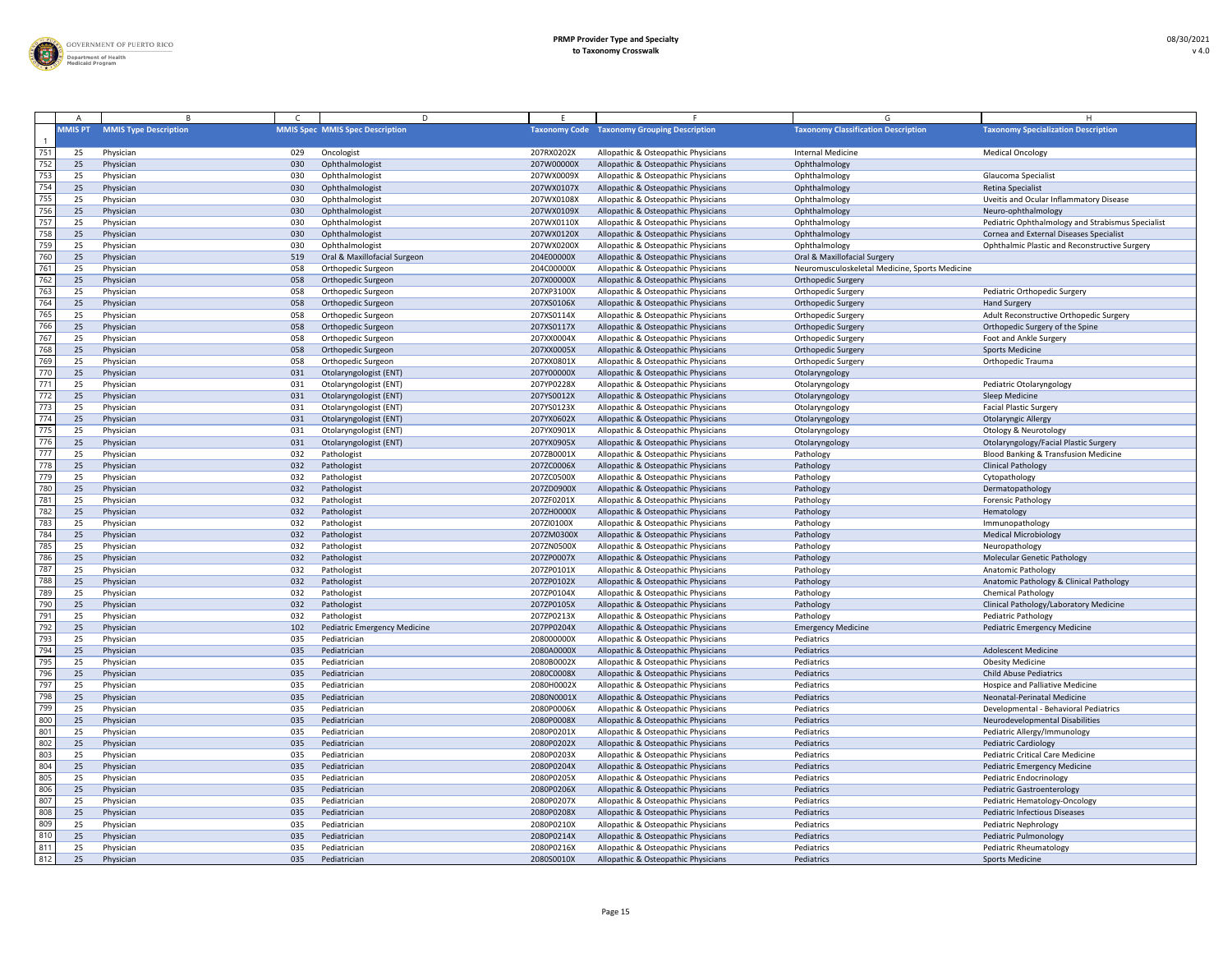

|            |                |                              |            | D.                                     |                          |                                                                            |                                                                        |                                                      |
|------------|----------------|------------------------------|------------|----------------------------------------|--------------------------|----------------------------------------------------------------------------|------------------------------------------------------------------------|------------------------------------------------------|
|            | <b>MMIS PT</b> | <b>MMIS Type Description</b> |            | <b>MMIS Spec MMIS Spec Description</b> |                          | <b>Taxonomy Code Taxonomy Grouping Description</b>                         | <b>Taxonomy Classification Description</b>                             | <b>Taxonomy Specialization Description</b>           |
| 813        | 25             | Physician                    | 035        | Pediatrician                           | 2080S0012X               | Allopathic & Osteopathic Physicians                                        | Pediatrics                                                             | Sleep Medicine                                       |
| 814        | 25             | Physician                    | 035        | Pediatrician                           | 2080T0002X               | Allopathic & Osteopathic Physicians                                        | Pediatrics                                                             | <b>Medical Toxicology</b>                            |
| 815        | 25             | Physician                    | 035        | Pediatrician                           | 2080T0004X               | Allopathic & Osteopathic Physicians                                        | Pediatrics                                                             | Pediatric Transplant Hepatology                      |
| 816        | 25             | Physician                    | 065        | Perinatologist                         | 207VM0101X               | Allopathic & Osteopathic Physicians                                        | <b>Obstetrics &amp; Gynecology</b>                                     | Maternal & Fetal Medicine                            |
| 817        | 25             | Physician                    | 041        | Physiatrist                            | 204R00000X               | Allopathic & Osteopathic Physicians                                        | <b>Electrodiagnostic Medicine</b>                                      |                                                      |
| 818        | 25             | Physician                    | 041        | Physiatrist                            | 208100000X               | Allopathic & Osteopathic Physicians                                        | Physical Medicine & Rehabilitation                                     |                                                      |
| 819        | 25             | Physician                    | 041        | Physiatrist                            | 2081H0002X               | Allopathic & Osteopathic Physicians                                        | Physical Medicine & Rehabilitation                                     | <b>Hospice and Palliative Medicine</b>               |
| 820        | 25             | Physician                    | 041        | Physiatrist                            | 2081N0008X               | Allopathic & Osteopathic Physicians                                        | Physical Medicine & Rehabilitation                                     | Neuromuscular Medicine                               |
| 821        | 25             | Physician                    | 041        | Physiatrist                            | 2081P0004X               | Allopathic & Osteopathic Physicians                                        | Physical Medicine & Rehabilitation                                     | Spinal Cord Injury Medicine                          |
| 822        | 25             | Physician                    | 041        | Physiatrist                            | 2081P0010X               | Allopathic & Osteopathic Physicians                                        | Physical Medicine & Rehabilitation                                     | <b>Pediatric Rehabilitation Medicine</b>             |
| 823        | 25             | Physician                    | 041        | Physiatrist                            | 2081P0301X               | Allopathic & Osteopathic Physicians                                        | Physical Medicine & Rehabilitation                                     | <b>Brain Injury Medicine</b>                         |
| 824        | 25             | Physician                    | 041        | Physiatrist                            | 2081P2900X               | Allopathic & Osteopathic Physicians                                        | Physical Medicine & Rehabilitation                                     | Pain Medicine                                        |
| 825        | 25             | Physician                    | 041        | Physiatrist                            | 2081S0010X               | Allopathic & Osteopathic Physicians                                        | Physical Medicine & Rehabilitation                                     | <b>Sports Medicine</b>                               |
| 826        | 25             | Physician                    | 041        | Physiatrist                            | 208VP0000X               | Allopathic & Osteopathic Physicians                                        | Pain Medicine                                                          | Pain Medicine                                        |
| 827        | 25             | Physician                    | 041        | Physiatrist                            | 208VP0014X               | Allopathic & Osteopathic Physicians                                        | Pain Medicine                                                          | <b>Interventional Pain Medicine</b>                  |
| 828        | 25             | Physician                    | 060        | <b>Plastic Surgeon</b>                 | 208200000X               | Allopathic & Osteopathic Physicians                                        | <b>Plastic Surgery</b>                                                 |                                                      |
| 829        | 25             | Physician                    | 060        | <b>Plastic Surgeon</b>                 | 2082S0099X               | Allopathic & Osteopathic Physicians                                        | <b>Plastic Surgery</b>                                                 | Plastic Surgery Within the Head and Neck             |
| 830        | 25             | Physician                    | 060        | <b>Plastic Surgeon</b>                 | 2082S0105X               | Allopathic & Osteopathic Physicians                                        | <b>Plastic Surgery</b>                                                 | Surgery of the Hand                                  |
| 831<br>832 | 25             | Physician                    | 046        | Pneumologist/Pulmonologist             | 207RP1001X               | Allopathic & Osteopathic Physicians                                        | <b>Internal Medicine</b>                                               | <b>Pulmonary Disease</b>                             |
| 833        | 25             | Physician                    | 042        | Psychiatrist<br>Psychiatrist           | 204D00000X<br>2084B0002X | Allopathic & Osteopathic Physicians                                        | Neuromusculoskeletal Medicine & OMM                                    |                                                      |
| 834        | -25<br>25      | Physician                    | 042<br>042 | Psychiatrist                           | 2084B0040X               | Allopathic & Osteopathic Physicians                                        | <b>Psychiatry &amp; Neurology</b>                                      | <b>Obesity Medicine</b>                              |
| 835        | 25             | Physician<br>Physician       | 042        | Psychiatrist                           | 2084E0001X               | Allopathic & Osteopathic Physicians<br>Allopathic & Osteopathic Physicians | <b>Psychiatry &amp; Neurology</b><br><b>Psychiatry &amp; Neurology</b> | Behavioral Neurology & Neuropsychiatry<br>Epilepsy   |
| 836        | 25             | Physician                    | 042        | Psychiatrist                           | 2084F0202X               | Allopathic & Osteopathic Physicians                                        | <b>Psychiatry &amp; Neurology</b>                                      | <b>Forensic Psychiatry</b>                           |
| 837        | 25             | Physician                    | 042        | Psychiatrist                           | 2084P0015X               | Allopathic & Osteopathic Physicians                                        | <b>Psychiatry &amp; Neurology</b>                                      | Psychosomatic Medicine                               |
| 838        | 25             | Physician                    | 042        | Psychiatrist                           | 2084P0301X               | Allopathic & Osteopathic Physicians                                        | <b>Psychiatry &amp; Neurology</b>                                      | <b>Brain Injury Medicine</b>                         |
| 839        | 25             | Physician                    | 042        | Psychiatrist                           | 2084S0012X               | Allopathic & Osteopathic Physicians                                        | <b>Psychiatry &amp; Neurology</b>                                      | Sleep Medicine                                       |
| 840        | 25             | Physician                    | 042        | Psychiatrist                           | 2084P0800X               | Allopathic & Osteopathic Physicians                                        | <b>Psychiatry &amp; Neurology</b>                                      | Psychiatry                                           |
| 841        | 25             | Physician                    | 042        | Psychiatrist                           | 2084P0802X               | Allopathic & Osteopathic Physicians                                        | <b>Psychiatry &amp; Neurology</b>                                      | <b>Addiction Psychiatry</b>                          |
| 842        | 25             | Physician                    | 042        | Psychiatrist                           | 2084P0804X               | Allopathic & Osteopathic Physicians                                        | Psychiatry & Neurology                                                 | Child & Adolescent Psychiatry                        |
| 843        | 25             | Physician                    | 042        | Psychiatrist                           | 2084P0805X               | Allopathic & Osteopathic Physicians                                        | <b>Psychiatry &amp; Neurology</b>                                      | Geriatric Psychiatry                                 |
| 844        | 25             | Physician                    | 047        | Radiologist                            | 2085B0100X               | Allopathic & Osteopathic Physicians                                        | Radiology                                                              | <b>Body Imaging</b>                                  |
| 845        | 25             | Physician                    | 047        | Radiologist                            | 2085D0003X               | Allopathic & Osteopathic Physicians                                        | Radiology                                                              | <b>Diagnostic Neuroimaging</b>                       |
| 846        | 25             | Physician                    | 047        | Radiologist                            | 2085H0002X               | Allopathic & Osteopathic Physicians                                        | Radiology                                                              | Hospice and Palliative Medicine                      |
| 847        | 25             | Physician                    | 047        | Radiologist                            | 2085N0700X               | Allopathic & Osteopathic Physicians                                        | Radiology                                                              | Neuroradiology                                       |
| 848        | 25             | Physician                    | 047        | Radiologist                            | 2085P0229X               | Allopathic & Osteopathic Physicians                                        | Radiology                                                              | <b>Pediatric Radiology</b>                           |
| 849        | 25             | Physician                    | 047        | Radiologist                            | 2085R0001X               | Allopathic & Osteopathic Physicians                                        | Radiology                                                              | <b>Radiation Oncology</b>                            |
| 850        | 25             | Physician                    | 047        | Radiologist                            | 2085R0202X               | Allopathic & Osteopathic Physicians                                        | Radiology                                                              | <b>Diagnostic Radiology</b>                          |
| 851        | 25             | Physician                    | 047        | Radiologist                            | 2085R0203X               | Allopathic & Osteopathic Physicians                                        | Radiology                                                              | <b>Therapeutic Radiology</b>                         |
| 852        | 25             | Physician                    | 047        | Radiologist                            | 2085R0204X               | Allopathic & Osteopathic Physicians                                        | Radiology                                                              | Vascular & Interventional Radiology                  |
| 853        | 25             | Physician                    | 047        | Radiologist                            | 2085U0001X               | Allopathic & Osteopathic Physicians                                        | Radiology                                                              | Diagnostic Ultrasound                                |
| 854        | 25             | Physician                    | 051        | Rheumatologist                         | 207RR0500X               | Allopathic & Osteopathic Physicians                                        | <b>Internal Medicine</b>                                               | Rheumatology                                         |
| 855        | 25             | Physician                    | 055        | Surgeon                                | 202K00000X               | Allopathic & Osteopathic Physicians                                        | Phlebology                                                             |                                                      |
| 856        | 25             | Physician                    | 055        | Surgeon                                | 208600000X               | Allopathic & Osteopathic Physicians                                        | Surgery                                                                |                                                      |
| 857        | 25             | Physician                    | 055        | Surgeon                                | 2086H0002X               | Allopathic & Osteopathic Physicians                                        | Surgery                                                                | <b>Hospice and Palliative Medicine</b>               |
| 858<br>859 | 25<br>25       | Physician<br>Physician       | 055        | Surgeon                                | 2086S0102X<br>2086S0105X | Allopathic & Osteopathic Physicians                                        | Surgery                                                                | <b>Surgical Critical Care</b><br>Surgery of the Hand |
| 860        | 25             | Physician                    | 055<br>055 | Surgeon<br>Surgeon                     | 2086S0120X               | Allopathic & Osteopathic Physicians<br>Allopathic & Osteopathic Physicians | Surgery<br>Surgery                                                     | <b>Pediatric Surgery</b>                             |
| 861        | 25             | Physician                    | 055        | Surgeon                                | 2086S0122X               | Allopathic & Osteopathic Physicians                                        | Surgery                                                                | Plastic and Reconstructive Surgery                   |
| 862        | 25             | Physician                    | 055        | Surgeon                                | 2086S0127X               | Allopathic & Osteopathic Physicians                                        | Surgery                                                                | <b>Trauma Surgery</b>                                |
| 863        | -25            | Physician                    | 055        | Surgeon                                | 2086S0129X               | Allopathic & Osteopathic Physicians                                        | Surgery                                                                | <b>Vascular Surgery</b>                              |
| 864        | 25             | Physician                    | 055        | Surgeon                                | 2086X0206X               | Allopathic & Osteopathic Physicians                                        | Surgery                                                                | <b>Surgical Oncology</b>                             |
| 865        | 25             | Physician                    | 260        | <b>Transplant Surgeon</b>              | 204F00000X               | Allopathic & Osteopathic Physicians                                        | <b>Transplant Surgery</b>                                              |                                                      |
| 866        | 25             | Physician                    | 209        | Urologist                              | 208800000X               | Allopathic & Osteopathic Physicians                                        | Urology                                                                |                                                      |
| 867        | 25             | Physician                    | 209        | Urologist                              | 2088F0040X               | Allopathic & Osteopathic Physicians                                        | Urology                                                                | Female Pelvic Medicine and Reconstructive Surgery    |
| 868        | 25             | Physician                    | 209        | Urologist                              | 2088P0231X               | Allopathic & Osteopathic Physicians                                        | Urology                                                                | <b>Pediatric Urology</b>                             |
| 869        | 25             | Physician                    | 007        | <b>Emergency Medicine</b>              | 207PS0010X               | Allopathic & Osteopathic Physicians                                        | <b>Emergency Medicine</b>                                              | <b>Sports Medicine</b>                               |
| 870        | 25             | Physician                    | 031        | Otolaryngologist (ENT)                 | 207YX0007X               | Allopathic & Osteopathic Physicians                                        | Otolaryngology                                                         | Plastic Surgery within the Head & Neck               |
| 871        | 25             | Physician                    | 032        | Pathologist                            | 207ZC0008X               | Allopathic & Osteopathic Physicians                                        | Pathology                                                              | <b>Clinical Informatics</b>                          |
|            | 29             | Physician Assistant          | 929        | Physician Assistant                    | 363A00000X               | Physician Assistants & Advanced Practice Nursing                           | Physician Assistant                                                    |                                                      |
| 872        |                |                              |            |                                        |                          | Providers                                                                  |                                                                        |                                                      |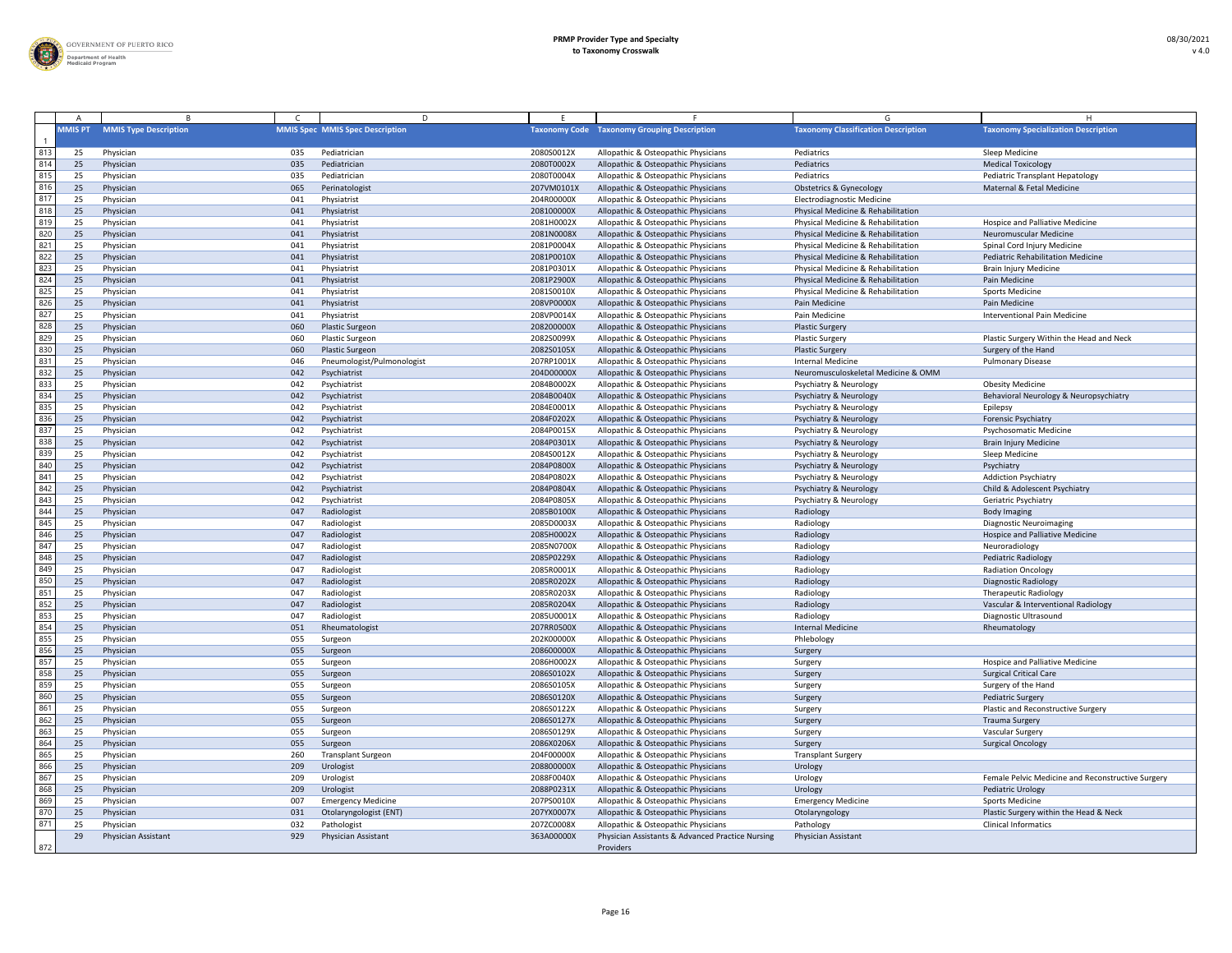

|     |                |                              |     | D                                      |            |                                                               |                                                    |                                                            |
|-----|----------------|------------------------------|-----|----------------------------------------|------------|---------------------------------------------------------------|----------------------------------------------------|------------------------------------------------------------|
|     | <b>MMISPT</b>  | <b>MMIS Type Description</b> |     | <b>MMIS Spec MMIS Spec Description</b> |            | <b>Taxonomy Code Taxonomy Grouping Description</b>            | <b>Taxonomy Classification Description</b>         | <b>Taxonomy Specialization Description</b>                 |
| 873 | 29             | Physician Assistant          | 929 | Physician Assistant                    | 363AM0700X | Physician Assistants & Advanced Practice Nursing<br>Providers | <b>Physician Assistant</b>                         | Medical                                                    |
| 874 | 29             | Physician Assistant          | 929 | <b>Physician Assistant</b>             | 363AS0400X | Physician Assistants & Advanced Practice Nursing<br>Providers | <b>Physician Assistant</b>                         | Surgical                                                   |
| 875 | 8،             | Physician Group              | 002 | Allergist                              | 207KA0200X | Allopathic & Osteopathic Physicians                           | Allergy & Immunology                               | Allergy                                                    |
| 876 | 84             | Physician Group              | 814 | Allergist & Immunologist               | 207K00000X | Allopathic & Osteopathic Physicians                           | Allergy & Immunology                               |                                                            |
| 877 | 8،             | Physician Group              | 814 | Allergist & Immunologist               | 207KI0005X | Allopathic & Osteopathic Physicians                           | Allergy & Immunology                               | Clinical & Laboratory Immunology                           |
| 878 | 84             | Physician Group              | 814 | Allergist & Immunologist               | 207RA0201X | Allopathic & Osteopathic Physicians                           | <b>Internal Medicine</b>                           | Allergy & Immunology                                       |
| 879 |                | Physician Group              | 814 | Allergist & Immunologist               | 207RI0001X | Allopathic & Osteopathic Physicians                           | <b>Internal Medicine</b>                           | Clinical & Laboratory Immunology                           |
| 880 | 84             | Physician Group              | 003 | Anesthesiologist                       | 207L00000X | Allopathic & Osteopathic Physicians                           | Anesthesiology                                     |                                                            |
| 881 | 8،             | Physician Group              | 003 | Anesthesiologist                       | 207LA0401X | Allopathic & Osteopathic Physicians                           | Anesthesiology                                     | <b>Addiction Medicine</b>                                  |
| 882 | 84             | Physician Group              | 003 | Anesthesiologist                       | 207LC0200X | Allopathic & Osteopathic Physicians                           | Anesthesiology                                     | <b>Critical Care Medicine</b>                              |
| 883 | 8،             | Physician Group              | 003 | Anesthesiologist                       | 207LH0002X | Allopathic & Osteopathic Physicians                           | Anesthesiology                                     | <b>Hospice and Palliative Medicine</b>                     |
| 884 | 84             | Physician Group              | 003 | Anesthesiologist                       | 207LP2900X | Allopathic & Osteopathic Physicians                           | Anesthesiology                                     | Pain Medicine                                              |
| 885 | 8،             | Physician Group              | 003 | Anesthesiologist                       | 207LP3000X | Allopathic & Osteopathic Physicians                           | Anesthesiology                                     | Pediatric Anesthesiology                                   |
| 886 | 84             | Physician Group              | 003 | Anesthesiologist                       | 208VP0000X | Allopathic & Osteopathic Physicians                           | Pain Medicine                                      | Pain Medicine                                              |
| 887 | 84             | Physician Group              | 003 | Anesthesiologist                       | 208VP0014X | Allopathic & Osteopathic Physicians                           | Pain Medicine                                      | <b>Interventional Pain Medicine</b>                        |
| 888 | 84             | Physician Group              | 817 | <b>Bariatric Medicine</b>              | 207RB0002X | Allopathic & Osteopathic Physicians                           | <b>Internal Medicine</b>                           | <b>Obesity Medicine</b>                                    |
| 889 | 84             | Physician Group              | 004 | Cardiologist                           | 204R00000X | Allopathic & Osteopathic Physicians                           | <b>Electrodiagnostic Medicine</b>                  |                                                            |
| 890 | 84             | Physician Group              | 004 | Cardiologist                           | 207RA0002X | Allopathic & Osteopathic Physicians                           | <b>Internal Medicine</b>                           | Adult Congenital Heart Disease                             |
| 891 | 8 <sub>4</sub> | Physician Group              | 004 | Cardiologist                           | 207RC0000X | Allopathic & Osteopathic Physicians                           | <b>Internal Medicine</b>                           | Cardiovascular Disease                                     |
| 892 | 84             | Physician Group              | 004 | Cardiologist                           | 207RC0001X | Allopathic & Osteopathic Physicians                           | <b>Internal Medicine</b>                           | <b>Clinical Cardiac Electrophysiology</b>                  |
| 893 |                | Physician Group              | 004 | Cardiologist                           | 207RH0005X | Allopathic & Osteopathic Physicians                           | <b>Internal Medicine</b>                           | <b>Hypertension Specialist</b>                             |
| 894 | 84             | Physician Group              | 004 | Cardiologist                           | 207RI0011X | Allopathic & Osteopathic Physicians                           | <b>Internal Medicine</b>                           | <b>Interventional Cardiology</b>                           |
|     | 84             | Physician Group              | 061 | Cardiothoracic Vascular Surgeon        | 208G00000X | Allopathic & Osteopathic Physicians                           | Thoracic Surgery (Cardiothoracic Vascular Surgery) |                                                            |
| 895 |                |                              |     |                                        |            |                                                               |                                                    |                                                            |
| 896 | 84             | Physician Group              | 053 | Cardiovascular Surgeon                 | 207RA0001X | Allopathic & Osteopathic Physicians                           | <b>Internal Medicine</b>                           | Advanced Heart Failure and Transplant Cardiology           |
| 897 | -84            | <b>Physician Group</b>       | 821 | Clinical Immunologist                  | 2080I0007X | Allopathic & Osteopathic Physicians                           | Pediatrics                                         | Clinical & Laboratory Immunology                           |
| 898 | 84             | Physician Group              | 054 | <b>Colorectal Surgeon</b>              | 208C00000X | Allopathic & Osteopathic Physicians                           | Colon & Rectal Surgery                             |                                                            |
| 899 | 8،             | Physician Group              | 005 | Dermatologist                          | 202K00000X | Allopathic & Osteopathic Physicians                           | Phlebology                                         |                                                            |
| 900 | 84             | Physician Group              | 005 | Dermatologist                          | 207N00000X | Allopathic & Osteopathic Physicians                           | Dermatology                                        |                                                            |
| 901 | 84             | Physician Group              | 005 | Dermatologist                          | 207ND0101X | Allopathic & Osteopathic Physicians                           | Dermatology                                        | <b>MOHS-Micrographic Surgery</b>                           |
| 902 | 84             | Physician Group              | 005 | Dermatologist                          | 207ND0900X | Allopathic & Osteopathic Physicians                           | Dermatology                                        | Dermatopathology                                           |
| 903 | 84             | Physician Group              | 005 | Dermatologist                          | 207NI0002X | Allopathic & Osteopathic Physicians                           | Dermatology                                        | Clinical & Laboratory Dermatological Immunology            |
| 904 | 84             | Physician Group              | 005 | Dermatologist                          | 207NP0225X | Allopathic & Osteopathic Physicians                           | Dermatology                                        | Pediatric Dermatology                                      |
| 905 | 8،             | Physician Group              | 005 | Dermatologist                          | 207NS0135X | Allopathic & Osteopathic Physicians                           | Dermatology                                        | <b>Procedural Dermatology</b>                              |
| 906 | 84             | Physician Group              | 007 | <b>Emergency Medicine</b>              | 207P00000X | Allopathic & Osteopathic Physicians                           | <b>Emergency Medicine</b>                          |                                                            |
| 907 | 8،             | Physician Group              | 007 | <b>Emergency Medicine</b>              | 207PE0004X | Allopathic & Osteopathic Physicians                           | <b>Emergency Medicine</b>                          | <b>Emergency Medical Services</b>                          |
| 908 | -84            | Physician Group              | 007 | <b>Emergency Medicine</b>              | 207PE0005X | Allopathic & Osteopathic Physicians                           | <b>Emergency Medicine</b>                          | Undersea and Hyperbaric Medicine                           |
| 909 | 8،             | Physician Group              | 007 | <b>Emergency Medicine</b>              | 207PH0002X | Allopathic & Osteopathic Physicians                           | <b>Emergency Medicine</b>                          | Hospice and Palliative Medicine                            |
| 910 | 84             | Physician Group              | 007 | <b>Emergency Medicine</b>              | 207PS0010X | Allopathic & Osteopathic Physicians                           | <b>Emergency Medicine</b>                          | <b>Sports Medicine</b>                                     |
| 911 | 84             | Physician Group              | 007 | <b>Emergency Medicine</b>              | 207PT0002X | Allopathic & Osteopathic Physicians                           | <b>Emergency Medicine</b>                          | <b>Medical Toxicology</b>                                  |
| 912 | 84             | Physician Group              | 008 | Endocrinologist                        | 207RE0101X | Allopathic & Osteopathic Physicians                           | <b>Internal Medicine</b>                           | Endocrinology, Diabetes & Metabolism                       |
| 913 | 8،             | Physician Group              | 008 | Endocrinologist                        | 207VE0102X | Allopathic & Osteopathic Physicians                           | <b>Obstetrics &amp; Gynecology</b>                 | Reproductive Endocrinology                                 |
| 914 | 84             | Physician Group              | 009 | <b>Family Medicine</b>                 | 204C00000X | Allopathic & Osteopathic Physicians                           | Neuromusculoskeletal Medicine, Sports Medicine     |                                                            |
| 915 | 8،             | Physician Group              | 009 | <b>Family Medicine</b>                 | 207Q00000X | Allopathic & Osteopathic Physicians                           | <b>Family Medicine</b>                             |                                                            |
| 916 | 84             | Physician Group              | 009 | <b>Family Medicine</b>                 | 207QA0000X | Allopathic & Osteopathic Physicians                           | <b>Family Medicine</b>                             | <b>Adolescent Medicine</b>                                 |
| 917 |                | Physician Group              | 009 | <b>Family Medicine</b>                 | 207QA0401X | Allopathic & Osteopathic Physicians                           | <b>Family Medicine</b>                             | <b>Addiction Medicine</b>                                  |
| 918 | 84             | Physician Group              | 009 | <b>Family Medicine</b>                 | 207QA0505X | Allopathic & Osteopathic Physicians                           | <b>Family Medicine</b>                             | <b>Adult Medicine</b>                                      |
| 919 | 84             | Physician Group              | 009 | <b>Family Medicine</b>                 | 207QB0002X | Allopathic & Osteopathic Physicians                           | <b>Family Medicine</b>                             | <b>Obesity Medicine</b>                                    |
| 920 | 84             | Physician Group              | 009 | <b>Family Medicine</b>                 | 207QH0002X | Allopathic & Osteopathic Physicians                           | <b>Family Medicine</b>                             | <b>Hospice and Palliative Medicine</b>                     |
| 921 | 8،             | Physician Group              | 009 | <b>Family Medicine</b>                 | 207QS0010X | Allopathic & Osteopathic Physicians                           | <b>Family Medicine</b>                             | <b>Sports Medicine</b>                                     |
| 922 | 84             | Physician Group              | 009 | <b>Family Medicine</b>                 | 207QS1201X | Allopathic & Osteopathic Physicians                           | <b>Family Medicine</b>                             | Sleep Medicine                                             |
| 923 | 8،             | Physician Group              | 010 | Gastroenterologist                     | 207RG0100X | Allopathic & Osteopathic Physicians                           | <b>Internal Medicine</b>                           | Gastroenterology                                           |
| 924 | 84             | Physician Group              | 011 | <b>General Practice</b>                | 2083A0100X | Allopathic & Osteopathic Physicians                           | <b>Preventive Medicine</b>                         | Aerospace Medicine                                         |
| 925 | 84             | Physician Group              | 011 | <b>General Practice</b>                | 2083A0300X | Allopathic & Osteopathic Physicians                           | <b>Preventive Medicine</b>                         | <b>Addiction Medicine</b>                                  |
| 926 | 84             | Physician Group              | 011 | <b>General Practice</b>                | 2083B0002X | Allopathic & Osteopathic Physicians                           | <b>Preventive Medicine</b>                         | <b>Obesity Medicine</b>                                    |
| 927 |                | Physician Group              | 011 | <b>General Practice</b>                | 2083P0011X | Allopathic & Osteopathic Physicians                           | <b>Preventive Medicine</b>                         | Undersea and Hyperbaric Medicine                           |
|     |                |                              |     |                                        |            |                                                               |                                                    |                                                            |
| 928 |                | <b>Physician Group</b>       | 011 | <b>General Practice</b>                | 2083P0500X | Allopathic & Osteopathic Physicians                           | <b>Preventive Medicine</b>                         | Preventive Medicine/Occupational Environmental<br>Medicine |
| 929 |                | Physician Group              | 011 | <b>General Practice</b>                | 2083P0901X | Allopathic & Osteopathic Physicians                           | <b>Preventive Medicine</b>                         | Public Health & General Preventive Medicine                |
| 930 | - 84           | Physician Group              | 011 | <b>General Practice</b>                | 2083S0010X | Allopathic & Osteopathic Physicians                           | <b>Preventive Medicine</b>                         | <b>Sports Medicine</b>                                     |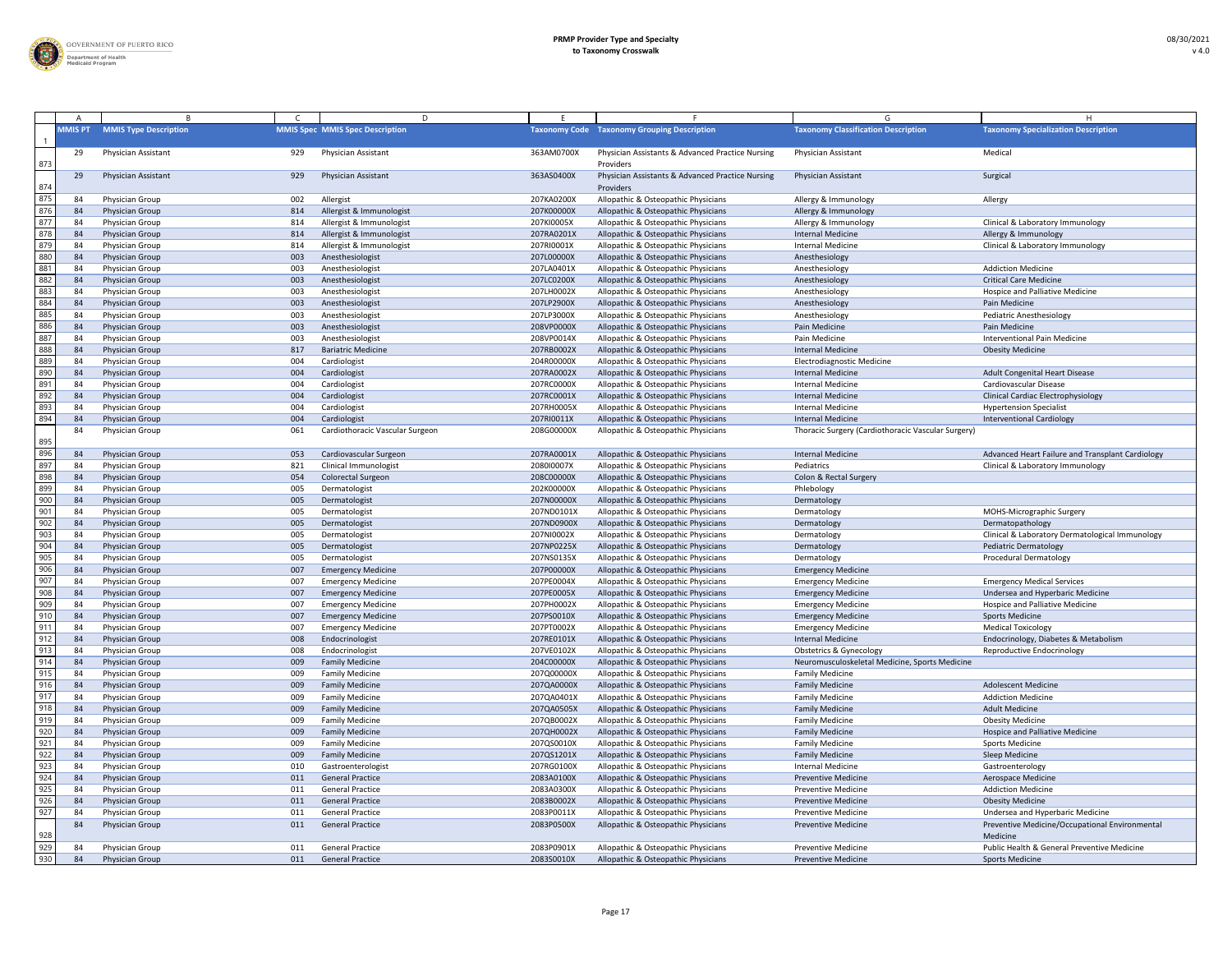

|                  |                |                                    |            | D.                                                         |                          |                                                                            |                                                                          |                                                          |
|------------------|----------------|------------------------------------|------------|------------------------------------------------------------|--------------------------|----------------------------------------------------------------------------|--------------------------------------------------------------------------|----------------------------------------------------------|
|                  | <b>MMIS PT</b> | <b>MMIS Type Description</b>       |            | <b>MMIS Spec MMIS Spec Description</b>                     |                          | <b>Taxonomy Code Taxonomy Grouping Description</b>                         | <b>Taxonomy Classification Description</b>                               | <b>Taxonomy Specialization Description</b>               |
| 931              | 84             | Physician Group                    | 011        | <b>General Practice</b>                                    | 2083T0002X               | Allopathic & Osteopathic Physicians                                        | <b>Preventive Medicine</b>                                               | <b>Medical Toxicology</b>                                |
| 932              | -84            | Physician Group                    | 011        | <b>General Practice</b>                                    | 2083X0100X               | Allopathic & Osteopathic Physicians                                        | <b>Preventive Medicine</b>                                               | <b>Occupational Medicine</b>                             |
| 933              | 84             | Physician Group                    | 011        | <b>General Practice</b>                                    | 208D00000X               | Allopathic & Osteopathic Physicians                                        | <b>General Practice</b>                                                  |                                                          |
| 934              | -84            | Physician Group                    | 100        | Geneticist                                                 | 207SC0300X               | Allopathic & Osteopathic Physicians                                        | <b>Medical Genetics</b>                                                  | <b>Clinical Cytogenetics</b>                             |
| 935              | -84            | Physician Group                    | 100        | Geneticist                                                 | 207SG0201X               | Allopathic & Osteopathic Physicians                                        | <b>Medical Genetics</b>                                                  | Clinical Genetics (M.D.)                                 |
| 936              | -84            | Physician Group                    | 100        | Geneticist                                                 | 207SG0202X               | Allopathic & Osteopathic Physicians                                        | <b>Medical Genetics</b>                                                  | <b>Clinical Biochemical Genetics</b>                     |
| 937              | 84             | Physician Group                    | 100        | Geneticist                                                 | 207SG0203X               | Allopathic & Osteopathic Physicians                                        | <b>Medical Genetics</b>                                                  | <b>Clinical Molecular Genetics</b>                       |
| $93\overline{8}$ | 84             | Physician Group                    | 100        | Geneticist                                                 | 207SG0205X               | Allopathic & Osteopathic Physicians                                        | <b>Medical Genetics</b>                                                  | Ph.D. Medical Genetics                                   |
| 939              | 84             | Physician Group                    | 100        | Geneticist                                                 | 207SM0001X               | Allopathic & Osteopathic Physicians                                        | <b>Medical Genetics</b>                                                  | <b>Molecular Genetic Pathology</b>                       |
| 940              | -84            | Physician Group                    | 013        | <b>Geriatric Medicine</b>                                  | 207QG0300X               | Allopathic & Osteopathic Physicians                                        | <b>Family Medicine</b>                                                   | <b>Geriatric Medicine</b>                                |
| 941              | 84             | Physician Group                    | 013        | <b>Geriatric Medicine</b>                                  | 207RG0300X               | Allopathic & Osteopathic Physicians                                        | <b>Internal Medicine</b>                                                 | <b>Geriatric Medicine</b>                                |
| 942<br>943       | 84             | Physician Group                    | 014        | Gynecologist                                               | 207VG0400X               | Allopathic & Osteopathic Physicians                                        | <b>Obstetrics &amp; Gynecology</b>                                       | Gynecology                                               |
| 944              | 84             | Physician Group                    | 834        | <b>Gynecology Oncologist</b>                               | 207VX0201X               | Allopathic & Osteopathic Physicians                                        | <b>Obstetrics &amp; Gynecology</b>                                       | <b>Gynecologic Oncology</b>                              |
|                  | -84            | Physician Group                    | 015        | Hematologist                                               | 207RH0000X               | Allopathic & Osteopathic Physicians                                        | <b>Internal Medicine</b>                                                 | Hematology                                               |
| 945<br>946       | 8،             | Physician Group                    | 583        | Hematologist/Oncologist                                    | 207RH0003X               | Allopathic & Osteopathic Physicians                                        | <b>Internal Medicine</b>                                                 | Hematology & Oncology                                    |
| 947              | -84            | Physician Group                    | 140        | Hospitalist<br><b>Infectious Medicine</b>                  | 208M00000X               | Allopathic & Osteopathic Physicians                                        | Hospitalist<br><b>Internal Medicine</b>                                  | <b>Infectious Disease</b>                                |
| 948              | 84             | Physician Group<br>Physician Group | 017<br>018 | <b>Internal Medicine</b>                                   | 207RI0200X<br>207R00000X | Allopathic & Osteopathic Physicians<br>Allopathic & Osteopathic Physicians | <b>Internal Medicine</b>                                                 |                                                          |
| 949              | -84<br>84      | Physician Group                    | 018        | <b>Internal Medicine</b>                                   | 207RA0000X               | Allopathic & Osteopathic Physicians                                        | <b>Internal Medicine</b>                                                 | <b>Adolescent Medicine</b>                               |
| 950              | 84             | Physician Group                    | 018        | <b>Internal Medicine</b>                                   | 207RA0401X               | Allopathic & Osteopathic Physicians                                        | <b>Internal Medicine</b>                                                 | <b>Addiction Medicine</b>                                |
| 951              | 84             | Physician Group                    | 018        | <b>Internal Medicine</b>                                   | 207RC0200X               | Allopathic & Osteopathic Physicians                                        | <b>Internal Medicine</b>                                                 | <b>Critical Care Medicine</b>                            |
| 952              | -84            | Physician Group                    | 018        | <b>Internal Medicine</b>                                   | 207RH0002X               | Allopathic & Osteopathic Physicians                                        | <b>Internal Medicine</b>                                                 | Hospice and Palliative Medicine                          |
| 953              | 84             | Physician Group                    | 018        | <b>Internal Medicine</b>                                   | 207RI0008X               | Allopathic & Osteopathic Physicians                                        | Internal Medicine                                                        | Hepatology                                               |
| 954              | -84            | Physician Group                    | 018        | <b>Internal Medicine</b>                                   | 207RS0010X               | Allopathic & Osteopathic Physicians                                        | <b>Internal Medicine</b>                                                 | <b>Sports Medicine</b>                                   |
| 955              | 84             | Physician Group                    | 018        | <b>Internal Medicine</b>                                   | 207RS0012X               | Allopathic & Osteopathic Physicians                                        | <b>Internal Medicine</b>                                                 | Sleep Medicine                                           |
| 956              | -84            | Physician Group                    | 018        | <b>Internal Medicine</b>                                   | 207RT0003X               | Allopathic & Osteopathic Physicians                                        | <b>Internal Medicine</b>                                                 | <b>Transplant Hepatology</b>                             |
| 957              | -84            | Physician Group                    | 021        | Nephrologist                                               | 207RN0300X               | Allopathic & Osteopathic Physicians                                        | <b>Internal Medicine</b>                                                 | Nephrology                                               |
| 958              | 84             | Physician Group                    | 022        | Neurologist                                                | 204D00000X               | Allopathic & Osteopathic Physicians                                        | Neuromusculoskeletal Medicine & OMM                                      |                                                          |
| 959              | -84            | Physician Group                    | 022        | Neurologist                                                | 204R00000X               | Allopathic & Osteopathic Physicians                                        | <b>Electrodiagnostic Medicine</b>                                        |                                                          |
| 960              | -84            | Physician Group                    | 022        | Neurologist                                                | 2084A0401X               | Allopathic & Osteopathic Physicians                                        | Psychiatry & Neurology                                                   | <b>Addiction Medicine</b>                                |
| 961              | 84             | <b>Physician Group</b>             | 022        | Neurologist                                                | 2084A2900X               | Allopathic & Osteopathic Physicians                                        | <b>Psychiatry &amp; Neurology</b>                                        | <b>Neurocritical Care</b>                                |
| 962              | -84            | Physician Group                    | 022        | Neurologist                                                | 2084D0003X               | Allopathic & Osteopathic Physicians                                        | <b>Psychiatry &amp; Neurology</b>                                        | <b>Diagnostic Neuroimaging</b>                           |
| 963              | 8 <sup>4</sup> | Physician Group                    | 022        | Neurologist                                                | 2084E0001X               | Allopathic & Osteopathic Physicians                                        | <b>Psychiatry &amp; Neurology</b>                                        | Epilepsy                                                 |
| 964              | 84             | Physician Group                    | 022        | Neurologist                                                | 2084H0002X               | Allopathic & Osteopathic Physicians                                        | <b>Psychiatry &amp; Neurology</b>                                        | Hospice and Palliative Medicine                          |
| 965              | 84             | Physician Group                    | 022        | Neurologist                                                | 2084N0008X               | Allopathic & Osteopathic Physicians                                        | Psychiatry & Neurology                                                   | Neuromuscular Medicine                                   |
| 966              | -84            | Physician Group                    | 022        | Neurologist                                                | 2084N0400X               | Allopathic & Osteopathic Physicians                                        | <b>Psychiatry &amp; Neurology</b>                                        | Neurology                                                |
| 967              | 84             | Physician Group                    | 022        | Neurologist                                                | 2084N0402X               | Allopathic & Osteopathic Physicians                                        | <b>Psychiatry &amp; Neurology</b>                                        | Neurology with Special Qualifications in Child Neurology |
| 968              | -84            | Physician Group                    | 022        | Neurologist                                                | 2084N0600X               | Allopathic & Osteopathic Physicians                                        | <b>Psychiatry &amp; Neurology</b>                                        | <b>Clinical Neurophysiology</b>                          |
| 969              | 84             | Physician Group                    | 022        | Neurologist                                                | 2084P0005X               | Allopathic & Osteopathic Physicians                                        | <b>Psychiatry &amp; Neurology</b>                                        | Neurodevelopmental Disabilities                          |
| 970              | -84            | Physician Group                    | 022        | Neurologist                                                | 2084P0301X               | Allopathic & Osteopathic Physicians                                        | <b>Psychiatry &amp; Neurology</b>                                        | <b>Brain Injury Medicine</b>                             |
| 971              | -84            | Physician Group                    | 022        | Neurologist                                                | 2084P2900X               | Allopathic & Osteopathic Physicians                                        | <b>Psychiatry &amp; Neurology</b>                                        | Pain Medicine                                            |
| $\overline{972}$ | -84            | Physician Group                    | 022        | Neurologist                                                | 2084S0010X               | Allopathic & Osteopathic Physicians                                        | <b>Psychiatry &amp; Neurology</b>                                        | <b>Sports Medicine</b>                                   |
| 973              | -84            | Physician Group                    | 022        | Neurologist                                                | 2084S0012X               | Allopathic & Osteopathic Physicians                                        | <b>Psychiatry &amp; Neurology</b>                                        | Sleep Medicine                                           |
| 974              | 84             | Physician Group                    | 022        | Neurologist                                                | 2084V0102X               | Allopathic & Osteopathic Physicians                                        | Psychiatry & Neurology                                                   | <b>Vascular Neurology</b>                                |
| 975              | -84            | <b>Physician Group</b>             | 022        | Neurologist                                                | 208VP0000X               | Allopathic & Osteopathic Physicians                                        | Pain Medicine                                                            | Pain Medicine                                            |
| 976              | -84            | Physician Group                    | 022        | Neurologist                                                | 208VP0014X               | Allopathic & Osteopathic Physicians                                        | Pain Medicine                                                            | <b>Interventional Pain Medicine</b>                      |
| 977              | 84             | Physician Group                    | 057        | Neurosurgeon                                               | 207T00000X               | Allopathic & Osteopathic Physicians                                        | <b>Neurological Surgery</b>                                              |                                                          |
| 978              | 84             | Physician Group                    | 536        | <b>Nuclear Medicine</b>                                    | 207U00000X               | Allopathic & Osteopathic Physicians                                        | <b>Nuclear Medicine</b>                                                  |                                                          |
| 979              | 84             | Physician Group                    | 536        | <b>Nuclear Medicine</b>                                    | 207UN0901X               | Allopathic & Osteopathic Physicians                                        | <b>Nuclear Medicine</b>                                                  | <b>Nuclear Cardiology</b>                                |
| 980              | -84            | Physician Group                    | 536        | <b>Nuclear Medicine</b>                                    | 207UN0902X               | Allopathic & Osteopathic Physicians                                        | <b>Nuclear Medicine</b>                                                  | Nuclear Imaging & Therapy                                |
| 981              | 84             | Physician Group                    | 536        | <b>Nuclear Medicine</b>                                    | 207UN0903X               | Allopathic & Osteopathic Physicians                                        | Nuclear Medicine                                                         | In Vivo & In Vitro Nuclear Medicine                      |
| 982              | 84             | Physician Group                    | 843        | <b>Nuclear Radiologist</b>                                 | 2085N0904X               | Allopathic & Osteopathic Physicians                                        | Radiology                                                                | <b>Nuclear Radiology</b>                                 |
| 983              | 84             | Physician Group                    | 844        | Obstetrician & Gynecologist                                | 207V00000X               | Allopathic & Osteopathic Physicians                                        | <b>Obstetrics &amp; Gynecology</b>                                       |                                                          |
| 984              | 84             | Physician Group                    | 844        | Obstetrician & Gynecologist                                | 207VB0002X               | Allopathic & Osteopathic Physicians                                        | <b>Obstetrics &amp; Gynecology</b>                                       | <b>Obesity Medicine</b>                                  |
| 985<br>986       | 84             | Physician Group                    | 844        | Obstetrician & Gynecologist                                | 207VC0200X               | Allopathic & Osteopathic Physicians                                        | <b>Obstetrics &amp; Gynecology</b>                                       | <b>Critical Care Medicine</b>                            |
| 987              | 84             | Physician Group                    | 844        | Obstetrician & Gynecologist                                | 207VF0040X               | Allopathic & Osteopathic Physicians                                        | <b>Obstetrics &amp; Gynecology</b>                                       | Female Pelvic Medicine and Reconstructive Surgery        |
| 988              | -84            | Physician Group                    | 844<br>844 | Obstetrician & Gynecologist<br>Obstetrician & Gynecologist | 207VH0002X<br>207VX0000X | Allopathic & Osteopathic Physicians                                        | <b>Obstetrics &amp; Gynecology</b><br><b>Obstetrics &amp; Gynecology</b> | <b>Hospice and Palliative Medicine</b>                   |
| 989              | 84<br>-84      | Physician Group<br>Physician Group | 029        |                                                            | 207RX0202X               | Allopathic & Osteopathic Physicians<br>Allopathic & Osteopathic Physicians | <b>Internal Medicine</b>                                                 | Obstetrics<br><b>Medical Oncology</b>                    |
| 990              | 84             | Physician Group                    | 030        | Oncologist<br>Ophthalmologist                              | 207W00000X               | Allopathic & Osteopathic Physicians                                        | Ophthalmology                                                            |                                                          |
| 991              | 84             | Physician Group                    | 030        | Ophthalmologist                                            | 207WX0009X               | Allopathic & Osteopathic Physicians                                        | Ophthalmology                                                            | Glaucoma Specialist                                      |
| 992              | 84             | Physician Group                    | 030        | Ophthalmologist                                            | 207WX0107X               | Allopathic & Osteopathic Physicians                                        | Ophthalmology                                                            | Retina Specialist                                        |
|                  |                |                                    |            |                                                            |                          |                                                                            |                                                                          |                                                          |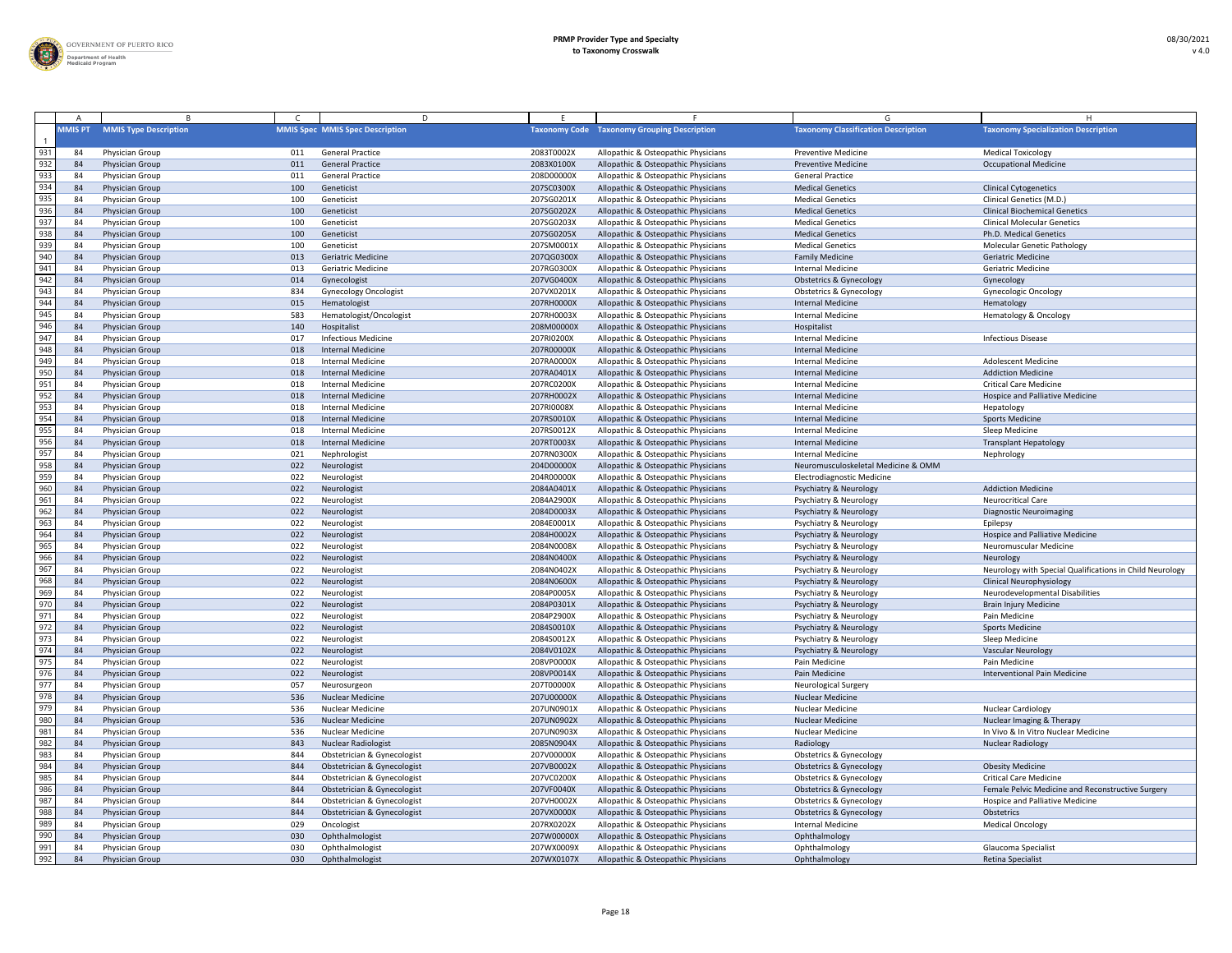

|                  |                |                                    |            | D.                                                 |                          |                                                                            |                                                |                                                   |
|------------------|----------------|------------------------------------|------------|----------------------------------------------------|--------------------------|----------------------------------------------------------------------------|------------------------------------------------|---------------------------------------------------|
|                  | <b>MMIS PT</b> | <b>MMIS Type Description</b>       |            | <b>MMIS Spec MMIS Spec Description</b>             |                          | <b>Taxonomy Code</b> Taxonomy Grouping Description                         | <b>Taxonomy Classification Description</b>     | <b>Taxonomy Specialization Description</b>        |
| 993              | 84             | Physician Group                    | 030        | Ophthalmologist                                    | 207WX0108X               | Allopathic & Osteopathic Physicians                                        | Ophthalmology                                  | Uveitis and Ocular Inflammatory Disease           |
| 994              | 84             | Physician Group                    | 030        | Ophthalmologist                                    | 207WX0109X               | Allopathic & Osteopathic Physicians                                        | Ophthalmology                                  | Neuro-ophthalmology                               |
| 995              | 84             | Physician Group                    | 030        | Ophthalmologist                                    | 207WX0110X               | Allopathic & Osteopathic Physicians                                        | Ophthalmology                                  | Pediatric Ophthalmology and Strabismus Specialist |
| 996              | 84             | Physician Group                    | 030        | Ophthalmologist                                    | 207WX0120X               | Allopathic & Osteopathic Physicians                                        | Ophthalmology                                  | Cornea and External Diseases Specialist           |
| 997              | 84             | Physician Group                    | 030        | Ophthalmologist                                    | 207WX0200X               | Allopathic & Osteopathic Physicians                                        | Ophthalmology                                  | Ophthalmic Plastic and Reconstructive Surgery     |
| 998              | 84             | Physician Group                    | 519        | Oral & Maxillofacial Surgeon                       | 204E00000X               | Allopathic & Osteopathic Physicians                                        | Oral & Maxillofacial Surgery                   |                                                   |
| 999              | 8 <sup>4</sup> | Physician Group                    | 058        | Orthopedic Surgeon                                 | 204C00000X               | Allopathic & Osteopathic Physicians                                        | Neuromusculoskeletal Medicine, Sports Medicine |                                                   |
| 1000             | 84             | Physician Group                    | 058        | Orthopedic Surgeon                                 | 207X00000X               | Allopathic & Osteopathic Physicians                                        | <b>Orthopedic Surgery</b>                      |                                                   |
| 1001             | 84             | Physician Group                    | 058        | Orthopedic Surgeon                                 | 207XP3100X               | Allopathic & Osteopathic Physicians                                        | <b>Orthopedic Surgery</b>                      | Pediatric Orthopedic Surgery                      |
| 1002             | 84             | Physician Group                    | 058        | Orthopedic Surgeon                                 | 207XS0106X               | Allopathic & Osteopathic Physicians                                        | Orthopedic Surgery                             | <b>Hand Surgery</b>                               |
| 1003             | 84             | Physician Group                    | 058        | Orthopedic Surgeon                                 | 207XS0114X               | Allopathic & Osteopathic Physicians                                        | <b>Orthopedic Surgery</b>                      | Adult Reconstructive Orthopedic Surgery           |
| 1004<br>1005     | 84             | Physician Group                    | 058        | Orthopedic Surgeon                                 | 207XS0117X               | Allopathic & Osteopathic Physicians                                        | <b>Orthopedic Surgery</b>                      | Orthopedic Surgery of the Spine                   |
| 1006             | 84             | Physician Group                    | 058        | Orthopedic Surgeon                                 | 207XX0004X               | Allopathic & Osteopathic Physicians                                        | <b>Orthopedic Surgery</b>                      | Foot and Ankle Surgery                            |
| 1007             | 84             | Physician Group                    | 058        | Orthopedic Surgeon                                 | 207XX0005X               | Allopathic & Osteopathic Physicians                                        | <b>Orthopedic Surgery</b>                      | <b>Sports Medicine</b>                            |
| 1008             | 84<br>84       | Physician Group<br>Physician Group | 058<br>031 | Orthopedic Surgeon<br>Otolaryngologist (ENT)       | 207XX0801X<br>207Y00000X | Allopathic & Osteopathic Physicians<br>Allopathic & Osteopathic Physicians | Orthopedic Surgery<br>Otolaryngology           | <b>Orthopedic Trauma</b>                          |
| 1009             | 84             | Physician Group                    | 031        | Otolaryngologist (ENT)                             | 207YP0228X               | Allopathic & Osteopathic Physicians                                        | Otolaryngology                                 | Pediatric Otolaryngology                          |
| 1010             | 84             | Physician Group                    | 031        | Otolaryngologist (ENT)                             | 207YS0012X               | Allopathic & Osteopathic Physicians                                        | Otolaryngology                                 | <b>Sleep Medicine</b>                             |
| 1011             | 84             | Physician Group                    | 031        | Otolaryngologist (ENT)                             | 207YS0123X               | Allopathic & Osteopathic Physicians                                        | Otolaryngology                                 | <b>Facial Plastic Surgery</b>                     |
| 1012             | 84             | Physician Group                    | 031        | Otolaryngologist (ENT)                             | 207YX0007X               | Allopathic & Osteopathic Physicians                                        | Otolaryngology                                 | Plastic Surgery within the Head & Neck            |
| 1013             | 8 <sup>4</sup> | Physician Group                    | 031        | Otolaryngologist (ENT)                             | 207YX0602X               | Allopathic & Osteopathic Physicians                                        | Otolaryngology                                 | <b>Otolaryngic Allergy</b>                        |
| 1014             | 84             | Physician Group                    | 031        | Otolaryngologist (ENT)                             | 207YX0901X               | Allopathic & Osteopathic Physicians                                        | Otolaryngology                                 | <b>Otology &amp; Neurotology</b>                  |
| 1015             | 84             | Physician Group                    | 031        | Otolaryngologist (ENT)                             | 207YX0905X               | Allopathic & Osteopathic Physicians                                        | Otolaryngology                                 | Otolaryngology/Facial Plastic Surgery             |
| 1016             | 84             | Physician Group                    | 032        | Pathologist                                        | 207ZB0001X               | Allopathic & Osteopathic Physicians                                        | Pathology                                      | <b>Blood Banking &amp; Transfusion Medicine</b>   |
| 1017             | 84             | Physician Group                    | 032        | Pathologist                                        | 207ZC0006X               | Allopathic & Osteopathic Physicians                                        | Pathology                                      | <b>Clinical Pathology</b>                         |
| 1018             | 84             | Physician Group                    | 032        | Pathologist                                        | 207ZC0008X               | Allopathic & Osteopathic Physicians                                        | Pathology                                      | <b>Clinical Informatics</b>                       |
| 1019             | -84            | Physician Group                    | 032        | Pathologist                                        | 207ZC0500X               | Allopathic & Osteopathic Physicians                                        | Pathology                                      | Cytopathology                                     |
| $\frac{1}{1020}$ | 84             | Physician Group                    | 032        | Pathologist                                        | 207ZD0900X               | Allopathic & Osteopathic Physicians                                        | Pathology                                      | Dermatopathology                                  |
| 1021             | 84             | Physician Group                    | 032        | Pathologist                                        | 207ZF0201X               | Allopathic & Osteopathic Physicians                                        | Pathology                                      | <b>Forensic Pathology</b>                         |
| 1022             | -84            | Physician Group                    | 032        | Pathologist                                        | 207ZH0000X               | Allopathic & Osteopathic Physicians                                        | Pathology                                      | Hematology                                        |
| 1023             | 84             | Physician Group                    | 032        | Pathologist                                        | 207ZI0100X               | Allopathic & Osteopathic Physicians                                        | Pathology                                      | Immunopathology                                   |
| $\frac{1}{1024}$ | 84             | Physician Group                    | 032        | Pathologist                                        | 207ZM0300X               | Allopathic & Osteopathic Physicians                                        | Pathology                                      | <b>Medical Microbiology</b>                       |
| 1025             | 8 <sup>4</sup> | Physician Group                    | 032        | Pathologist                                        | 207ZN0500X               | Allopathic & Osteopathic Physicians                                        | Pathology                                      | Neuropathology                                    |
| 1026             | 84             | Physician Group                    | 032        | Pathologist                                        | 207ZP0007X               | Allopathic & Osteopathic Physicians                                        | Pathology                                      | <b>Molecular Genetic Pathology</b>                |
| 1027             | 84             | Physician Group                    | 032        | Pathologist                                        | 207ZP0101X               | Allopathic & Osteopathic Physicians                                        | Pathology                                      | <b>Anatomic Pathology</b>                         |
| 1028             | -84            | Physician Group                    | 032        | Pathologist                                        | 207ZP0102X               | Allopathic & Osteopathic Physicians                                        | Pathology                                      | Anatomic Pathology & Clinical Pathology           |
| 1029             | 84             | Physician Group                    | 032        | Pathologist                                        | 207ZP0104X               | Allopathic & Osteopathic Physicians                                        | Pathology                                      | <b>Chemical Pathology</b>                         |
| 1030             | -84            | Physician Group                    | 032        | Pathologist                                        | 207ZP0105X               | Allopathic & Osteopathic Physicians                                        | Pathology                                      | Clinical Pathology/Laboratory Medicine            |
| 1031<br>1032     | 84<br>84       | Physician Group                    | 032<br>102 | Pathologist<br><b>Pediatric Emergency Medicine</b> | 207ZP0213X<br>207PP0204X | Allopathic & Osteopathic Physicians                                        | Pathology<br><b>Emergency Medicine</b>         | <b>Pediatric Pathology</b>                        |
| 1033             | -84            | Physician Group<br>Physician Group | 035        | Pediatrician                                       | 208000000X               | Allopathic & Osteopathic Physicians<br>Allopathic & Osteopathic Physicians | Pediatrics                                     | <b>Pediatric Emergency Medicine</b>               |
| 1034             | -84            | Physician Group                    | 035        | Pediatrician                                       | 2080A0000X               | Allopathic & Osteopathic Physicians                                        | Pediatrics                                     | <b>Adolescent Medicine</b>                        |
| 1035             | -84            | Physician Group                    | 035        | Pediatrician                                       | 2080B0002X               | Allopathic & Osteopathic Physicians                                        | Pediatrics                                     | <b>Obesity Medicine</b>                           |
| 1036             | -84            | Physician Group                    | 035        | Pediatrician                                       | 2080C0008X               | Allopathic & Osteopathic Physicians                                        | Pediatrics                                     | <b>Child Abuse Pediatrics</b>                     |
| 1037             | 84             | Physician Group                    | 035        | Pediatrician                                       | 2080H0002X               | Allopathic & Osteopathic Physicians                                        | Pediatrics                                     | Hospice and Palliative Medicine                   |
| 1038             | -84            | Physician Group                    | 035        | Pediatrician                                       | 2080N0001X               | Allopathic & Osteopathic Physicians                                        | Pediatrics                                     | Neonatal-Perinatal Medicine                       |
| 1039             | 8 <sup>4</sup> | Physician Group                    | 035        | Pediatrician                                       | 2080P0006X               | Allopathic & Osteopathic Physicians                                        | Pediatrics                                     | Developmental - Behavioral Pediatrics             |
| 1040             | 84             | Physician Group                    | 035        | Pediatrician                                       | 2080P0008X               | Allopathic & Osteopathic Physicians                                        | Pediatrics                                     | Neurodevelopmental Disabilities                   |
| 1041             | 84             | Physician Group                    | 035        | Pediatrician                                       | 2080P0201X               | Allopathic & Osteopathic Physicians                                        | Pediatrics                                     | Pediatric Allergy/Immunology                      |
| 1042             | 84             | Physician Group                    | 035        | Pediatrician                                       | 2080P0202X               | Allopathic & Osteopathic Physicians                                        | Pediatrics                                     | <b>Pediatric Cardiology</b>                       |
| 1043             | 84             | Physician Group                    | 035        | Pediatrician                                       | 2080P0203X               | Allopathic & Osteopathic Physicians                                        | Pediatrics                                     | <b>Pediatric Critical Care Medicine</b>           |
| 1044             | 84             | Physician Group                    | 035        | Pediatrician                                       | 2080P0204X               | Allopathic & Osteopathic Physicians                                        | Pediatrics                                     | Pediatric Emergency Medicine                      |
| 1045             | 84             | Physician Group                    | 035        | Pediatrician                                       | 2080P0205X               | Allopathic & Osteopathic Physicians                                        | Pediatrics                                     | <b>Pediatric Endocrinology</b>                    |
| 1046             | -84            | Physician Group                    | 035        | Pediatrician                                       | 2080P0206X               | Allopathic & Osteopathic Physicians                                        | Pediatrics                                     | <b>Pediatric Gastroenterology</b>                 |
| 1047             | 84             | Physician Group                    | 035        | Pediatrician                                       | 2080P0207X               | Allopathic & Osteopathic Physicians                                        | Pediatrics                                     | Pediatric Hematology-Oncology                     |
| 1048             | 84             | Physician Group                    | 035        | Pediatrician                                       | 2080P0208X               | Allopathic & Osteopathic Physicians                                        | Pediatrics                                     | <b>Pediatric Infectious Diseases</b>              |
| 1049             | 8 <sup>4</sup> | Physician Group                    | 035        | Pediatrician                                       | 2080P0210X               | Allopathic & Osteopathic Physicians                                        | Pediatrics                                     | <b>Pediatric Nephrology</b>                       |
| 1050             | 84             | Physician Group                    | 035        | Pediatrician                                       | 2080P0214X               | Allopathic & Osteopathic Physicians                                        | Pediatrics                                     | Pediatric Pulmonology                             |
| 1051             | -84            | Physician Group                    | 035        | Pediatrician                                       | 2080P0216X               | Allopathic & Osteopathic Physicians                                        | Pediatrics                                     | Pediatric Rheumatology                            |
| 1052             | 84             | Physician Group                    | 035        | Pediatrician                                       | 2080S0010X               | Allopathic & Osteopathic Physicians                                        | Pediatrics                                     | <b>Sports Medicine</b>                            |
| 1053             | 84             | Physician Group                    | 035        | Pediatrician                                       | 2080S0012X               | Allopathic & Osteopathic Physicians                                        | Pediatrics                                     | Sleep Medicine                                    |
| 1054             | 84             | Physician Group                    | 035        | Pediatrician                                       | 2080T0002X               | Allopathic & Osteopathic Physicians                                        | Pediatrics                                     | <b>Medical Toxicology</b>                         |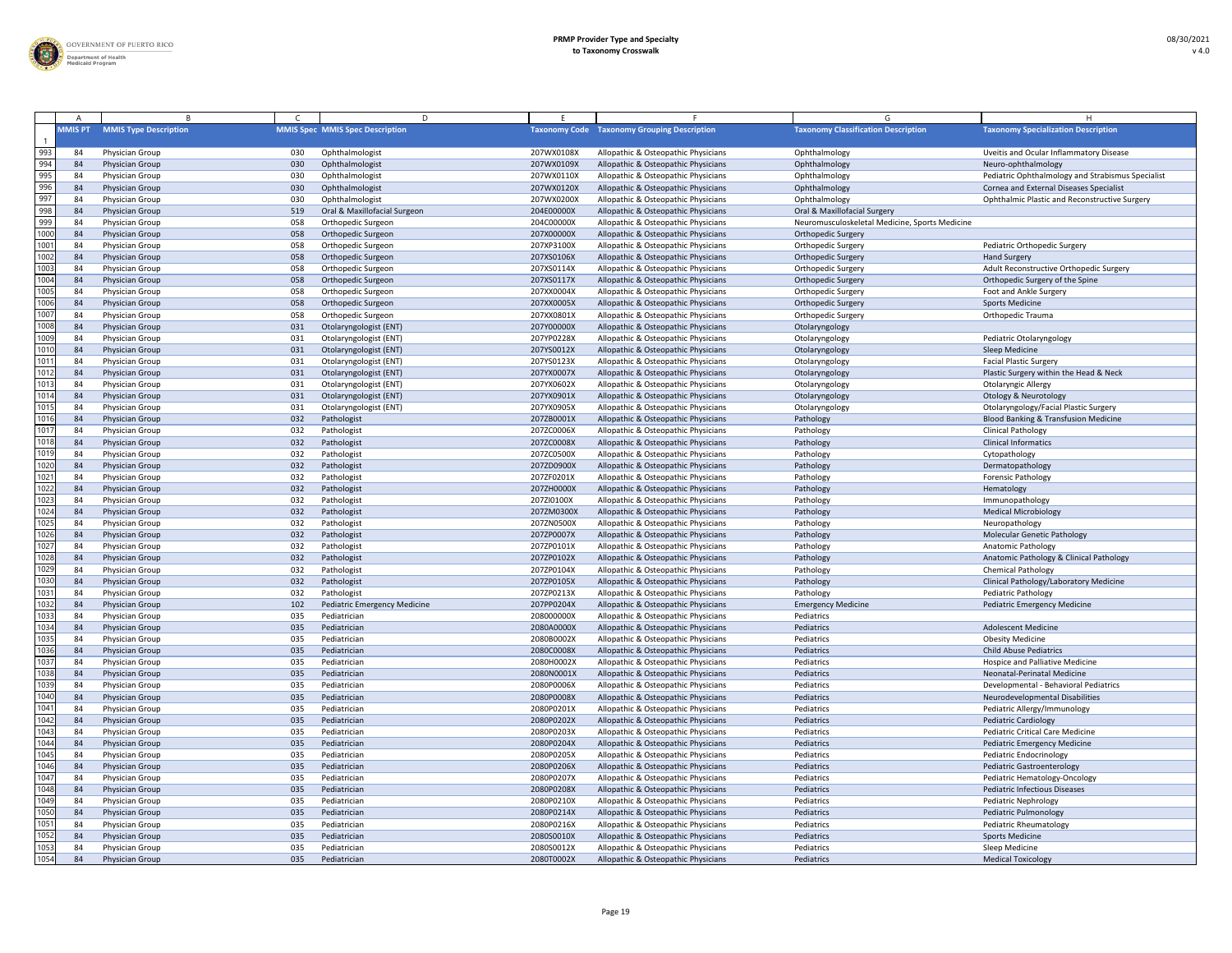

|              |                |                              |     | D.                                     |            |                                                    |                                            |                                                   |
|--------------|----------------|------------------------------|-----|----------------------------------------|------------|----------------------------------------------------|--------------------------------------------|---------------------------------------------------|
|              | <b>MMIS PT</b> | <b>MMIS Type Description</b> |     | <b>MMIS Spec MMIS Spec Description</b> |            | <b>Taxonomy Code Taxonomy Grouping Description</b> | <b>Taxonomy Classification Description</b> | <b>Taxonomy Specialization Description</b>        |
| 1055         | 84             | Physician Group              | 035 | Pediatrician                           | 2080T0004X | Allopathic & Osteopathic Physicians                | Pediatrics                                 | <b>Pediatric Transplant Hepatology</b>            |
| 1056         | 84             | Physician Group              | 065 | Perinatologist                         | 207VM0101> | Allopathic & Osteopathic Physicians                | <b>Obstetrics &amp; Gynecology</b>         | Maternal & Fetal Medicine                         |
| 1057         | 84             | Physician Group              | 041 | Physiatrist                            | 204R00000X | Allopathic & Osteopathic Physicians                | <b>Electrodiagnostic Medicine</b>          |                                                   |
| 1058         | -84            | Physician Group              | 041 | Physiatrist                            | 208100000X | Allopathic & Osteopathic Physicians                | Physical Medicine & Rehabilitation         |                                                   |
| 1059         | 84             | Physician Group              | 041 | Physiatrist                            | 2081H0002X | Allopathic & Osteopathic Physicians                | Physical Medicine & Rehabilitation         | Hospice and Palliative Medicine                   |
| 1060         | 84             | Physician Group              | 041 | Physiatrist                            | 2081N0008X | Allopathic & Osteopathic Physicians                | Physical Medicine & Rehabilitation         | <b>Neuromuscular Medicine</b>                     |
| 1061         | 84             | Physician Group              | 041 | Physiatrist                            | 2081P0004X | Allopathic & Osteopathic Physicians                | Physical Medicine & Rehabilitation         | Spinal Cord Injury Medicine                       |
| 1062         | 84             | Physician Group              | 041 | Physiatrist                            | 2081P0010X | Allopathic & Osteopathic Physicians                | Physical Medicine & Rehabilitation         | <b>Pediatric Rehabilitation Medicine</b>          |
| 1063         | 84             | Physician Group              | 041 | Physiatrist                            | 2081P0301X | Allopathic & Osteopathic Physicians                | Physical Medicine & Rehabilitation         | <b>Brain Injury Medicine</b>                      |
| 1064         | 84             | Physician Group              | 041 | Physiatrist                            | 2081P2900X | Allopathic & Osteopathic Physicians                | Physical Medicine & Rehabilitation         | Pain Medicine                                     |
| 1065         | 84             | Physician Group              | 041 | Physiatrist                            | 2081S0010X | Allopathic & Osteopathic Physicians                | Physical Medicine & Rehabilitation         | <b>Sports Medicine</b>                            |
| 1066         | 84             | Physician Group              | 041 | Physiatrist                            | 208VP0000X | Allopathic & Osteopathic Physicians                | Pain Medicine                              | Pain Medicine                                     |
| 1067         | 84             | Physician Group              | 041 | Physiatrist                            | 208VP0014X | Allopathic & Osteopathic Physicians                | Pain Medicine                              | <b>Interventional Pain Medicine</b>               |
| 1068         | 84             | Physician Group              | 060 | <b>Plastic Surgeon</b>                 | 208200000X | Allopathic & Osteopathic Physicians                | <b>Plastic Surgery</b>                     |                                                   |
| 1069         | -84            | Physician Group              | 060 | <b>Plastic Surgeon</b>                 | 2082S0099X | Allopathic & Osteopathic Physicians                | <b>Plastic Surgery</b>                     | Plastic Surgery Within the Head and Neck          |
| 1070         | 84             | Physician Group              | 060 | <b>Plastic Surgeon</b>                 | 2082S0105X | Allopathic & Osteopathic Physicians                | <b>Plastic Surgery</b>                     | Surgery of the Hand                               |
| 1071         | -84            | <b>Physician Group</b>       | 046 | Pneumologist/Pulmonologist             | 207RP1001X | Allopathic & Osteopathic Physicians                | <b>Internal Medicine</b>                   | <b>Pulmonary Disease</b>                          |
| 1072         | -84            | Physician Group              | 042 | Psychiatrist                           | 204D00000X | Allopathic & Osteopathic Physicians                | Neuromusculoskeletal Medicine & OMM        |                                                   |
| 1073         | 84             | Physician Group              | 042 | Psychiatrist                           | 2084B0002X | Allopathic & Osteopathic Physicians                | <b>Psychiatry &amp; Neurology</b>          | <b>Obesity Medicine</b>                           |
| 1074         | 84             | Physician Group              | 042 | Psychiatrist                           | 2084B0040X | Allopathic & Osteopathic Physicians                | <b>Psychiatry &amp; Neurology</b>          | Behavioral Neurology & Neuropsychiatry            |
| 1075         | 84             | Physician Group              | 042 | Psychiatrist                           | 2084E0001X | Allopathic & Osteopathic Physicians                | Psychiatry & Neurology                     | Epilepsy                                          |
| 1076         | 84             | Physician Group              | 042 | Psychiatrist                           | 2084F0202X | Allopathic & Osteopathic Physicians                | <b>Psychiatry &amp; Neurology</b>          | <b>Forensic Psychiatry</b>                        |
| 1077         | 84             | Physician Group              | 042 | Psychiatrist                           | 2084P0015X | Allopathic & Osteopathic Physicians                | <b>Psychiatry &amp; Neurology</b>          | Psychosomatic Medicine                            |
| 1078         | 84             | Physician Group              | 042 | Psychiatrist                           | 2084P0301X | Allopathic & Osteopathic Physicians                | <b>Psychiatry &amp; Neurology</b>          | <b>Brain Injury Medicine</b>                      |
| 1079         | 84             | Physician Group              | 042 | Psychiatrist                           | 2084S0012X | Allopathic & Osteopathic Physicians                | <b>Psychiatry &amp; Neurology</b>          | Sleep Medicine                                    |
| 1080         | 84             | Physician Group              | 042 | Psychiatrist                           | 2084P0800X | Allopathic & Osteopathic Physicians                | <b>Psychiatry &amp; Neurology</b>          | Psychiatry                                        |
| 108          | -84            | Physician Group              | 042 | Psychiatrist                           | 2084P0802X | Allopathic & Osteopathic Physicians                | <b>Psychiatry &amp; Neurology</b>          | <b>Addiction Psychiatry</b>                       |
| 1082         |                | Physician Group              | 042 | Psychiatrist                           | 2084P0804X | Allopathic & Osteopathic Physicians                |                                            | Child & Adolescent Psychiatry                     |
|              | -84            |                              |     |                                        |            |                                                    | <b>Psychiatry &amp; Neurology</b>          |                                                   |
| 1083<br>1084 | -84            | Physician Group              | 042 | Psychiatrist                           | 2084P0805X | Allopathic & Osteopathic Physicians                | <b>Psychiatry &amp; Neurology</b>          | Geriatric Psychiatry                              |
|              | 84             | Physician Group              | 047 | Radiologist                            | 2085B0100X | Allopathic & Osteopathic Physicians                | Radiology                                  | <b>Body Imaging</b>                               |
| 1085         | -84            | <b>Physician Group</b>       | 047 | Radiologist                            | 2085D0003X | Allopathic & Osteopathic Physicians                | Radiology                                  | <b>Diagnostic Neuroimaging</b>                    |
| 1086         | 84             | <b>Physician Group</b>       | 047 | Radiologist                            | 2085H0002X | Allopathic & Osteopathic Physicians                | Radiology                                  | <b>Hospice and Palliative Medicine</b>            |
| 1087         | -84            | Physician Group              | 047 | Radiologist                            | 2085N0700X | Allopathic & Osteopathic Physicians                | Radiology                                  | Neuroradiology                                    |
| 1088         | 84             | Physician Group              | 047 | Radiologist                            | 2085P0229X | Allopathic & Osteopathic Physicians                | Radiology                                  | Pediatric Radiology                               |
| 1089         | 84             | Physician Group              | 047 | Radiologist                            | 2085R0001X | Allopathic & Osteopathic Physicians                | Radiology                                  | <b>Radiation Oncology</b>                         |
| 1090         | 84             | Physician Group              | 047 | Radiologist                            | 2085R0202X | Allopathic & Osteopathic Physicians                | Radiology                                  | <b>Diagnostic Radiology</b>                       |
| 1091         | 84             | Physician Group              | 047 | Radiologist                            | 2085R0203X | Allopathic & Osteopathic Physicians                | Radiology                                  | <b>Therapeutic Radiology</b>                      |
| 1092         | 84             | Physician Group              | 047 | Radiologist                            | 2085R0204X | Allopathic & Osteopathic Physicians                | Radiology                                  | Vascular & Interventional Radiology               |
| 1093         | 84             | Physician Group              | 047 | Radiologist                            | 2085U0001X | Allopathic & Osteopathic Physicians                | Radiology                                  | Diagnostic Ultrasound                             |
| 1094         | 84             | Physician Group              | 051 | Rheumatologist                         | 207RR0500X | Allopathic & Osteopathic Physicians                | <b>Internal Medicine</b>                   | Rheumatology                                      |
| 1095         | 84             | Physician Group              | 055 | Surgeon                                | 202K00000X | Allopathic & Osteopathic Physicians                | Phlebology                                 |                                                   |
| 1096         | 84             | Physician Group              | 055 | Surgeon                                | 208600000X | Allopathic & Osteopathic Physicians                | Surgery                                    |                                                   |
| 1097         | 84             | Physician Group              | 055 | Surgeon                                | 2086H0002X | Allopathic & Osteopathic Physicians                | Surgery                                    | Hospice and Palliative Medicine                   |
| 1098         | 84             | Physician Group              | 055 | Surgeon                                | 2086S0102X | Allopathic & Osteopathic Physicians                | Surgery                                    | <b>Surgical Critical Care</b>                     |
| 1099         | 84             | Physician Group              | 055 | Surgeon                                | 2086S0105X | Allopathic & Osteopathic Physicians                | Surgery                                    | Surgery of the Hand                               |
| 1100         | 84             | Physician Group              | 055 | Surgeon                                | 2086S0120X | Allopathic & Osteopathic Physicians                | Surgery                                    | Pediatric Surgery                                 |
| 1101         | -84            | Physician Group              | 055 | Surgeon                                | 2086S0122X | Allopathic & Osteopathic Physicians                | Surgery                                    | Plastic and Reconstructive Surgery                |
| 1102         | 84             | Physician Group              | 055 | Surgeon                                | 2086S0127X | Allopathic & Osteopathic Physicians                | Surgery                                    | <b>Trauma Surgery</b>                             |
| 1103         | 84             | Physician Group              | 055 | Surgeon                                | 2086S0129X | Allopathic & Osteopathic Physicians                | Surgery                                    | <b>Vascular Surgery</b>                           |
| 1104         | 84             | Physician Group              | 055 | Surgeon                                | 2086X0206X | Allopathic & Osteopathic Physicians                | Surgery                                    | <b>Surgical Oncology</b>                          |
| 1105         | 84             | Physician Group              | 260 | <b>Transplant Surgeon</b>              | 204F00000X | Allopathic & Osteopathic Physicians                | <b>Transplant Surgery</b>                  |                                                   |
| 1106         | 84             | Physician Group              | 209 | Urologist                              | 208800000X | Allopathic & Osteopathic Physicians                | Urology                                    |                                                   |
| 1107         | 84             | Physician Group              | 209 | Urologist                              | 2088F0040X | Allopathic & Osteopathic Physicians                | Urology                                    | Female Pelvic Medicine and Reconstructive Surgery |
| 1108         | 84             | Physician Group              | 209 | Urologist                              | 2088P0231X | Allopathic & Osteopathic Physicians                | Urology                                    | <b>Pediatric Urology</b>                          |
| 1109         | 2 <sup>7</sup> | Podiatrist                   | 927 | Podiatrist                             | 213E00000X | Podiatric Medicine & Surgery Service Providers     | Podiatrist                                 |                                                   |
| 1110         | 27             | Podiatrist                   | 927 | Podiatrist                             | 213EG0000X | Podiatric Medicine & Surgery Service Providers     | Podiatrist                                 | <b>General Practice</b>                           |
| 111'         | 27             | Podiatrist                   | 927 | Podiatrist                             | 213EP0504X | Podiatric Medicine & Surgery Service Providers     | Podiatrist                                 | <b>Public Medicine</b>                            |
| 1112         | 27             | Podiatrist                   | 927 | Podiatrist                             | 213EP1101X | Podiatric Medicine & Surgery Service Providers     | Podiatrist                                 | <b>Primary Podiatric Medicine</b>                 |
| 1113         | -27            | Podiatrist                   | 927 | Podiatrist                             | 213ER0200X | Podiatric Medicine & Surgery Service Providers     | Podiatrist                                 | Radiology                                         |
| 1114         | 27             | Podiatrist                   | 927 | Podiatrist                             | 213ES0000X | Podiatric Medicine & Surgery Service Providers     | Podiatrist                                 | <b>Sports Medicine</b>                            |
| 1115         | 27             | Podiatrist                   | 927 | Podiatrist                             | 213ES0103X | Podiatric Medicine & Surgery Service Providers     | Podiatrist                                 | Foot & Ankle Surgery                              |
| 1116         | 27             | Podiatrist                   | 927 | Podiatrist                             | 213ES0131X | Podiatric Medicine & Surgery Service Providers     | Podiatrist                                 | <b>Foot Surgery</b>                               |
|              |                |                              |     |                                        |            |                                                    |                                            |                                                   |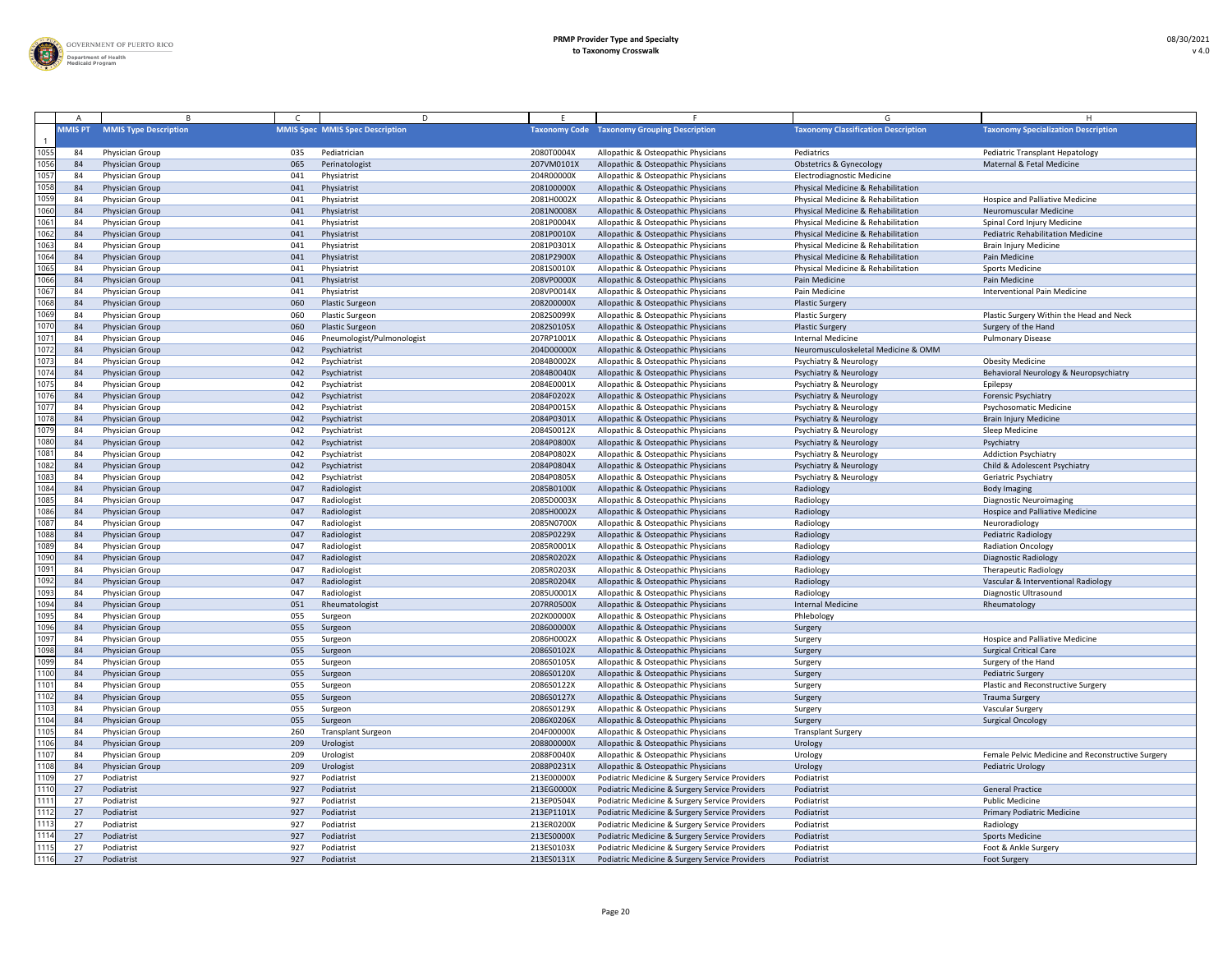

|                |                |                                               |     | D.                                              |            |                                                    |                                            |                                                 |
|----------------|----------------|-----------------------------------------------|-----|-------------------------------------------------|------------|----------------------------------------------------|--------------------------------------------|-------------------------------------------------|
|                | <b>MMIS PT</b> | <b>MMIS Type Description</b>                  |     | <b>MMIS Spec MMIS Spec Description</b>          |            | <b>Taxonomy Code</b> Taxonomy Grouping Description | <b>Taxonomy Classification Description</b> | <b>Taxonomy Specialization Description</b>      |
|                |                |                                               |     |                                                 |            |                                                    |                                            |                                                 |
| 1117           | -93            | <b>Podiatrist Group</b>                       | 927 | Podiatrist                                      | 213E00000X | Podiatric Medicine & Surgery Service Providers     | Podiatrist                                 |                                                 |
| 1118           | 93             | <b>Podiatrist Group</b>                       | 927 | Podiatrist                                      | 213EG0000X | Podiatric Medicine & Surgery Service Providers     | Podiatrist                                 | <b>General Practice</b>                         |
| 1119           | -93            | Podiatrist Group                              | 927 | Podiatrist                                      | 213EP0504X | Podiatric Medicine & Surgery Service Providers     | Podiatrist                                 | <b>Public Medicine</b>                          |
| 120            | 93             | <b>Podiatrist Group</b>                       | 927 | Podiatrist                                      | 213EP1101X | Podiatric Medicine & Surgery Service Providers     | Podiatrist                                 | <b>Primary Podiatric Medicine</b>               |
| 112 $^{\circ}$ | -93            | <b>Podiatrist Group</b>                       | 927 | Podiatrist                                      | 213ER0200X | Podiatric Medicine & Surgery Service Providers     | Podiatrist                                 | Radiology                                       |
| 122            | 93             | Podiatrist Group                              | 927 | Podiatrist                                      | 213ES0000X | Podiatric Medicine & Surgery Service Providers     | Podiatrist                                 | <b>Sports Medicine</b>                          |
| 123            | 93             | <b>Podiatrist Group</b>                       | 927 | Podiatrist                                      | 213ES0103X | Podiatric Medicine & Surgery Service Providers     | Podiatrist                                 | Foot & Ankle Surgery                            |
| 1124           | 93             | Podiatrist Group                              | 927 | Podiatrist                                      | 213ES0131X | Podiatric Medicine & Surgery Service Providers     | Podiatrist                                 | <b>Foot Surgery</b>                             |
| 1125           |                | <b>Primary Care Center</b>                    | 849 | <b>Primary Care Center</b>                      | 261QC1500X | Ambulatory Health Care Facilities                  | Clinic/Center                              | <b>Community Health</b>                         |
| 126            | A <sup>2</sup> | Prosthesis and Orthotics Supplier             | 119 | Prosthesis and Orthotics Supplier               | 335E00000X | Suppliers                                          | Prosthetic/Orthotic Supplier               | <b>Prosthesis and Orthotics</b>                 |
| 1127           |                | Psychologist                                  | 810 | Addiction (Substance Use Disorder)              | 103TA0400X | Behavioral Health & Social Service Providers       | Psychologist                               | Addiction (Substance Use Disorder)              |
| 128            | 73             | Psychologist                                  | 812 | Adult Development & Aging                       | 103TA0700X | Behavioral Health & Social Service Providers       | Psychologist                               | Adult Development & Aging                       |
| 1129           |                | Psychologist                                  | 820 | Clinical Child & Adolescent Psychologist        | 103TC2200X | Behavioral Health & Social Service Providers       | Psychologist                               | <b>Clinical Child &amp; Adolescent</b>          |
| 1130           |                | Psychologist                                  | 822 | <b>Clinical Neuropsychologist</b>               | 103G00000X | Behavioral Health & Social Service Providers       | <b>Clinical Neuropsychologist</b>          |                                                 |
| $113^{\circ}$  |                | Psychologist                                  | 822 | Clinical Neuropsychologist                      | 103GC0700X | Behavioral Health & Social Service Providers       | <b>Clinical Neuropsychologist</b>          | Clinical                                        |
| 132            | 73             | Psychologist                                  | 824 | <b>Clinical Psychologist</b>                    | 103TB0200X | Behavioral Health & Social Service Providers       | Psychologist                               | Cognitive & Behavioral                          |
| 1133           | 73             | Psychologist                                  | 824 | <b>Clinical Psychologist</b>                    | 103TC0700X | Behavioral Health & Social Service Providers       | Psychologist                               | Clinical                                        |
| 134            | 73             | Psychologist                                  | 713 | <b>Counseling Psychologist</b>                  | 103TC1900X | Behavioral Health & Social Service Providers       | Psychologist                               | Counseling                                      |
| 135            |                | Psychologist                                  | 826 | <b>Educational Psychologist</b>                 | 103TE1000X | Behavioral Health & Social Service Providers       | Psychologist                               | Educational                                     |
| 1136           | 73             | Psychologist                                  | 827 | Exercise & Sports Psychologist                  | 103TE1100X | Behavioral Health & Social Service Providers       | Psychologist                               | Exercise & Sports                               |
|                |                |                                               |     |                                                 |            | Behavioral Health & Social Service Providers       |                                            |                                                 |
| 113            |                | Psychologist                                  | 830 | <b>Family Psychologist</b>                      | 103TF0000X |                                                    | Psychologist                               | Family                                          |
| 138            | 73             | Psychologist                                  | 831 | <b>Forensic Psychologist</b>                    | 103TF0200X | Behavioral Health & Social Service Providers       | Psychologist                               | Forensic                                        |
| 139            | -73            | Psychologist                                  | 833 | Group Psychotherapy Psychologist                | 103TP2701X | Behavioral Health & Social Service Providers       | Psychologist                               | Group Psychotherapy                             |
| 1140           | 73             | Psychologist                                  | 835 | <b>Health Psychologist</b>                      | 103TH0004X | Behavioral Health & Social Service Providers       | Psychologist                               | Health                                          |
| 114            |                | Psychologist                                  | 836 | <b>Health Service Psychologist</b>              | 103TH0100X | Behavioral Health & Social Service Providers       | Psychologist                               | <b>Health Service</b>                           |
| 1142           | 73             | Psychologist                                  | 838 | Men & Masculinity Psychologist                  | 103TM1700X | Behavioral Health & Social Service Providers       | Psychologist                               | Men & Masculinity                               |
|                |                | Psychologist                                  | 840 | Mental Retardation & Developmental Disabilities | 103TM1800> | Behavioral Health & Social Service Providers       | Psychologist                               | Mental Retardation & Developmental Disabilities |
| 1143           |                |                                               |     | Psychologist                                    |            |                                                    |                                            |                                                 |
| 1144           | 73             | Psychologist                                  | 848 | Prescribing (Medical) Psychologist              | 103TP0016X | Behavioral Health & Social Service Providers       | Psychologist                               | <b>Prescribing (Medical)</b>                    |
| 1145           | -73            | Psychologist                                  | 851 | Psychoanalysis Psychologist                     | 103TP0814X | Behavioral Health & Social Service Providers       | Psychologist                               | Psychoanalysis                                  |
| 146            | 73             | Psychologist                                  | 402 | Psychologist                                    | 103T00000X | Behavioral Health & Social Service Providers       | Psychologist                               |                                                 |
| 1147           |                | Psychologist                                  | 852 | Psychotherapy Psychologist                      | 103TP2700X | Behavioral Health & Social Service Providers       | Psychologist                               | Psychotherapy                                   |
| 148            | 73             | Psychologist                                  | 856 | <b>Rehabilitation Psychologist</b>              | 103TR0400X | Behavioral Health & Social Service Providers       | Psychologist                               | Rehabilitation                                  |
| 149            |                | Psychologist                                  | 857 | <b>School Psychologist</b>                      | 103TS0200X | Behavioral Health & Social Service Providers       | Psychologist                               | School                                          |
| 1150           | 73             | Psychologist                                  | 858 | Women's Psychologist                            | 103TW0100X | Behavioral Health & Social Service Providers       | Psychologist                               | Women                                           |
| $115^{1}$      |                | <b>Psychologist Group</b>                     | 810 | Addiction (Substance Use Disorder)              | 103TA0400X | Behavioral Health & Social Service Providers       | Psychologist                               | Addiction (Substance Use Disorder)              |
| 152            | 85             | Psychologist Group                            | 812 | Adult Development & Aging                       | 103TA0700X | Behavioral Health & Social Service Providers       | Psychologist                               | Adult Development & Aging                       |
| 1153           |                | Psychologist Group                            | 820 | Clinical Child & Adolescent Psychologist        | 103TC2200X | Behavioral Health & Social Service Providers       | Psychologist                               | Clinical Child & Adolescent                     |
| 1154           | -8             | Psychologist Group                            | 822 | <b>Clinical Neuropsychologist</b>               | 103G00000X | Behavioral Health & Social Service Providers       | <b>Clinical Neuropsychologist</b>          |                                                 |
| 155            |                | Psychologist Group                            | 822 | Clinical Neuropsychologist                      | 103GC0700X | Behavioral Health & Social Service Providers       | <b>Clinical Neuropsychologist</b>          | Clinical                                        |
| 156            | -8             | Psychologist Group                            | 824 | <b>Clinical Psychologist</b>                    | 103TB0200X | Behavioral Health & Social Service Providers       | Psychologist                               | Cognitive & Behavioral                          |
| 1157           | -8             | Psychologist Group                            | 824 | <b>Clinical Psychologist</b>                    | 103TC0700X | Behavioral Health & Social Service Providers       | Psychologist                               | Clinical                                        |
| 158            |                | Psychologist Group                            | 713 | <b>Counseling Psychologist</b>                  | 103TC1900X | Behavioral Health & Social Service Providers       | Psychologist                               | Counseling                                      |
| 159            |                | Psychologist Group                            | 826 | <b>Educational Psychologist</b>                 | 103TE1000X | Behavioral Health & Social Service Providers       | Psychologist                               | Educational                                     |
| 160            | -8             | Psychologist Group                            | 827 | Exercise & Sports Psychologist                  | 103TE1100X | Behavioral Health & Social Service Providers       | Psychologist                               | Exercise & Sports                               |
| 116            | -8             | Psychologist Group                            | 830 | <b>Family Psychologist</b>                      | 103TF0000X | Behavioral Health & Social Service Providers       | Psychologist                               | Family                                          |
| 1162           | 85             | Psychologist Group                            | 831 | Forensic Psychologist                           | 103TF0200X | Behavioral Health & Social Service Providers       | Psychologist                               | Forensic                                        |
| 163            | 8.             | Psychologist Group                            | 833 | Group Psychotherapy Psychologist                | 103TP2701X | Behavioral Health & Social Service Providers       | Psychologist                               | Group Psychotherapy                             |
| 1164           | 85             | Psychologist Group                            | 835 | <b>Health Psychologist</b>                      | 103TH0004X | Behavioral Health & Social Service Providers       | Psychologist                               | Health                                          |
| 165            |                | Psychologist Group                            | 836 | <b>Health Service Psychologist</b>              | 103TH0100X | Behavioral Health & Social Service Providers       | Psychologist                               | <b>Health Service</b>                           |
| 166            | 85             | Psychologist Group                            | 838 | Men & Masculinity Psychologist                  | 103TM1700X | Behavioral Health & Social Service Providers       | Psychologist                               | Men & Masculinity                               |
|                |                | Psychologist Group                            | 840 | Mental Retardation & Developmental Disabilities | 103TM1800X | Behavioral Health & Social Service Providers       | Psychologist                               | Mental Retardation & Developmental Disabilities |
| 167            |                |                                               |     | Psychologist                                    |            |                                                    |                                            |                                                 |
| 1168           | -85            | Psychologist Group                            | 848 | Prescribing (Medical) Psychologist              | 103TP0016X | Behavioral Health & Social Service Providers       | Psychologist                               | <b>Prescribing (Medical)</b>                    |
| 169            |                | Psychologist Group                            | 851 | Psychoanalysis Psychologist                     | 103TP0814X | Behavioral Health & Social Service Providers       | Psychologist                               | Psychoanalysis                                  |
| 1170           | 85             | Psychologist Group                            | 402 | Psychologist                                    | 103T00000X | Behavioral Health & Social Service Providers       | Psychologist                               |                                                 |
| $117^{1}$      |                | Psychologist Group                            | 852 | Psychotherapy Psychologist                      | 103TP2700X | Behavioral Health & Social Service Providers       | Psychologist                               | Psychotherapy                                   |
| 1172           |                | Psychologist Group                            | 856 | <b>Rehabilitation Psychologist</b>              | 103TR0400X | Behavioral Health & Social Service Providers       | Psychologist                               | Rehabilitation                                  |
| 1173           |                | <b>Psychologist Group</b>                     | 857 | School Psychologist                             | 103TS0200X | Behavioral Health & Social Service Providers       | Psychologist                               | School                                          |
| 1174           | 85             | Psychologist Group                            | 858 | Women's Psychologist                            | 103TW0100X | Behavioral Health & Social Service Providers       | Psychologist                               | Women                                           |
| 1175           |                | <b>Skilled Nursing Facility-Free Standing</b> | 254 | <b>Skilled Nursing Facility-Free Standing</b>   | 311500000X | <b>Nursing &amp; Custodial Care Facilities</b>     | Alzheimer Center (Dementia Center)         |                                                 |
| 176            |                | Skilled Nursing Facility-Free Standing        |     |                                                 |            |                                                    |                                            |                                                 |
|                |                |                                               | 254 | Skilled Nursing Facility-Free Standing          | 314000000X | <b>Nursing &amp; Custodial Care Facilities</b>     | <b>Skilled Nursing Facility</b>            |                                                 |